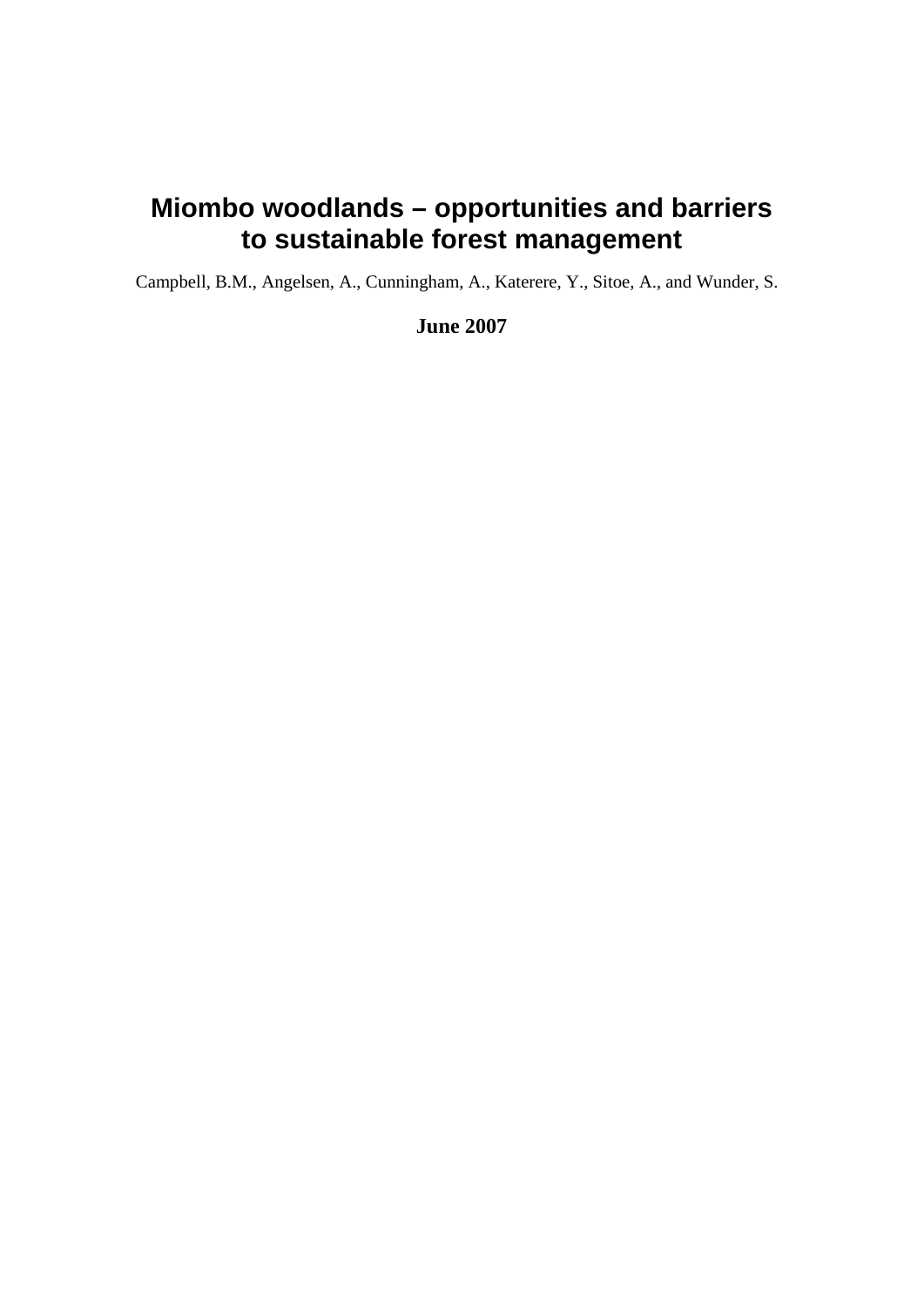# **Contents**

| 1              |       |                                                                                  |  |  |  |  |  |
|----------------|-------|----------------------------------------------------------------------------------|--|--|--|--|--|
| 2              |       | Opportunities for miombo product use are strongly determined by biogeography and |  |  |  |  |  |
|                |       |                                                                                  |  |  |  |  |  |
| 3              |       |                                                                                  |  |  |  |  |  |
|                | 3.1   |                                                                                  |  |  |  |  |  |
|                | 3.2   |                                                                                  |  |  |  |  |  |
|                | 3.3   | New integrated conservation-development approaches are emerging 7                |  |  |  |  |  |
|                | 3.4   |                                                                                  |  |  |  |  |  |
| $\overline{4}$ |       | Economic barriers to increasing the value of miombo woodland resources to        |  |  |  |  |  |
|                |       | livelihoods                                                                      |  |  |  |  |  |
|                | 4.1   |                                                                                  |  |  |  |  |  |
|                | 4.2   |                                                                                  |  |  |  |  |  |
|                | 4.3   | Economic Barrier #3: Restrictive regulations reduce access and increase          |  |  |  |  |  |
|                |       |                                                                                  |  |  |  |  |  |
|                | 4.4   | Economic Barrier #4: Limited support for local forest enterprise development     |  |  |  |  |  |
|                |       |                                                                                  |  |  |  |  |  |
|                | 4.5   | Economic Barrier #5: The lack of strong local organization 15                    |  |  |  |  |  |
|                | 4.6   |                                                                                  |  |  |  |  |  |
| 5 <sup>1</sup> |       |                                                                                  |  |  |  |  |  |
|                | 5.1   | Sustainable Use Barrier #1: low resource rents – high management transaction     |  |  |  |  |  |
|                | costs |                                                                                  |  |  |  |  |  |
|                | 5.2   |                                                                                  |  |  |  |  |  |
|                | 5.3   |                                                                                  |  |  |  |  |  |
|                | 5.4   | Sustainable Use Barrier #4: Domestication of high value species reduces          |  |  |  |  |  |
|                |       |                                                                                  |  |  |  |  |  |
|                | 5.5   |                                                                                  |  |  |  |  |  |
| 6              |       |                                                                                  |  |  |  |  |  |
| 7              |       |                                                                                  |  |  |  |  |  |
| 8              |       |                                                                                  |  |  |  |  |  |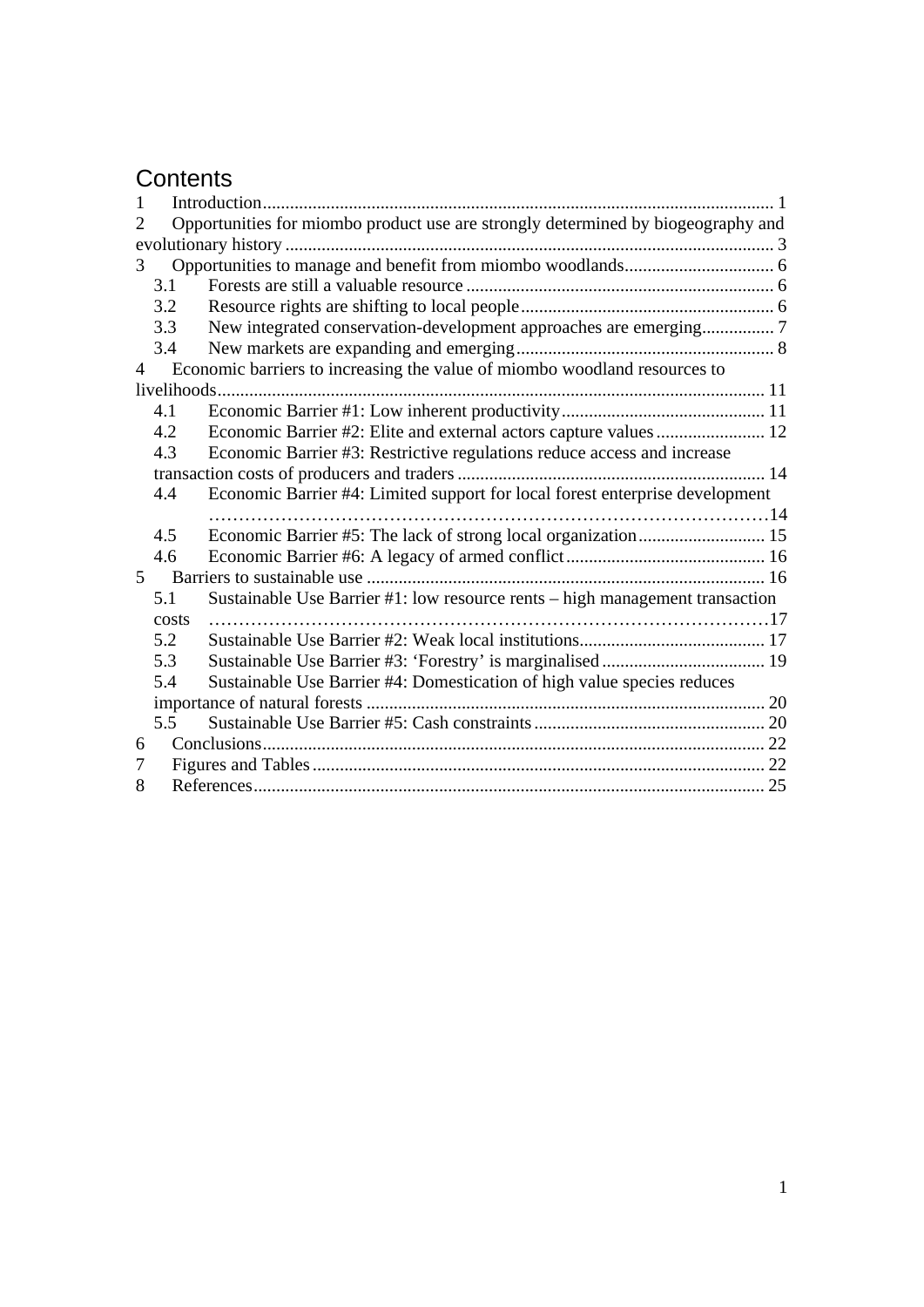## **1 Introduction**

Miombo woodland is the most extensive tropical seasonal woodland and dry forest formation in Africa (perhaps even globally), covering an estimated 2.7 million  $km^2$  in regions receiving more than 700 mm mean annual rainfall on nutrient-poor soils (Frost 1996). It covers substantial portions of South and Central Africa: Angola, Zimbabwe, Zambia, Malawi, Mozambique and Tanzania, and most of the southern part of the Democratic Republic of Congo (DRC) (Fig 1). Rough estimates a decade ago suggested that 40 million people inhabited areas covered, or formerly covered, by miombo woodland, with an additional 15 million urban dwellers relying on miombo wood or charcoal as a source of energy (Campbell et al. 1996).

While there are some "good news stories" from the field, they remain few-and-far between, and deforestation and poverty figures are sobering. Statistics on woodland cover in the miombo countries continue to show a decline in cover, both nationally (Table  $1 -$ FAO 2007) and in many case study areas (e.g. Luoga et al. 2005; Mwase et al. 2006). Woodland loss is largely driven by two major processes: land clearing for agriculture, and wood extraction for energy. In many cases these forces work in tandem, wood extraction is followed by use of the land for agriculture.

Roads pose both opportunities and challenges for miombo woodland use and conservation. They improve access to markets for agricultural products as well as timber and non-timber resources (plants, fungi, bush meat). By improving market opportunity, roads increase the proportion of household income from woodland use. As a result, the incentive to conserve woodlands, for example for beekeeping, is increased. Ironically, the state of disrepair of infrastructure caused by warfare in DRC, Mozambique and Angola offers an opportunity to re-plan road locations to the benefit of national economic development and the sustainable use and management of miombo woodland.

Unfortunately roads can also provide easier access to "resource rich frontiers", often accompanied by an influx of outsiders whose interests undermine local practices and weaken local tenure systems. Road access catalyses land settlement, land clearing and changing anthropogenic disturbance patterns. In northern Zambia, for example, Sprague and Oyama (1999) suggested that rotation times for miombo woodland *chitemene* may have been long enough to be sustainable under traditional *chitemene* cultivation, but with the tendency of *chitemene* farmers to settle closer to roads, rotation times may have become too short to maintain both the *chitemene* system and the woodlands along the roads.

Poverty reduction in the miombo countries remains problematic. In a number of countries, the macro indicators of poverty such as per capita income show high levels of poverty (Table 2). Life expectancies are low as a result of the HIV/AIDS epidemic and Secondary school enrolments remain generally low. Some countries have demonstrated impressive growth (e.g. Angola, Mozambique and Tanzania). In the case of Angola, a period of economic growth after the lengthy civil war which devastated the economy is driven mainly by oil production and in Mozambique by Aid. While in the other countries,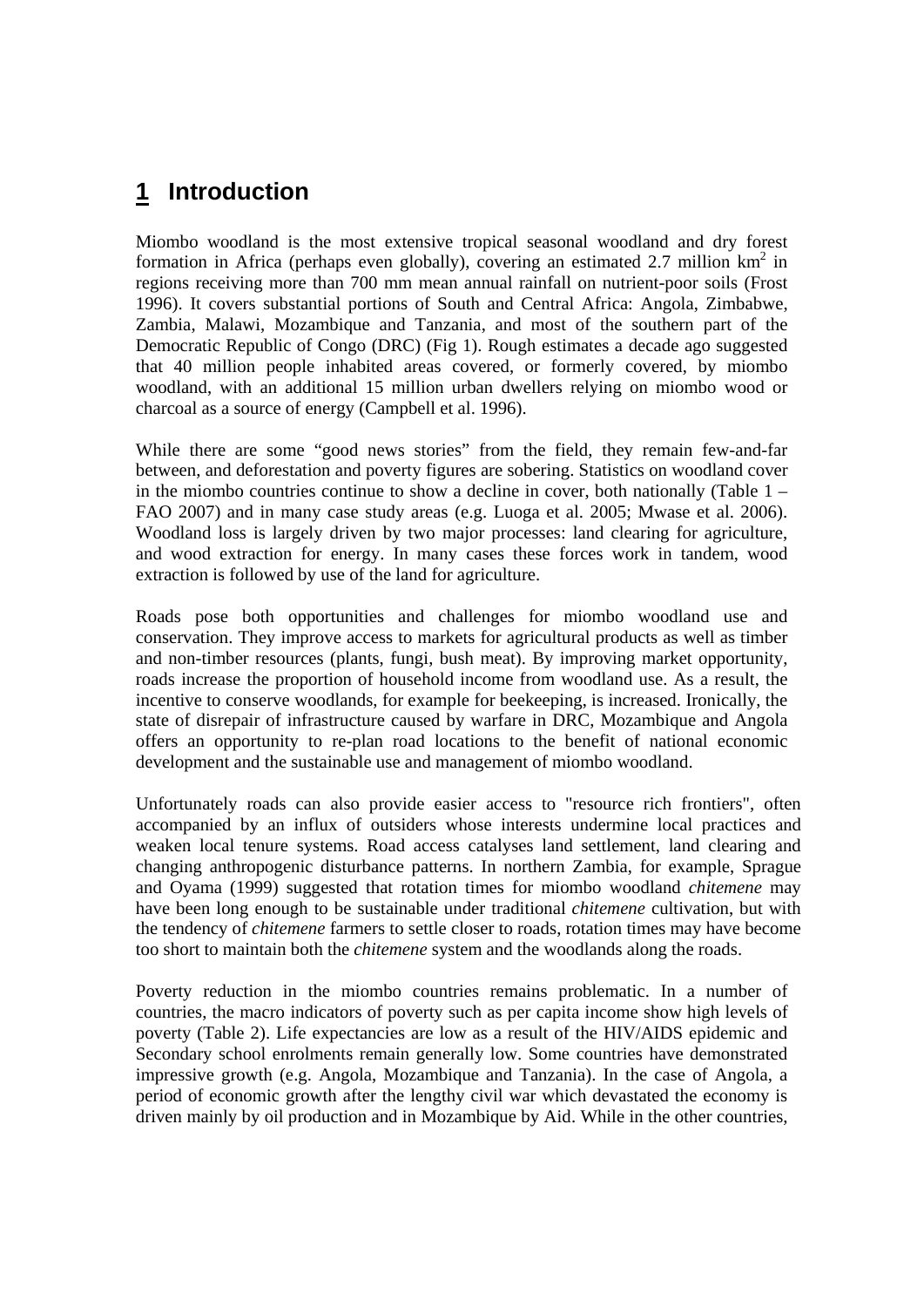a deeper look at the figures indicate that rural poverty is not going away. In Tanzania, 80% of the population lives in rural areas. As the rural poverty rate is higher than the urban one, 87% of the poor are found in rural areas (Shepherd et al. in prep.). The average annual growth rate in the natural resource sector over the past decade (1991- 2001) has been 3.3%, whereas the annual growth rate in trade, manufacturing and services has been 7-9%. Yet, the modern sector has absorbed no more than some 40,000 people per annum, compared with an annual labour force growth of 650,000. The remaining 610,000 people are left to make a living in the informal and subsistence sector, probably many based on natural resource activities in rural areas. Various authors (e.g. Ellis and Mdoe 2003, for Tanzania) call for more attention in Poverty Reduction Strategy Paper (PRSP) processes to address disjunctures between macro-level goals and debilitating local-level contexts, if real gains in rural and urban poverty reduction are to be realized.

Rural poverty must be seen in the context of the available resources including woodland resources. Woodlands resources can play a major role in bolstering livelihoods and in poverty mitigation (*sensu* Sunderlin et al. 2003).This is illustrated by Cavendish (1999) with Zimbabwean data. The inclusion of environmental income<sup>1</sup> was found to reduce poverty rates in one Zimbabwean ward by 50% or more, while for the total income (i.e. with environmental income included) was 20-30% more equally distributed than nonenvironmental income. Using similar methods in two other wards in Zimbabwe, Campbell et al. (2001) also demonstrated the role of forest resources in livelihoods nearly 30% of income is woodland-based in the lowest wealth quartile, but is less than 10% in the top wealth quartile. Similar conclusions were arrived at by Fisher (2004) for three villages in Malawi, where the addition of forest income to the household accounts leads to a 12% reduction in measured income inequality. Thus, in many rural settings, environmental income is a quantitatively large and significantly equity-promoting and poverty-mitigating income source. Consequently, loss of woodland resources potentially has large repercussions if income flows from alternative land uses are less than from woodland-based activities. .

The above figures and trends do not paint a glossy picture. Some trends, nevertheless, give room for optimism, notably community-based approaches of miombo management in Tanzania (Wily and Dewees 2001) and cases of forest enterprise development from Southern Africa (CIFOR 2004; le Breton 2006; Odera 2004), as outlined in Section 2. Section 2 gives a bio-physical background to miombo, showing how the bio-physical context has led to some peculiar uses for miombo, with consequences for economies and management.

The remaining opportunities from miombo woodlands can be harnessed to improve livelihoods. Section 3 examines the opportunities to manage and benefit from miombo woodlands. We consider the opportunities to be: (a) Forests are still a valuable resource base; (b) Resource rights are shifting to local people; (c) New approaches to integrating

 $1$  Cavendish (1999, 2000, 2002) used 'environmental income' to cover woodland income plus nonwoodland income. In using his data we have excluded the major sources of non-woodland income.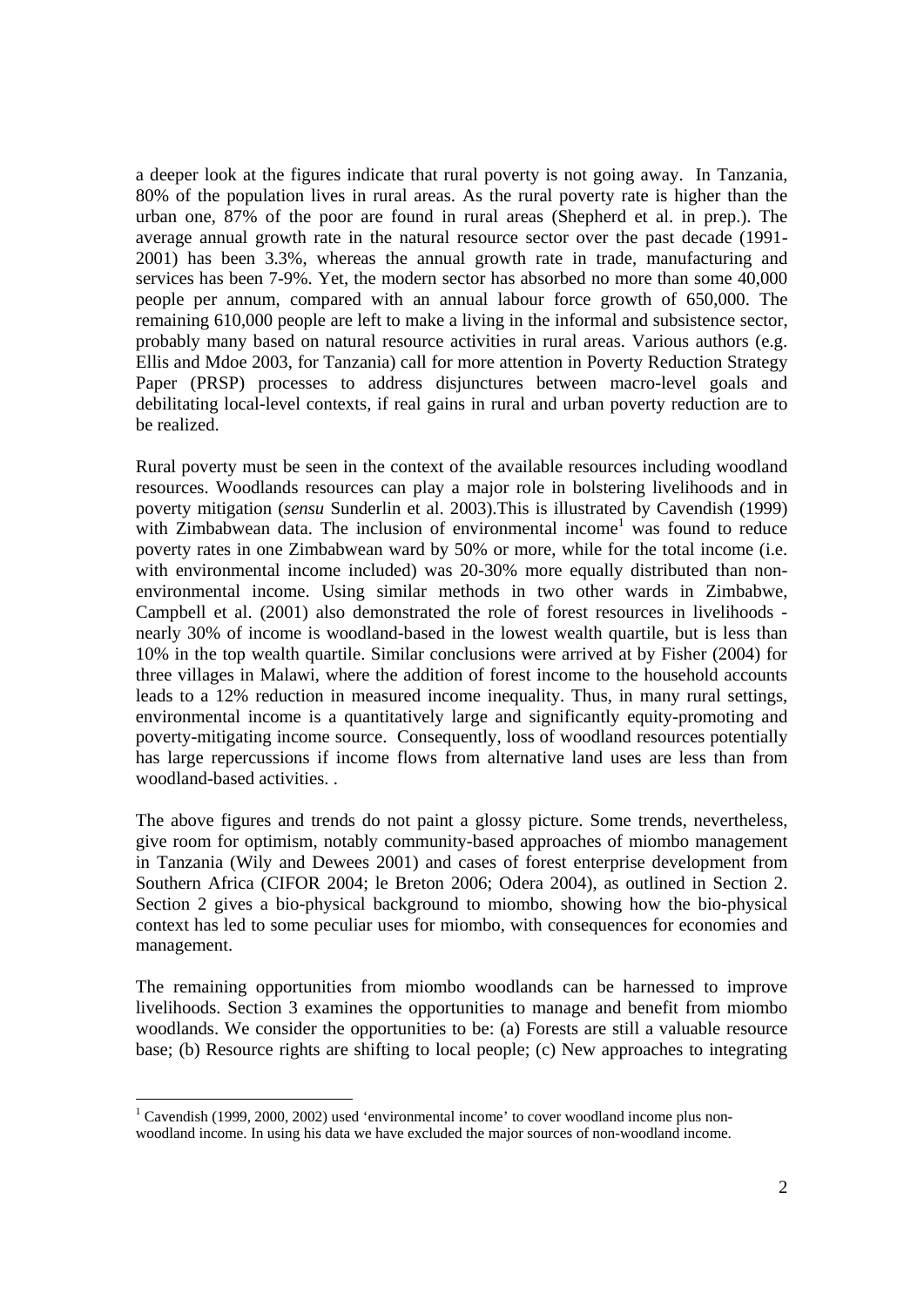conservation and development are emerging; and (d) New markets are emerging and expanding.

For poverty to be reduced barriers must be reduced. Section 4 examines the barriers to increasing the value of miombo woodland resources to livelihoods. We identify six key Economic Barriers: (a) Miombo woodlands have low inherent productivity, so returns to management tend to be low; (b) Elite and external actors frequently capture the bulk of values when they occur; (c) Restrictive regulations for forest extraction and trade reduce access and increase transaction costs of producers and traders; (d) Limited support is given to local forest enterprise development; (e) Weak local organization to engage in markets, and (f) A legacy of armed conflict (plundered stocks, landmines) restricts resource use.

For the miombo woodlands to remain important for society it is insufficient to look only at current economic contributions, one also needs to scrutinize the environmental sustainability of present modes of use. In Section 5, we therefore examine the barriers to sustainable use. We identify six key Sustainable Use Barriers: (a) Roads are significant drivers of woodland clearance; (b) Resource rents may be too low and the transaction costs of control and management interventions may be too high to justify management efforts; (c) Local institutions for NRM management are often weak; (d) "Forestry" is marginalised, leading to few resources to support sustainable management, develop appropriate technical information and enforce forestry regulations; (e) As soon as particular products achieve higher value they are domesticated and natural forests become less important; (f) Cash constraints push towards high preferences for rapid exploitation.

Section 6 concludes. This review is a prelude to a further paper that will examine the policy options needed to capture the opportunities and, where possible, to remove the barriers.

## **2 Opportunities for miombo product use are strongly determined by biogeography and evolutionary history**

Resource availability and opportunities for new natural resource enterprises in miombo woodlands are strongly determined by the biogeography, evolutionary history, and geomorphological and climatic factors influencing miombo soil-fertility and biomass production. The underlying bio-physical conditions have led to some particular uses of miombo, with economic and management implications.

Miombo woodland is characterized by the three Caesalpinoid genera: *Brachystegia*, *Julbernardia* and *Isoberlinia*. The species of these genera all produce hard timber, and many have fibrous, tannin-rich bark. In contrast to the low diversity of tree species, a high diversity of shrubs, trees, vines and perennial herbs (some with underground tubers) in the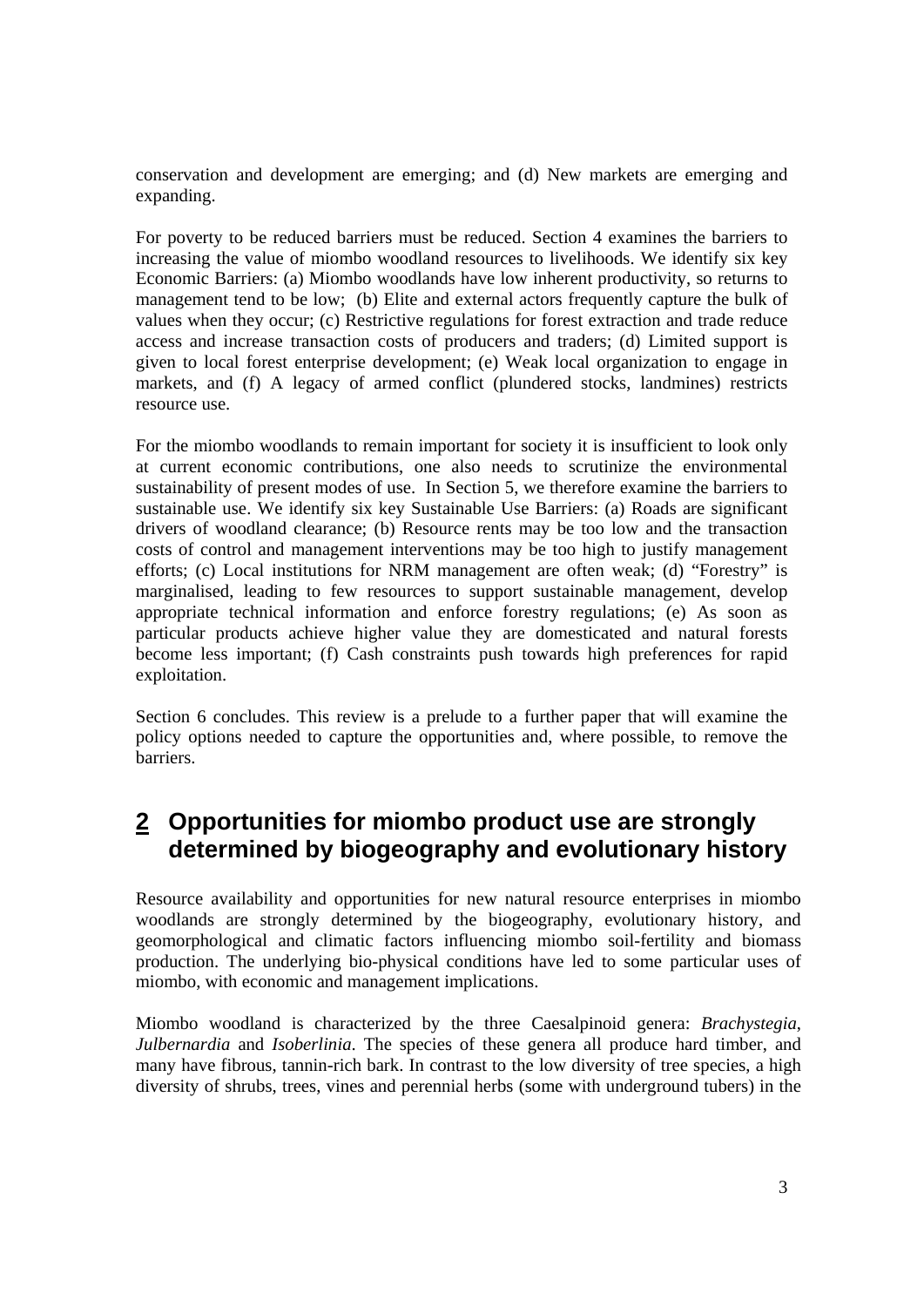legume sub-family Papilionaceae dominate the herbaceous layer.<sup>2</sup> In addition, grass genera which produce useful thatch<sup>3</sup> are abundant. The third legume sub-family, the Mimosaceae, on the other hand, represented by fine (rather than broad) leaved trees (*Acacia, Faidherbia*) are concentrated on more fertile sites on more recent land surfaces (such as alluvial soils of river systems and the Rift valley). Patchy occurrence of resource-rich vegetation types (forests), *Terminalia* patches on deep sands, edible orchid patches along wetlands ('dambos') within the miombo also need to be taken into account. Resource-rich patches also result from human influence. Good examples are dispersal of edible-fruit tree species<sup>4</sup> and nutrient rich soil patches with their characteristic vegetation due to dung accumulations at old homestead sites or the historical effects of  $19<sup>th</sup>$  century demand for woodfuel for iron-smelting which are still evident in the miombo of north-western Zambia.

This biogeographic history has important consequences for value-adding and sustainable use of miombo woodlands in several ways.

Firstly, one should note the abundance of wood for fuel, charcoal and housing construction (though timber values are much less than those of tropical forests). This is significant for some 50 million people. In some countries such as Malawi, wood resources are no longer abundant, primarily due to woodland loss through agricultural clearing followed by large scale use for charcoal production and building timber.

Secondly, there is a relatively low proportion of high quality commercial timber species, most of these are in the Leguminosae<sup>5</sup>. The national forest inventory of Mozambique indicated that out of the total standing wood volume, only 7% is commercially valuable as timber (Marzolli et al. 2007).

Thirdly, apart from a few exceptions (such as several *Eriosema* and *Vigna* species with edible tubers), the unpalatable and toxic characteristics of Papilionaceae have led to a diversity of interesting uses.<sup>6</sup>

Fourthly, the easy availability of fibrous bark for construction, weaving (with bark from *Brachystegia boehmii* particularly favoured) as well as for bark beehives (*Brachystegia spiciformis* and other species); During the civil war period in Mozambique, populations in very remote areas used Brachystegia's bark to weave clothes.

Fifthly, in contrast to the high availability of wood and bark products, there is a relatively low availability of edible-fruit producing species in miombo woodland. Most Caesalpinoid

 2 This includes a high diversity of *Crotalaria* (300 species) and *Indigofera* species (Rodgers et al, 1994) as well as the genera *Tephrosia*, *Eriosema* and *Aeshynomene*. Wild relatives of the cowpea, an important crop, also have their centre of diversity in the miombo woodland region.

<sup>3</sup> Such as *Eragrostis, Loudetia, Hyparrhenia,*and *Hyperthelia* <sup>4</sup>

E.g. *Adansonia, Sclerocarya, Strychnos, Trichilia, Berchemia.* <sup>5</sup>

Genera include : *Afzelia, Baikiaea, Dalbergia, Guibourtia, Milletia, Pterocarpus, Pericopsis.* There is also *Faurea saligna* in Proteaceae. 6

Such as potent fish poisons (tubers of *Dolichos kilimandscharicus* and all *Neorautanenia* species), dyes (*Indigofera arrecta, I. tinctoria*) and traditional medicines, with one species, *Tephrosia vogellii*, commonly domesticated as an agroforestry species in Zambia for use of its crushed leaves as a fish poison.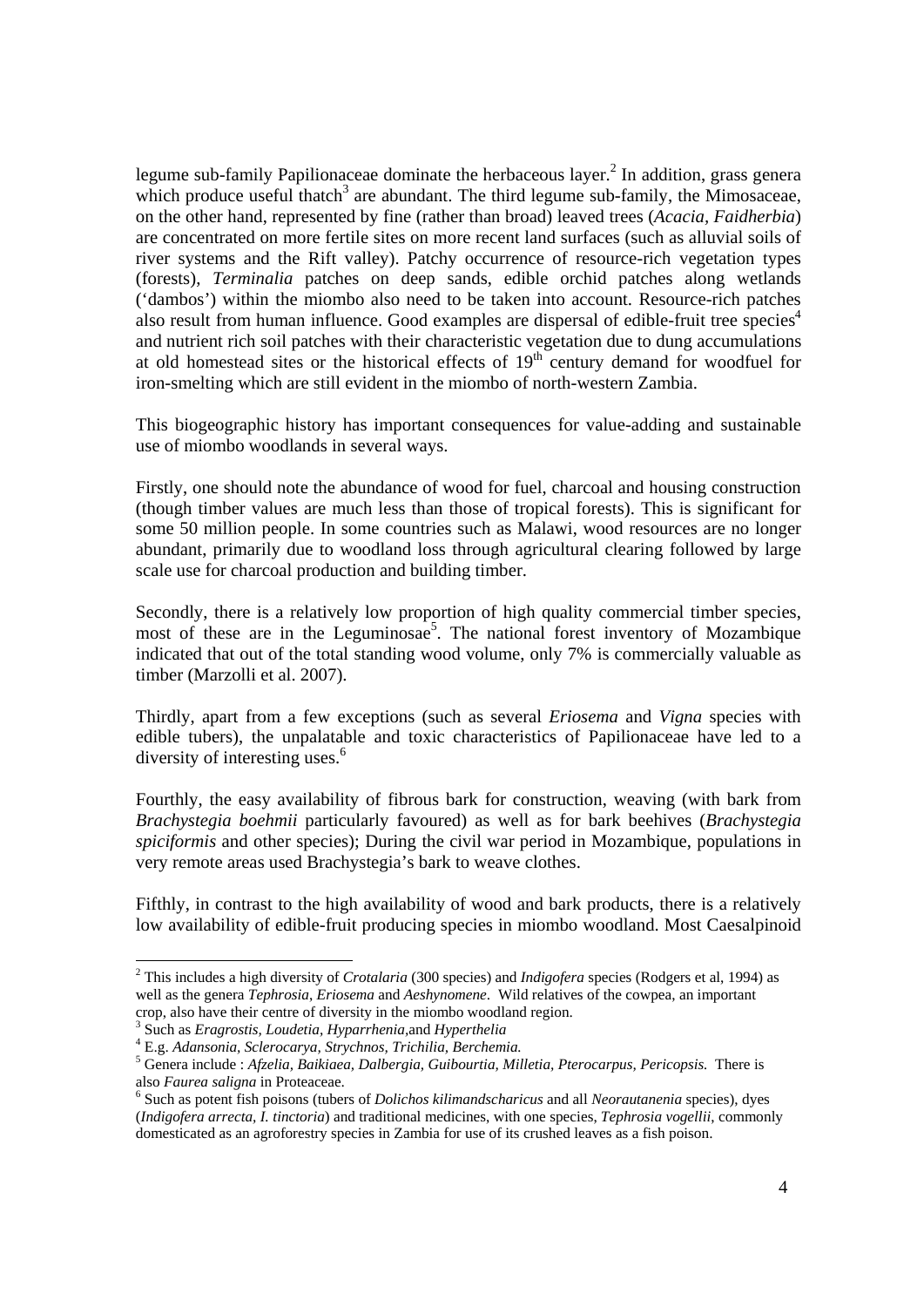trees in the miombo produce small, hard, explosively dispersed seeds. None of the seeds of these dominant genera are edible.<sup>7</sup> As a result, a higher diversity of gathered plant foods comes either from:

(a) **three categories of fruit sources**: (i) species growing on clay-rich soils (termitaria and riverine areas) where there is a high diversity of fleshy-fruited species<sup>8</sup>; (ii) two major fruit producing species occurring in large stands are in the Euphorbiaceae (a plant family more commonly a source of latex or herbal medicines), namely fruits from *Uapaca kirkiana, Schinziophyton rautanenii* or (iii) species formerly at low densities now increased due to human dispersal<sup>9</sup>;

(b) **underground storage organs** (tubers, bulbs) from woodland on Kalahari sands (Caesalpinaceae (*Tylosema*), Cucurbitaceae, Asclepiadeceae); roots of *Boscia salicifolia* (Capparaceae), growing on termite mounds within miombo woodlands (eaten during the hanger periods in Central Mozambique, FAO 2005); and

(c) **edible leafy vegetables** growing as "weeds" on land cleared for farming (particularly Amaranthaceae, Capparaceae, Tiliaceae), which are more abundant on densely settled sites with eutrophic soils.

Sixth, the ecotomycorrhizal characteristics<sup>10</sup> of miombo woodland Caesalpinoid tree species as well as with *Uapaca kirkiana* (Euphorbiaceae), which dominates some freelydrained escarpments in the ecoregion (Cunningham, 2006; Frost 1996; Lowore and Boa 2001). Coupled to the extensive area covered by these woodlands, this evolutionary association has resulted in a remarkable diversity of associated macrofungi, many of which are edible. In Malawi, for example, 362 species of macrofungi are recorded, 14% (53 species) of which are edible (Morris, 1994). Significant differences between different vegetation types within the miombo are also important.<sup>11</sup>

Seventh, the dominance of *Brachystegia*, *Julbernardia* and *Isoberlinia* provides the basis for beekeeping as a highly significant (culturally, socially and economically) form of land use in miombo woodland.

Eighth and finally, consistent with the hypothesis that plants growing in monocultures experience high levels of herbivory, miombo woodlands dominated by *Brachystegia*, *Julbernardia* and *Isoberlinia* experience high levels of insect herbivory. Some of these, such as the scale insect *Aspidoproctus glaber* are a threat, resulting in die-back. Others are a culturally important food resource, the best known being the Saturniidae, a family of giant silk moths, whose caterpillars are an important source of protein and cash to local people.

<sup>7</sup> Exceptions are the arils of *Guibourtia coleosperma* and seeds of the understorey shrub *Bauhinia petersiana* which both provide important food sources to !Khwe San people in the Angolan and Central miombo woodlands.

<sup>8</sup> *Berchemia, Carissa, Ficus, Garcinia, Diospyros, Pappea, Syzigium, Parinari* <sup>9</sup> *Sclerocarya, Strychnos, Adansonia, Berchemia*

 $10$  Fungal associations with the roots

<sup>&</sup>lt;sup>11</sup> Macrofungi genera which are a major source of edible species in miombo and *Uapaca* woodlands, for example, are conspicuously lacking in *Baikiaea* dry forest (Piearce, and Chitempa, 1984).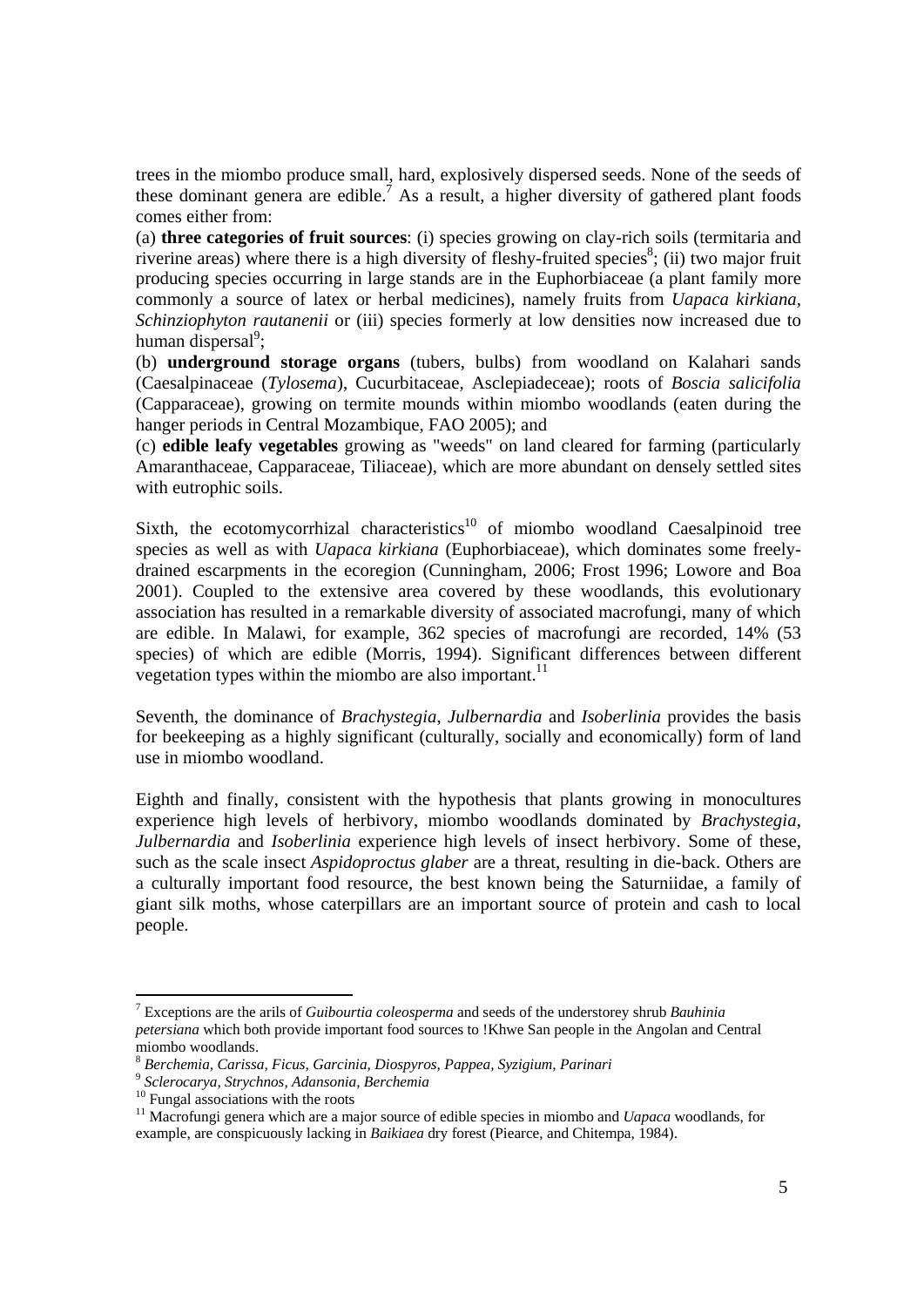## **3 Opportunities to manage and benefit from miombo woodlands**

#### *3.1 Forests are still a valuable resource*

Globally, field studies show income from forest resource extraction accounts for 17-45% of total income for rural households in countries as diverse as Bolivia, Honduras, India, Malawi, and Zimbabwe (Cavendish 2000; Fisher 2004; Godoy et al. 2002; Reddy and Chakravarty 1999); see Vedeld et al. (2004) for an overview. The situation is unlikely to differ in the miombo region. Campbell et al. (2003), Cavendish (1999a, 2000), and Fisher (2004) all record high levels of forest dependence in miombo woodland. All these studies also show that it is the poorest of the poor that depend most on woodlands. Using seasonal household data for rural Malawi, Fisher and Shively (2005) found that households experiencing an income boost had lower forest extraction, compared to normal households. Shackleton (2006), Kayambazinthu et al. (2005), FAO (2005) and Barany et al. (2004) point to the importance of forest resources to households afflicted by HIV/AIDS. This suggests that forests have a role to play as natural insurance (e.g. see Pattanayak and Sills 2001; Takasaki et al. 2004; McSweeney 2004, for insurance values of forests).

If we turn to individual products, the importance of forests is outlined even more clearly. Arnold et al. (2006) point to the continuing importance of woodfuel in Africa, citing the International Energy Agency (IEA) (2002) that estimates that biomass energy will still account for an estimated three quarters of total residential energy in Africa in 2030, and that the absolute number of people using woodfuel and other biomass fuel will rise by more than 40% during 2000-30 to about 700 million. In Tanzania, it is estimated that the apicultural sector at the national scale generates some US\$1.7 million per year from sales of honey and beeswax, and provides income to about two million people (Mwakatobe and Mlingwa 2005). The trade in medicinal plants in South Africa was worth some US\$60 million in 1998, and is thought to be considerably more today (Mander 1998; Mander and le Breton 2006). The growing timber sector of Mozambique reached export value of US\$65 million in 2005, representing 4% of the total exports (FAO Policy Briefing 2007). Numerous such examples, demonstrating the significant contribution made by individual or groups of forest products to national and regional economies, can be found in the literature.

#### *3.2 Resource rights are shifting to local people*

Until relatively recently, forestry in many parts of the world largely took the form of topdown government approaches that centred on the introduction of new technologies (Roda et al. 2005). Frequently, especially in developing countries, this involved establishing village woodlots, planting fast-growing species, and the demarcation of protected forest areas from which local people were excluded. Indigenous species, local agroforestry systems, and traditional resource management practices, as well as institutions for communal forest stewardship, were often ignored. Typically, decisions about forest management were taken in centralized government offices, far from the people affected by the policies. In the last few decades, social issues and the need for communities to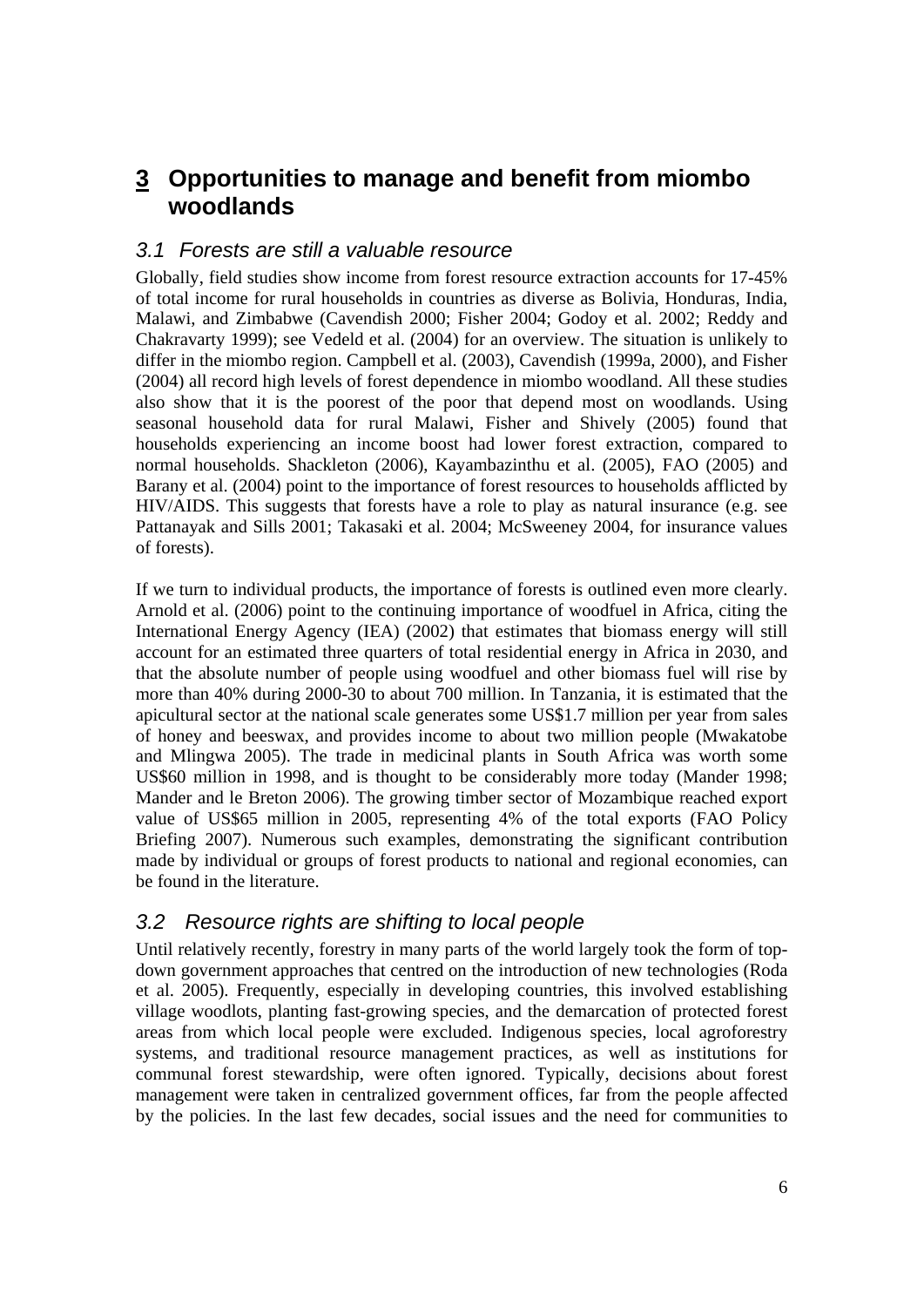assume more active roles in resource management have come to the fore, and there is a global trend towards devolving responsibility for natural resources management to local stakeholders (White and Martin 2002). A wide range of studies on devolution processes are now emerging, with both positive and negative experiences (e.g. Balint and Mashinya 2006; Kayambazinthu et al. 2003; Mutimukuru et al. 2006; Nemarundwe 2004; Songorwa 1999; Virtanen 2003). In many parts of the world local people are becoming better organized and have greater political influence.

For the Africa context, Wily (2000, 2003) captures some of these trends. She concludes that policy or legal commitment to decentralization in the land and forestry sector is very widespread (see also Anderson et al. 2006). Shackleton et al. (2002), drawing on case studies from the miombo region and elsewhere, note that devolution has brought a number of advantages: recognition of local people previously considered poachers, criminals and squatters as legitimate resource users; new channels for rural dwellers to communicate their priorities to government decision-makers, and in some places improved community-government relations; contributions to villagers' organizational capacity and political capital by encouraging local people to join new networks and forge new relationships; in areas where devolution has been in place longer, local populations demand greater autonomy, thus bringing about reforms that promote local interests; addressing equity issues and making inroads to enhancing participation of marginalized groups and women in decision-making. In documenting the devolution process in Tanzania, IUCN (The World Conservation Union) found that over 500 villages had declared new forest reserves (Wily and Mbaya 2001). Wily and Dewees (2001) record nearly 350,000 ha of forests and woodlands under some form of community or local management in Tanzania. Most efforts have taken place in non-gazetted, non-reserved forests, that is, outside of Central Government or Local Government Forest Reserves. They note that management and protection of woodlands improved remarkably: private nurseries were fostered and produced large numbers of seedlings; and improved stoves saved thousands of tons of wood each year. In Mozambique, the forest regulation establishes that 20% of the taxes resulting from the extraction and use of forests and wildlife should be returned to the communities living within or close to the forest areas. As a result of that measure, in 2006, US\$422.000 was handed to 956 communities (Sitoe et al. *in prep*.)

#### *3.3 New integrated conservation-development approaches are emerging*

The miombo ecoregion and neighboring areas is the centre of a range of innovative attempts at integrating conservation and development. The conservancy model in Namibia (just on the edge of the miombo ecoregion) is the prime example where win-win outcomes for people and nature have been fostered (Bandyopadhyay et al. 2004; Anderson et al. 2006). The interest in the poverty-conservation relationship has taken on global significance (e.g. Naughton-Treves et al. 2005) and thus there is critical thought on what works and what does not. There is also an expanding range of studies emerging from miombo countries (Gulinck et al. 2001; Virtanen 2003; Wolmer et al. 2004; Songorwa 1999; Frost and Bond 2007).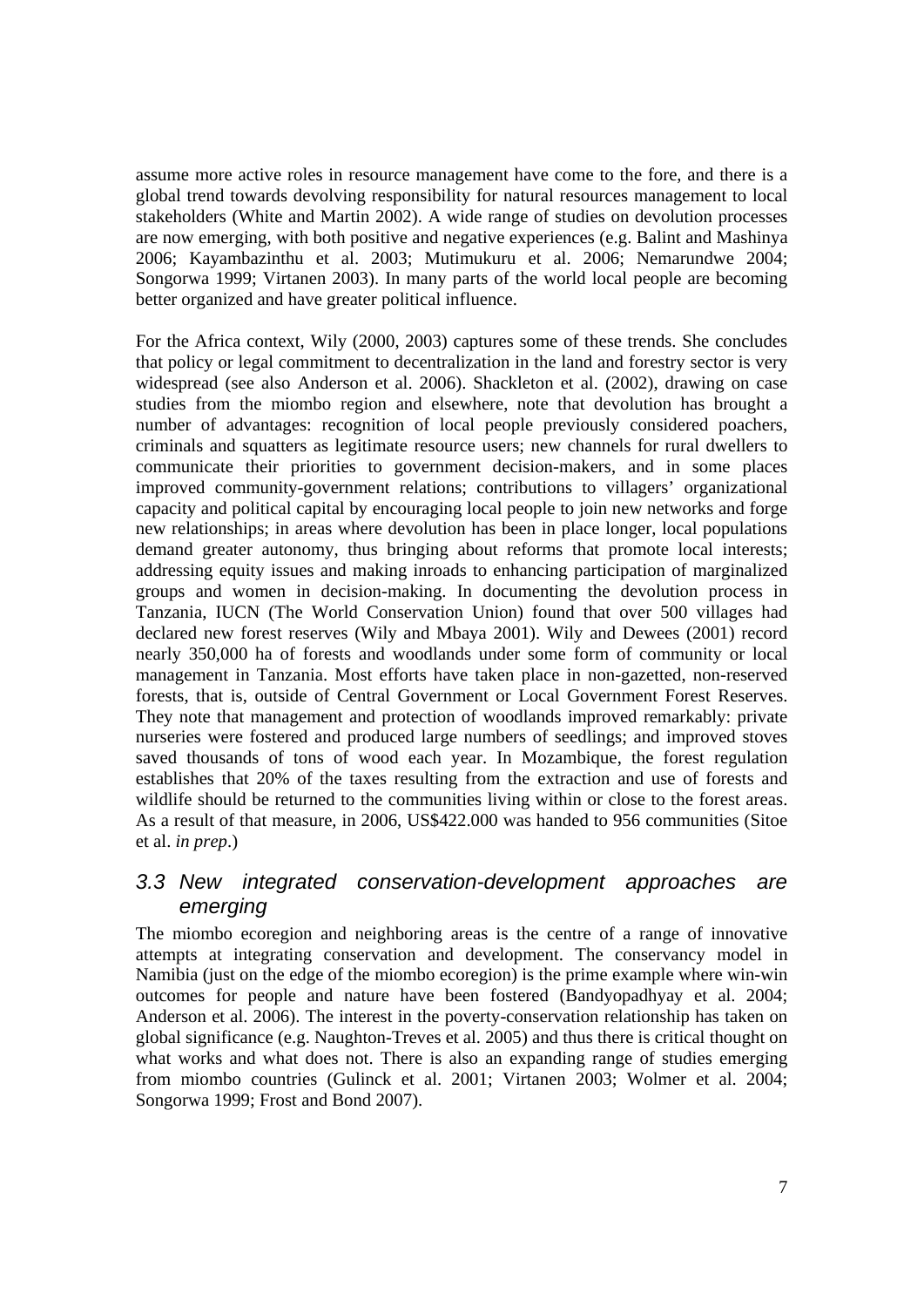#### *3.4 New markets are expanding and emerging*

*New niche markets.* Globalization is creating niche markets for forest products. Consumer demand for "green" and "fair trade" products can improve the competitiveness of small-scale producers (Shackleton 2007). New emerging export markets for wild natural product 'derivatives' such as fruit oils (e.g. marula oil and melon seed oil), which are also often tied to fair trade initiatives, are increasingly being demonstrated as having high potential. PhytoTrade, a trade organization based in southern African, has estimated a potential regional value of US\$3 billion for eight oil-producing wild fruit species, provided reliable markets can be established. The opportunities presented by potential markets for these and other products such as organic teas and food additives are believed to be nowhere near fully exploited (le Breton 2006). An increasingly aware market for "green, clean" products is emerging for art products (such as carvings from miombo hardwoods), timber, honey and edible mushrooms.<sup>12</sup> Organic certification already applies to several miombo products. In Zambia, for example, wild mushrooms harvested and exported by Mpongwe Coffee and Organic Stallholder Cooperative are certified as such (de Boer, 2003) as is honey and beeswax exported to the UK and Germany by North Western Bee Products.

*Payments for environmental services.* Interest in the idea of paying others, such as communities on forested land, to provide environmental services on a sustained basis, is growing (Wunder 2007). As tropical deforestation progresses, forest environmental services – formerly provided for free as a "subsidy from nature" – also become scarcer. The debate focuses on payments for four types of services: carbon sequestration, watershed protection, biodiversity maintenance, and aesthetic qualities of the landscape related to tourism in particular. The underlying principle of such payments for environmental services (PES) is that forests provide valuable positive externalities to offsite beneficiaries, but that these may not be taken into account by on-site landowners or users unless the beneficiaries pay for them. If the potential gains from forest conservation or restoration are large enough, the winners should be able to afford to compensate those on the land who, because where they are being asked to adopt a non-preferred land-use practice they might be losing something. Likewise, those wishing to use land in a way that diminishes environmental services elsewhere should be prepared to compensate those who depend on those services for that loss. Beyond achieving the objectives of conservation proper, PES can potentially provide important additional and regular income flows, or other material benefits, for cash-poor forest-dwelling communities. PES schemes thus have the potential to create "win-win" situations for people and the environment.

A key question is whether there are buyers for environmental services in the miombo region. There are some nascent schemes in miombo countries, e.g. for carbon sequestration. As an illustration of these emerging markets, we draw on an example from Northern Australia in an eco-region similar to miombo. Savanna burning regimes contribute significantly to Australia's greenhouse gas emissions. Recently an Aboriginal community entered into a 20-year agreement with one oil and gas company, the latter

<sup>&</sup>lt;sup>12</sup> However, the growing Chinese timber market prefers unprocessed logs, and does not currently seem to care about the certification process, therefore fuelling illegal logging (MacKenzie 2006).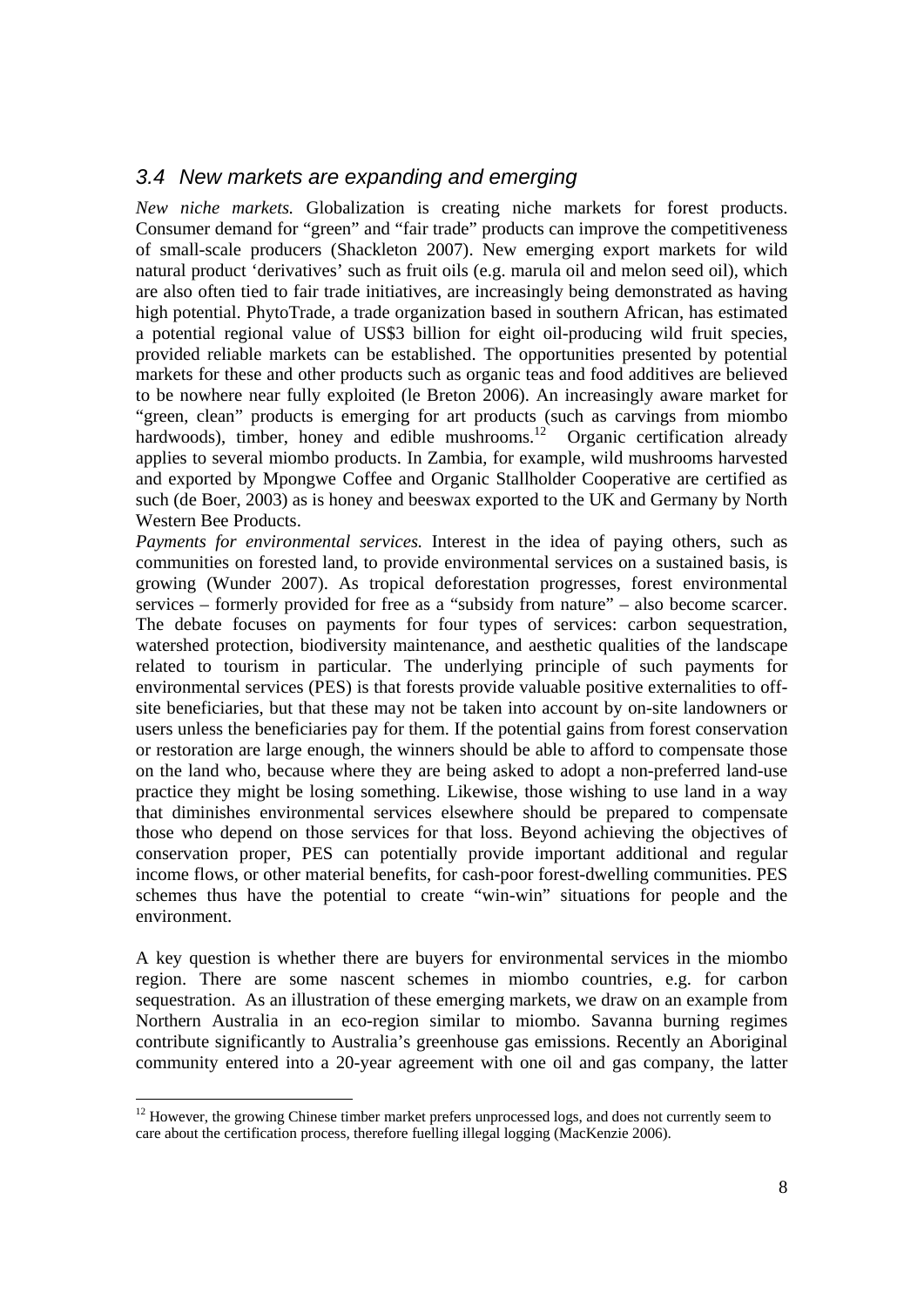putting up AU\$1 million per year for the community if the community undertakes fire management. The fire management will improve biodiversity outcomes, reduce carbon emissions and provide a source of income (Whitehead et al., 2005).

In Mozambique, two initiatives are ongoing within miombo woodlands, in which local communities are engaged in native tree species planting and fire protection. The British company, Envirotrade, and the University of Edinburgh are monitoring the activities and paying for the carbon sequestration in agroforestry systems. One of these is the EUsupported Nhambita project, centered around villages in the buffer zone of Gorongosa National Park, which is also where one of the socio-economic case studies of this project has been undertaken (Hegde, undated). Local communities receive conditional payments if they adopt various tree-planting initiatives, in the medium run this should raise their incomes and diversify their livelihood options, but in the short run households may not adopt these measures without payment, due to liquidity shortages and risk aversion. From a PES conceptual perspective, the bulk of payments to farmers are front-loaded – disbursed in the first years after planting. Therefore carbon buyers have relatively little leverage on 'permanence' – unable to determine what the farmers do with the trees at a later stage, thus reducing overall conditionality. The project also includes a number of activities allowing for local value-adding to the wood, through for example carpentry. It can thus be seen as an initiative at the borderline of PES with many features of an integrated conservation and development project (ICDP).

The well-known Communal Areas Management Programme for Indigenous Resources (CAMPFIRE) in Zimbabwe actually also satisfies the five basic features of PES: it is a voluntary, conditional transaction between at least one buyer (tourism operators) and one seller (communities and Rural District Councils - RDCs) over a well-defined serviceproducing land use (conservation of wildlife areas important for biodiversity and aesthetic landscape values) (Frost and Bond 2007). Over one and a half decades, communities using land under communal tenure and RDCs (the lowest local government level) have marketed hunting and wildlife-viewing rights to safari operators; in turn they have carried the opportunity costs of setting aside the corresponding wildlife areas for conservation. During 1989-2001, CAMPFIRE generated more than US\$20 million for the participating communities, 89% of which came from sport hunting (Frost and Bond 2007).

For CAMPFIRE, it is also worth noting that the contributions from external donors, like USAID, in monetary terms exceeded the value of the actual wildlife incomes. CAMPFIRE was seen by the donors as an entry point to broader rural development investments and governance initiatives. In other words, CAMPFIRE had a large component of development and conservation superimposed on its PES-like structure, while the conditionality of land-use changes and conservation was not equally explicit in all cases. This is similar to the Nhambita case. We are yet to see the development of a 'pure', fully commercially-oriented PES initiative in the miombo region. But it is also possible that the particular pre-conditions, weak local governance structures and poor prospects for developing service markets, imply that these mixed initiatives stand the best chance of success in terms of both conservation and poverty-alleviation impacts.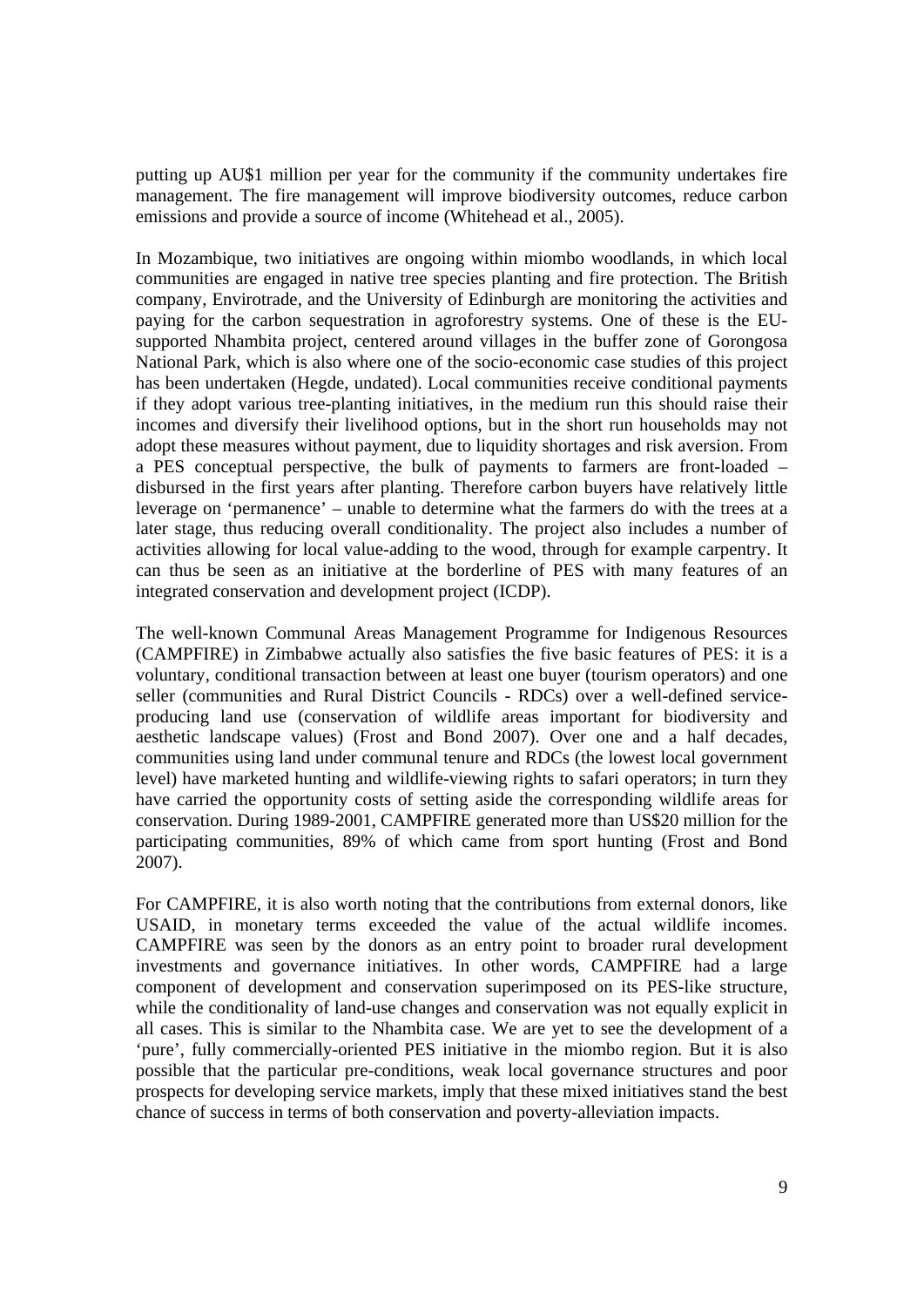*Expanding domestic markets.* Some emerging market trends offer promising opportunities for poor people. Urbanization is increasing and growing populations have greatly increased the demand for charcoal, medicinal plants, wild meat, construction wood, among other products. Arnold et al. (2006) conclude that persistently low incomes in Africa are reflected in continued strong growth in urban consumption of woodfuels, and refer to surveys demonstrating positive income elasticity for woodfuel at low income levels. The Stockholm Environment Institute (SEI) (2000) estimated that consumption of charcoal grew during 1990–2000 by about 80% in both Lusaka and Dar es Salaam, with the proportion of households in the latter reporting charcoal as their principal fuel increasing from about 50 to 70% over the same period. The rapid growth in urban demand for charcoal has enabled very large numbers of people to engage in its trade (Arnold et al. 2006). The towns of Maputo and Matola in Mozambique, with a combined population of about 1 400 000 people in 2001 were reported to have 76% of households relying partially or exclusively on woodfuels for cooking. Household consumption represents the biggest share (90%) of total urban woodfuel consumption. The per capita woodfuel domestic consumption ranged from about 0.92 to 1.00  $\text{m}^3$  as compared to 0.82  $m<sup>3</sup>$  in 1988. Charcoal making has been an important source of income for rural households. Households in the Licuati forest region, in Southern Maputo, have been earning more than 65% of their income from charcoal making (Pereira 2001).

There has also been a massive expansion of medicinal plant trade over the last decade (Botha et al. 2004; Williams et al. 2000). In Malawi, Lowore (2006) suggests that sale of many forest products is on the increase due to two main factors: the rise in urban population, and an increased alienation between urban people and forests. Krog et al. (2005) found 198 medicinal plant traders in three markets in Maputo, up from 10 in 1980. The traders were selling over hundred plant species and some animals, all of them obtained from the native forests and fallow land. *Hypoxis hemerocallidea* (the African potato), used in treatment of several ailments, including those related to HIV/AIDS, is indicated as the most important species sold in these markets.

*New buyers of old products.* The economic growth of China has already had some repercussions for forest product markets. It can be hypothesized that this trade is still in its early days, and that trade with China could rise dramatically in the future. And it could be further hypothesized that other Asian countries will also enter these markets as their economies boom. China has formed strong links throughout the miombo woodland region. In a repeat of the 1960's, when Tanzania's most valuable hardwoods were exported to China after construction of the TanZam railway, hardwoods are a major focus today**.** The fast growing Mozambique log-export to China has fueled a national debate on the sustainability of the forest operations and illegal operations involving Chinese firms connected with politicians (see for example MacKenzie 2006). In 2005, timber exports to China amounted to US\$9.6 million (about 15% of total timber exports).

It is not only Asian markets that are expanding; even within Africa new trade links are being established. One notable example is the woodcraft market, where markets in South Africa are now selling large numbers of products from other countries (Shackleton 2005a).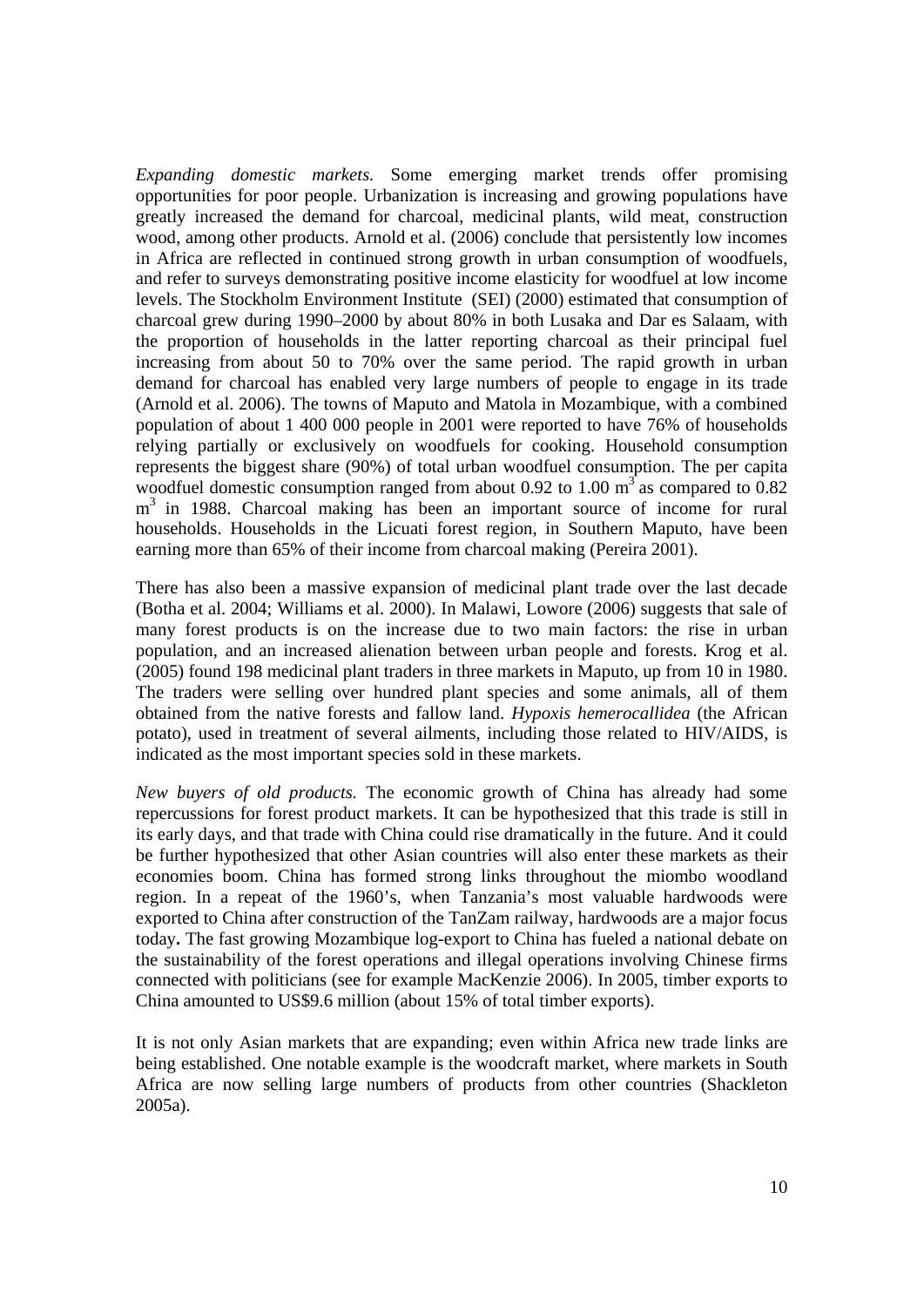*New technologies opening up market possibilities.* Considerable advances in communication technology (e.g. cellular phones) are providing new opportunities for improved flow of information and better linkages between small-scale entrepreneurs and the markets (Duncombe and Heeks 2002; Souter et al. 2005; The Economist 2005), This surmounts a major hurdle people encountered in the past. In Africa, the mobile telecommunications sector has grown by an average of 78% per annum over the last 10 years with far-reaching economic and societal impacts. The positive benefits of this technology for small-scale entrepreneurs have been well demonstrated. A study from Ghana, for example, concluded that access to cellular phones had decreased informal traders' transaction and transport costs, created a higher profit margin for them, increased their efficiency, and enhanced trust building within trade networks (Overa 2006). An IFAD project in Tanzania has shown the effect of mobile telecommunications on the bargaining power of smallholder farmers. In the past they had been hood-winked by truck drivers about the market price of their products, but with the arrival of mobile phones they can now independently verify this information. Additionally, small farmers have been able to link up directly with buyers in Dar es Salaam and secure more favorable prices (IFAD 2006).

## **4 Economic barriers to increasing the value of miombo woodland resources to livelihoods**

#### *4.1 Economic Barrier #1: Low inherent productivity*

The limited data on biomass and basal area increments for miombo suggest that growth rates in miombo are low. Estimates range from  $0.9 - 4.8$  m<sup>3</sup> per ha per year. A yield figure of  $0.9 \text{ m}^3$  per ha per year for woodlands in Malawi represents less than 1% of the growing stock (Openshaw 1977). This, according to Openshaw, is unrealistic and translates into sustainable cutting cycles of about 200 years. This yield figure appears to be a serious underestimate as cutting cycles for woodlands are often between 30 and 40 years (Openshaw 1977). Nevertheless miombo woodlands are lower in productivity than many other forest formations, given that they are characteristic of some of the poorest soils in Africa. Data on productivity has been comprehensively compiled by Frost (see Table 2.7 in Frost 1996). Dry miombo coppice plots in Zambia had yields of about 2 m<sup>3</sup> per ha per year. Expressed in biomass terms, yields varied between 1.4-2.0 Mg per ha per year in dry miombo woodland, and between 2.1-3.4 Mg per ha per year in wet miombo. Marzolli et al. (2007) estimated forest yield in Mozambique from 2.0 to 4.8  $m<sup>3</sup>$ .ha<sup>-1</sup> for all species. The lower yields refer to open woodlands in the drier regions, while the higher yields refer to wet miombo woodlands of northern Mozambique. Using these values, and an average diameter increment of 2.5 mm per year, an average cutting cycle of 40 years was estimated.

But, miombo woodlands have other resources which make them valuable particularly at the local level. For example, there is a predominance of *ectomycorrhizae* in miombo woodland (see Section 2) (largely a result of the poor soils), many of which produce mushrooms, making miombo woodlands one of the prime 'mushroom biomes of the world'. This has given rise to a culture of mushroom gathering which is widespread among people in miombo woodland but largely absent in other tropical African dry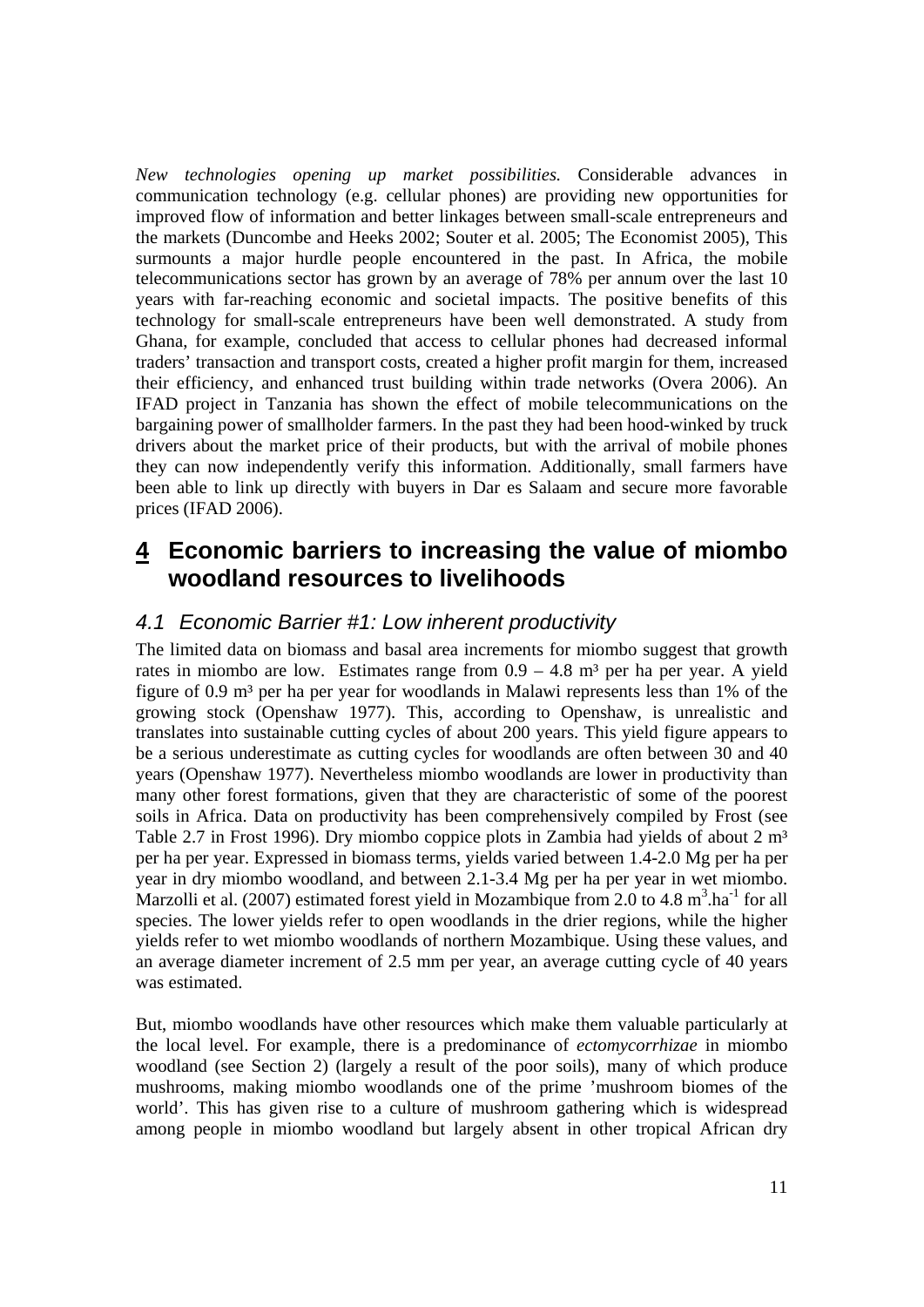woodlands. Another feature is the widespread presence of large-bodied, charismatic mammals that support significant tourist and sport hunting industries (WWF-SARPO 2001). Another characteristic is the predominance of edible insects, making the woodlands an important source of insect protein (Cunningham, 1996). One further wellknown characteristic of miombo woodlands is that they are ideal for bee-keeping (Cunningham 1996; Fisher 1993; Mickels-Kokwe 2006). This has led to some countries having ministries of 'forestry and beekeeping', or at least having divisions of beekeeping.

But these special characteristics don't take away from the fact that fundamentally the woodlands are of low productivity, thus returns to active management will generally be low. In terms of future carbon markets, the woodlands have lower wood carbon storage levels than tropical forests. There could also be trade-offs between wood and non-wood management. An example of a trade-off is given by Mickels-Kokwe (2006), citing an example from Eastern Province of Zambia, where beekeepers hung hives in the forest but a timber concession license was given to a prominent businessman, who proceeded to cut down a significant number of big, flowering trees. Honey production levels reportedly decreased and the beekeepers incomes were affected.

#### *4.2 Economic Barrier #2: Elite and external actors capture values*

When some productivity creates more-or-less significant values and economic rents there may be widespread contestations over resources, which often leads to capture of the benefits by elites and local leaders (Campbell et al. 2002; Kajembe and Monela 2000; Nemarundwe 2003). Kajembe and Monela (2000) working in a relatively successful community-based scheme in Tanzania note that elites tend to 'hijack' processes and forcefully occupy the political space opened by decentralization. Elite capture or capture of value by external actors constitutes a disincentive for local collective action towards woodland management as many of the resources originate in the commons. Elsewhere evidence suggests that broad-based benefits have accrued. For example, Friis-Lund and Treue (2007) found that forest decentralization in Tanzania's Iringa district had overwhelmingly positive livelihood effects, including in terms of well-functioning local governance and value-distribution systems.

Monela et al. (2000) record that economic hardships in Tanzania led to a breakdown in traditional gender roles particularly in peri-urban and intermediate sites, rather than remote sites. Campbell et al. (2002) record similar phenomena in Zimbabwe. Women are increasingly expanding their roles, away from traditional domestic activities to income generating activities such as forest product exploitation and sale, casual labor and petty business. Men are gradually taking up activities which have traditionally been in the domain of women, especially those that are lucrative.

Where resources are of high value, external players may become important in terms of capturing resource rents, with the state often supporting the external players. The example cited earlier from Mickels-Kokwe (2006) of the beekeepers who lost their resources to a timber concession licensee demonstrates this. In this context social and political networks are particularly important in shaping the distribution of benefits. In this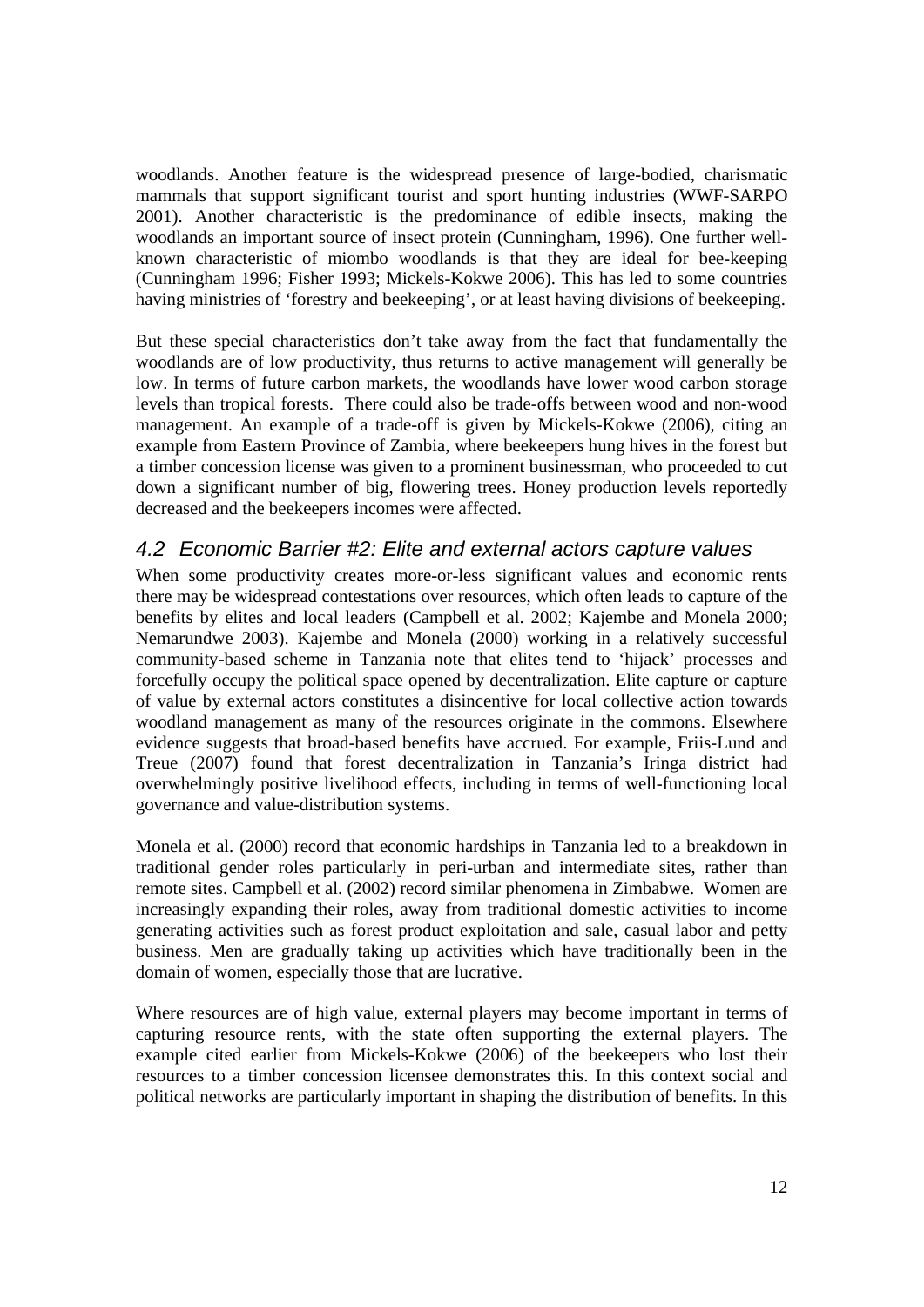case, the beekeepers had no means of influencing the allocation of licenses or the behaviour of the concessionaire, who was a prominent businessman.

The big players tend to dominate even more when international trade is involved, as this tends to be associated with higher economic rents. Domestic, as opposed to export markets, often require only modest investment to develop and expand. Export markets, on the other hand, are much more complex and the numerous legislative barriers, standards and quality controls effectively restrict local participation (Shackleton 2007; Tieguhong and Ndoye 2006; Wild 2006). In the marula trade<sup>13</sup> of Southern Africa, foreign companies have a dominant and growing share of total incomes in the value chains, often due to their monopolistic position in the market (Wynberg 2003).

There are also examples of the state dominating rent capture and control. In State Forests, the state has often been reluctant to devolve rights and responsibilities to local people, given that the timber resources generate significant rents. This continues to be the case even in forests subject to shared state-community management. For example, in Mafungabusi State Forest in Zimbabwe, the state has entered into resource sharing agreements with local people but these cover only non-timber forest species (e.g. thatching grass) and not timber (Mapeza and Madondo 2000; Mapeza 2004). Further in these shared forest management regimes access by local communities is often insecure as the State continues to be the land owner and thus the ultimate authority.

Kajembe and Monela (2000) point to nascent conflicts between local people and government officials, even occurring in relatively successful community-based schemes in Tanzania. Shackleton et al. (2002) reviewing sites across southern Africa note that devolution of authority has often not yielded the benefits that were expected. In many instances, the state provided benefits as an incentive to encourage people to support activities that met government revenue or conservation interests rather than local livelihood needs. Thus, although access to some subsistence products improved, access to other important local resources such as timber and wildlife often continued to be restricted. There was often a bias towards products and species favoured by forestry departments (e.g. timber) at the expense of species valued by poor people, such as for medicine, fodder, craft materials and wild foods. In most cases, the lack of authority to make decisions locally was a major area of local discontent. Income distribution shares were generally decided at the central level, but governments often failed to deliver on these promised shares, with the returns being far less than anticipated by communities maintaining local enthusiasm proved challenging. In cases where financial benefits accrued from revenues, licenses, permits, and leases, a disproportionate amount of this income was retained by the state at district or higher levels, or it was captured by local and outsider elites. Only in a few cases did communities receive substantial financial benefits. For example, in 2002 Mozambique introduced forest regulation specifying that local communities would accrue 20% of the revenues generated from forest and wildlife use or extraction. This rule was not implemented until 2006 (Sitoe et al. *in prep*).

<sup>&</sup>lt;sup>13</sup> Marula *Sclerocarya birrea*, is used for making a traditional beer as well as an internationally marketed and well-known liqueur, Amarula.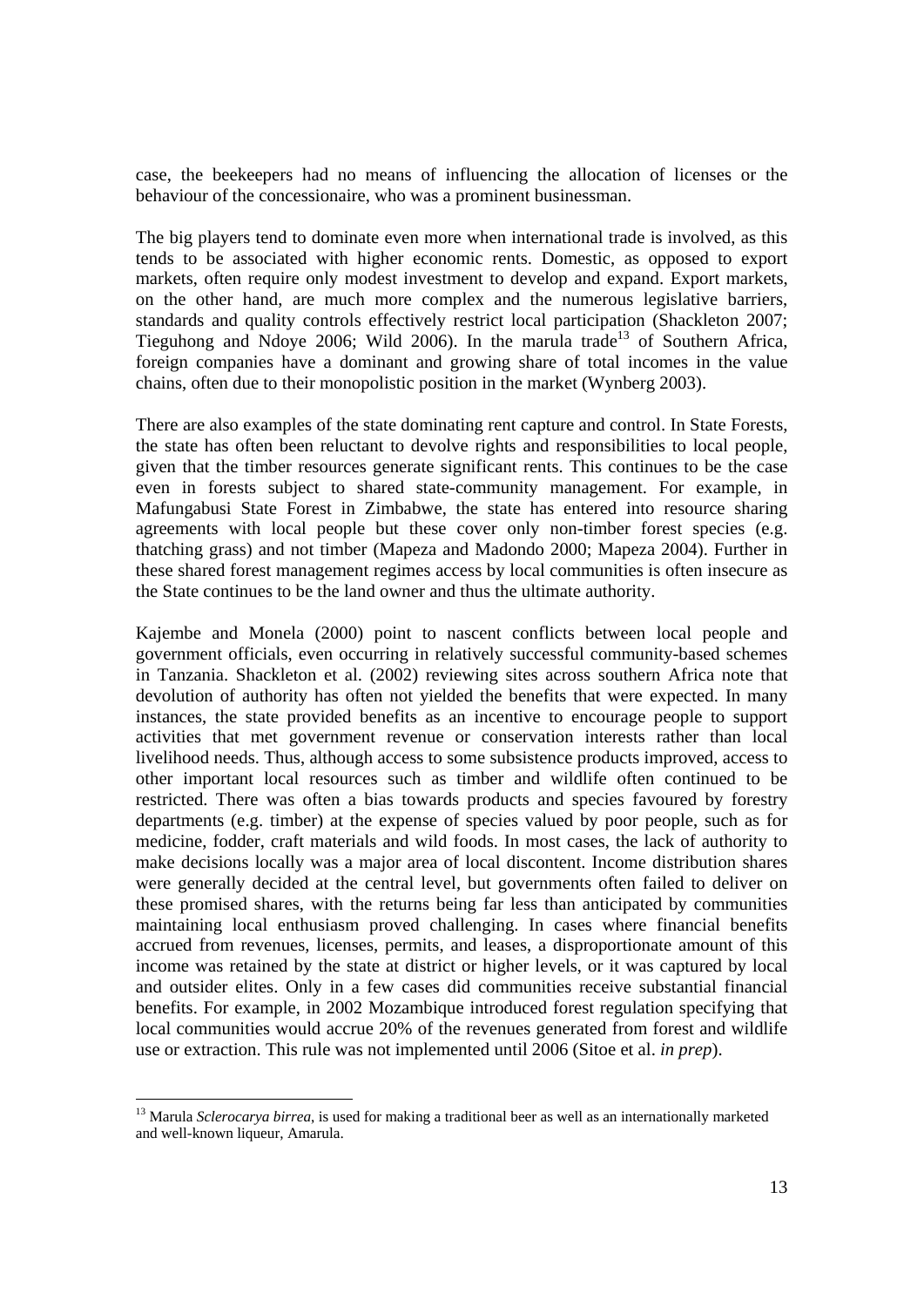#### *4.3 Economic Barrier #3: Restrictive regulations reduce access and increase transaction costs of producers and traders*

A range of policy and regulatory instruments – designed to prevent over-exploitation of forest resources and to raise income for resource management (see a range of chapters in Kowero et al., 2003) – inadvertently undercut livelihood opportunities for local producers and traders. For example there are many policies that prohibit the harvesting of forest products for commercial purposes from state owned forests. Ironically, these restrictive institutions have not been very successful in preventing resource degradation; in many cases they have had the opposite effect by removing the responsibility for management from the actual users.

Openshaw (1977) discusses the ban on charcoal-making that was introduced in Malawi to curb deforestation. This ban made charcoal production illegal but it did not stop it. Charcoal became more costly to produce and to get to market, as authorities had to be bypassed, usually with bribes – consequently the price increased. With production pushed out of the legal domain the forestry department no longer had any control over this process. It could not collect stumpage fees even if charcoal was made in forest reserves, nor could it advise or train charcoal producers on woodland management and charcoal production.

A plethora of regulations does little more than act as a means by which petty officials extract informal payments. Such informal taxation results in lower profit margins to producers and traders. Awono et al. (2002), working in Cameroon, concluded that regulations increased the load of "semi-official" taxes and bribes paid by traders. In the Mozambique timber market, Mackenzie (2006) in an impassioned report concluded that official agencies were presiding over and colluding with abuses that makes a "mockery of the notion of governance: taking bribes for issuing licenses, approving management plans, concessions and export permits, getting timber through checkpoints and through personal involvement in the sector."

#### *4.4 Economic Barrier #4: Limited support for local forest enterprise development*

Forest enterprises have largely been left off the agenda for private sector development in the miombo region. Throughout the region the private sector has invested in technologies and products directed at the small agricultural producer but not at forest product development. State extension services mirror this. For example, all countries have agricultural extension service, but forest extension services are either missing or extremely limited. The state provides almost no support to forest product development, in terms of transport or market infrastructure, market information systems, credit or small enterprise development services. Consequently, poor producers have to shoulder the costs of transport, credit, and lack of market information. The limited attention to forest products by the state feeds through to numerous other potential actors. For example, investors will not be alerted to forest-based investment possibilities given the lack of attention by government. Lack of market information and marketing skills can also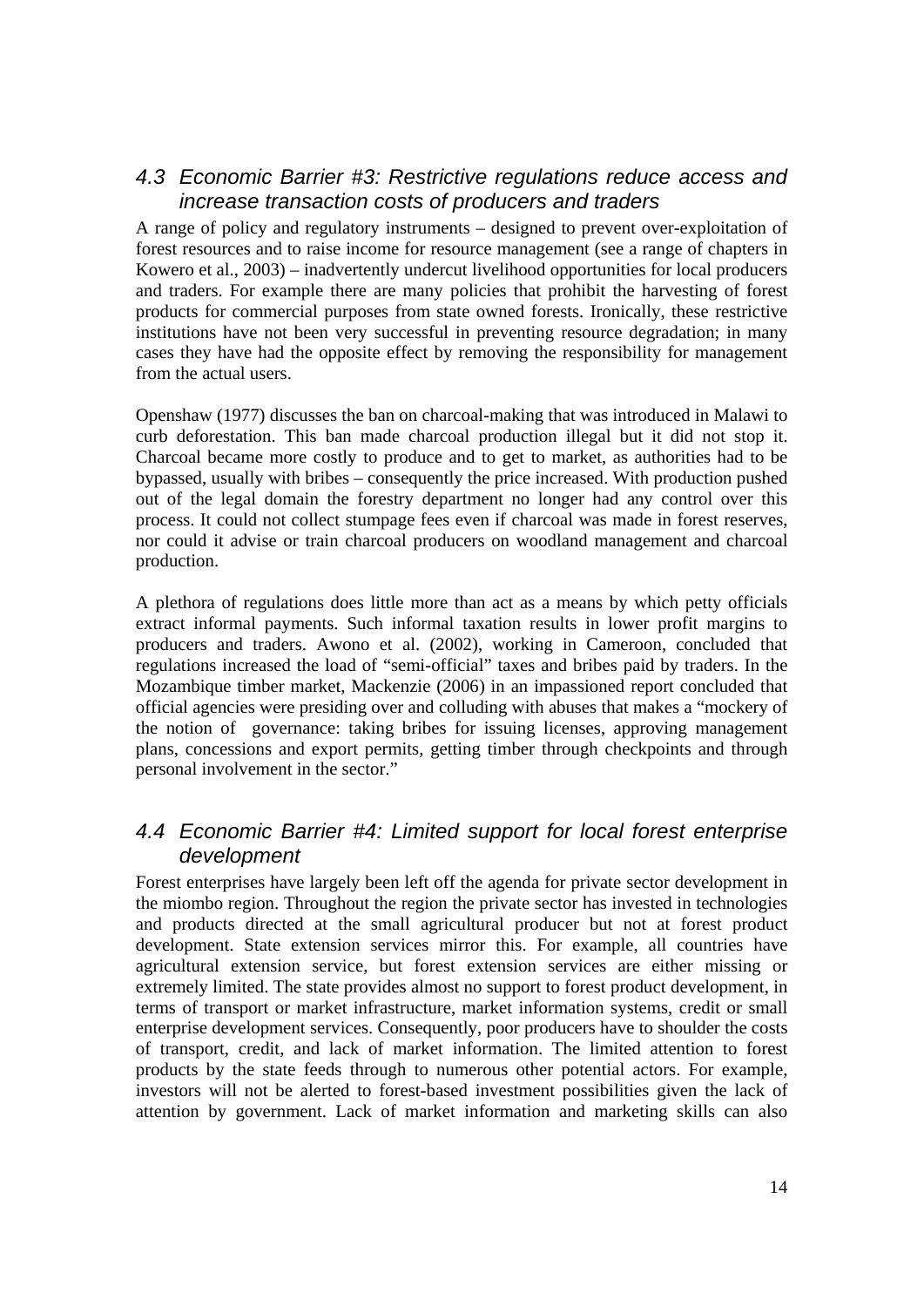hamper the potential to add value to products by improving quality and packaging (Shackleton 2007). This may be because producers, processors and traders do not know the requirements for a product to qualify for a higher valued category (e.g. organic certification), or because they lack the skills to produce or sustain a product of better quality. There has been little or no investment in technologies that add value to local resources or develop analytical capacity which links processing, quality control and bargaining power in the value-chain. One way of improving research and development (R&D) or analytical capabilities is through public investments that leverage partnerships between local entrepreneurs and appropriately skilled private-sector investors, as Phytotrade Africa has done in the natural products sector, through its focus on cosmetic oils derived from indigenous plants.

Local communities often have no access to formal credit provision, and interest rates are extremely high for loans provided by local lenders (Schreckenberg et al. 2006). Even where opportunities exist, people engaged in small-scale forest-based enterprises are often unaware of the availability of credit and means to access it. In general the microfinancing sector remains poorly developed despite the increasing global acknowledgement of the value and opportunities created by such approaches.

Certification can provide a means to improve values and returns, if its transaction and production costs can be minimized (Shanley 2005). However, at present, certification receives extremely limited recognition and support from governments in the region (Mickels-Kokwe 2006). A common problem is that certification is costly, and initial investments require donor support. In addition, certification standards are usually not tailored to local circumstances.

#### *4.5 Economic Barrier #5: The lack of strong local organization*

Local enterprises in miombo woodlands produce some excellent quality products, such as honey and edible mushrooms, for which there are significant export markets in Europe and North America. To tap into such markets requires sufficient quantity of product, delivered on time, at the right price and with the appropriate quality. Harvesting from the wild certainly offers opportunities for organic or FairTrade marketing, but harvesting sufficient quantities is labour-intensive requires hundreds – or even thousands – of rural harvesters to collect these products. In the North West Province of Zambia, for example, an estimated 15,000 beekeepers own an average of 73 hives each, with some beekeepers maintaining up to 1000 hives each (Clauss, 1992; Fischer, 1993). In Malawi, around 8000 beekeepers annually produce 1000 and 150 tonnes of honey and beeswax respectively. In Mozambique, there are estimated to be 20,000 traditional beekeepers producing 360 tonnes of honey and 60 tonnes of beeswax annually (Nhantumbo and Soto, 1994). Numerous small producers also make brand recognition, quality control and market growth very challenging.

Although access to cell phones is growing rapidly – improving social and economic links between businesses and opening opportunities for micro-enterprises within miombo woodlands – there continue to be major barrier for e-commerce as internet development and access has been slow. Potentially, e-commerce can improve marketing opportunities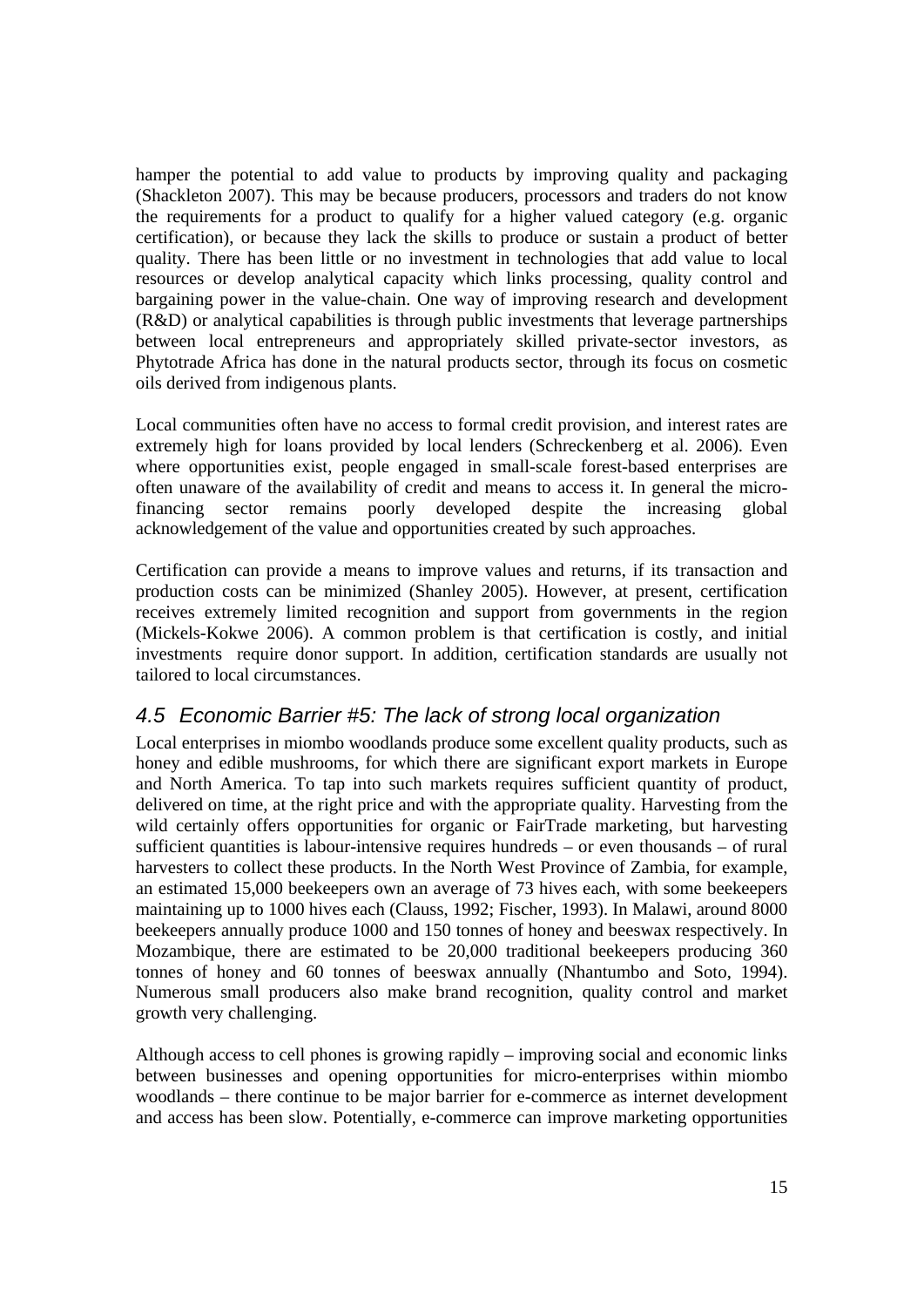and deal with distance from markets although numerous challenges hinder success. In a recent study of businesses in South Africa which had moved beyond the basic stage of ecommerce, Molla and Heeks (2007) found that over 80% of the 92 businesses surveyed had not been able to take advantage of the strategic benefits of e-commerce, namely: market access, customer/supplier linkages and cost savings. Other countries within the miombo region lag even further behind.

To ensure market participation well-established and effective local organisations to coordinate 'bulking up' of resources, reduce transport costs, maintain quality standards, improve market recognition and improve supply chain capability are required. These organisations can use communications technologies such as cell phones and e-mail to improve market engagement. In general such organizations are lacking. There are some exceptions. For example, in Namibia, Eudafano Women's Cooperative, which produces marula seed oil, has over 5000 members, coordinating collection and oil pressing to get high value cosmetic oil to the European market. Similarly in Zambia, North Western Bee Products (NWBP) has invested in quality control training along the supply chain as well as honey certification and is able to coordinate supplies to get them to export markets in Europe. In southern Africa, the eight country network PhytotradeAfrica operates as an umbrella body for smaller member businesses.

#### *4.6 Economic Barrier #6: A legacy of armed conflict*

Over the past 30 years, warfare has been a major barrier to both generating income from miombo woodlands and to managing them sustainably in Angola, the DRC, Mozambique, and Namibia. Income from natural resources has financed many conflicts. For instance, in Angola revenue from poached ivory, rhino horn and *Pterocarpus angolensis* timber was used to buy arms by UNITA during the 1970's and 1980's (Peleman, 2000). Illegal timber logging and poaching for ivory, rhino horn and bush meat flourished. Similarly, in the section of the Rift Valley running through Mozambique, previously large numbers of buffalo, wildebeest, hippopotamus, elephant, zebra, lion, waterbuck, sable, eland, reedbuck impala, kudu and nyala were decimated by ivory and bush meat poachers between 1983 and 1995 (Zolho and Dutton, 1997). Conflict continues in the DRC, but even in Angola and Mozambique the legacy of warfare continues to be an economic barrier, where depleted stocks and existing landmines undercut management and livelihood activities. Forest management is just not possible in woodlands strewn with landmines, such as in Kuando-Kubango province, Angola (Zweede et al, 2006).

## **5 Barriers to sustainable use**

The previous section has outlined the barriers to improving economic returns from miombo woodlands to poor and marginalized producers and traders of forest products. But even if most of these barriers were removed, sustainable forest management would not automatically follow. Creating the terrain for sustainable management is infinitely more complex. By removing these barriers, one element of the incentive system (higher value) would be in place for management. Yet, higher value alone could, for many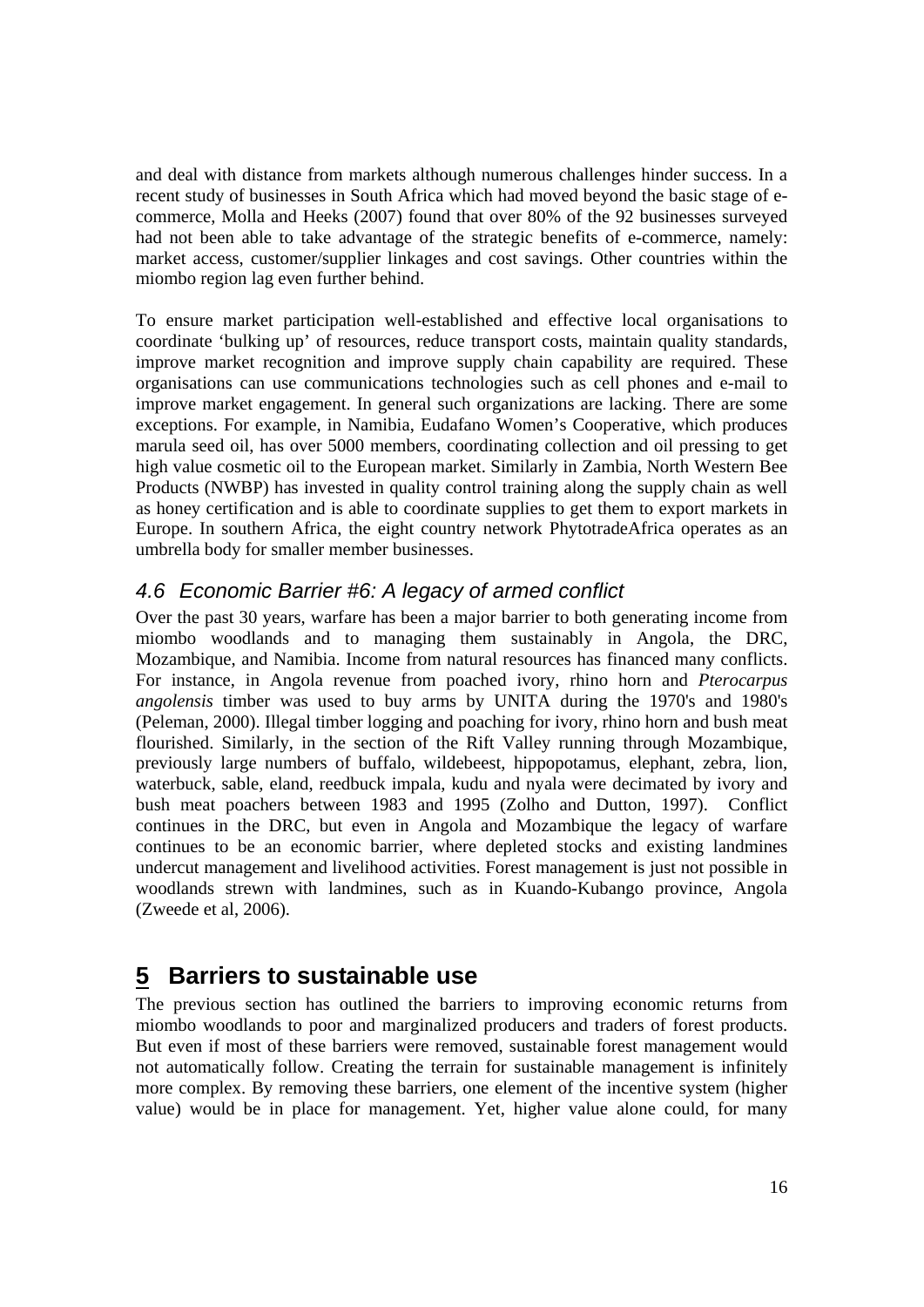miombo uses, lead to overuse and deforestation, and thus also endanger future value returns.

In this section, we examine barriers to achieving sustainable forest resource use.

#### *5.1 Sustainable Use Barrier #1: low resource rents – high management transaction costs*

Active management of miombo can improve resource productivity. For example, by reducing numbers of coppice shoots after extraction of poles, productivity can be enhanced (Frost 1996). Many studies focus on the need to raise the value of the product, in order to generate a larger margin available to fund more intensive and effective mechanisms to exercise control and management (for woodfuel: Arnold et al. 2006; World Bank, 2002; for woodcarving: Standa-Gunda et al. 2007).

Given the barriers discussed in the previous section, we conclude that margins may be too low to generate resources to be used in sustainable forest management. To raise margins is not simple when there are low cost alternatives, and prices of alternatives are not rising (Arnold et al. 2006). Higher margins could have negative impacts on the consumers, many of whom are poor urban dwellers. Additionally, higher margins could attract better funded and skilled participants, undermining the comparative advantage poor people have in many forest-based enterprises. After examining the margins achieved by woodcarvers in southern Zimbabwe, Standa-Gunda et al. (2007) concluded that there was very little room for adding a resource management tax. Any addition of a tax could drive producers out of business, as margins and returns to labour were already low.

The transaction costs of control and management mechanisms by regulators are likely to be high relative to the low value of many resources (Arnold et al., 2006). For many forest products, markets are transient and dispersed, making regulation and enforcement difficult (Hofstad 1997; Shackleton 2005b, 2007). Questions have been raised as to whether the benefits of control and management mechanisms outweigh the costs of enforcing such regulations. Existing natural resource policies in all the countries include fees for removal, transportation or trade in forest resources. SEI (2002) argues that the collection of these fees for woodfuel would result in substantial amounts that could be used for management. They note, however, that the fiscal system is inadequately enforced and revenue collection is but a fraction of what it should be. In Mozambique it is estimated that in the Maputo area, a mere 1% of the potential fees and licenses were actually collected. In Zambia the estimate is about 10% and in Tanzania about 25%. We doubt that collecting these resource rents would benefit forests as it is unlikely that the revenue will be used for woodland management.

#### *5.2 Sustainable Use Barrier #2: Weak local institutions*

The complexity of the commons is well established. Rural households usually derive multiple goods from their environmental resources. Far from being the provider of a single good, miombo woodlands offer rural households a wide variety of (and most often freely-provided) goods, which are diverse in economic and management terms. Resource heterogeneity has implications for the design of common property resource management.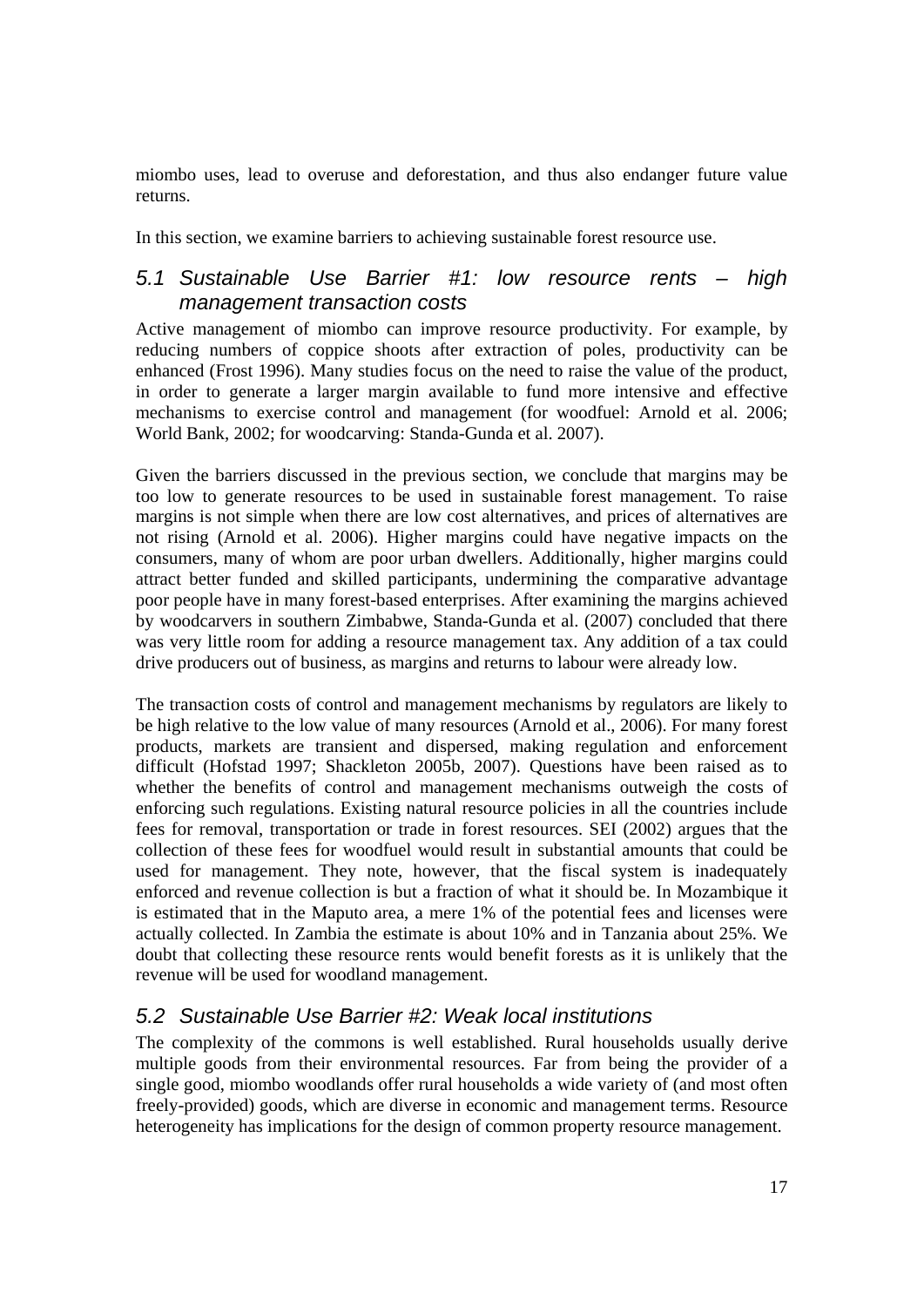Many countries are grappling with decentralization, and are putting in place more community-based approaches. In many places initiatives are still at the planning and experimental stage, and often are of top-down design (Wily 2003). System design is often awkward, unrealistic, expensive and overly complex and thus lacking the simplicity essential for widespread adoption and real involvement of local communities in woodlands management. It is important to guard against the domination by elites in newly created institutions, as commonly happened in India's joint forest management program (JFM) (Kumar 2002).<sup>14</sup>

Existing local institutional capacities are often weak and local actors are unable to enforce control mechanisms to prevent the overuse of resources and effectively intervene in the management arena;

Firstly, the lack of local capacity and appropriate institutional contexts prevents effective conflict resolution. Diverse conflicts between local traditional institutions and modern institutions exist (e.g. Nemarundwe 2004). One common outcome is de facto open access (Campbell et al. 2001; Kayambazinthu et al. 2003; Luoga et al. 2005; Monela et al. 2000).

Secondly, the lack of moral and political legitimacy undermines the effectiveness of local institutions (Kayambazinthu et al. 2003). The work of Kayambazinthu et al. (2003) draws on case studies from four miombo countries.

Thirdly, various studies suggest a correlation between open access situations and declines in biodiversity. Mwase et al. (in press) found a direct causal relationship between the two in Malawi.

Fourthly, evidence from diverse settings suggests that the absence of local resource rights negatively impacts on sustainable management. For example, Sauer and Abdallah (2007) in a study in Tanzania identify to the need for clear rights and responsibilities for local people to enhance management.

Fifthly, poor leadership threatens sustainable management. Balint and Mashinya (2006) found that local failures of leadership combined with the withdrawal of outside agencies responsible for oversight and assistance were to blame for this demise of communitybased wildlife and tourism ventures in southern Zimbabwe.

It may be challenging to bring about major improvements ahead of emergence of stronger local institutions in rural areas, and effective transfer of rights and responsibilities over the resource to these local institutions (Arnold et al. 2006). Community organizations, state departments, and the private sector are encouraged to join efforts for sustainable management of woodlands (Matakala and Mushove 2001), but Matakala (2004) notes that the power imbalances results in unclear definition of the role of each partner. The

<sup>&</sup>lt;sup>14</sup> It is interesting to note that India's monodominant *Shorea robusta* woodlands bear several ecological similarities to miombo woodlands.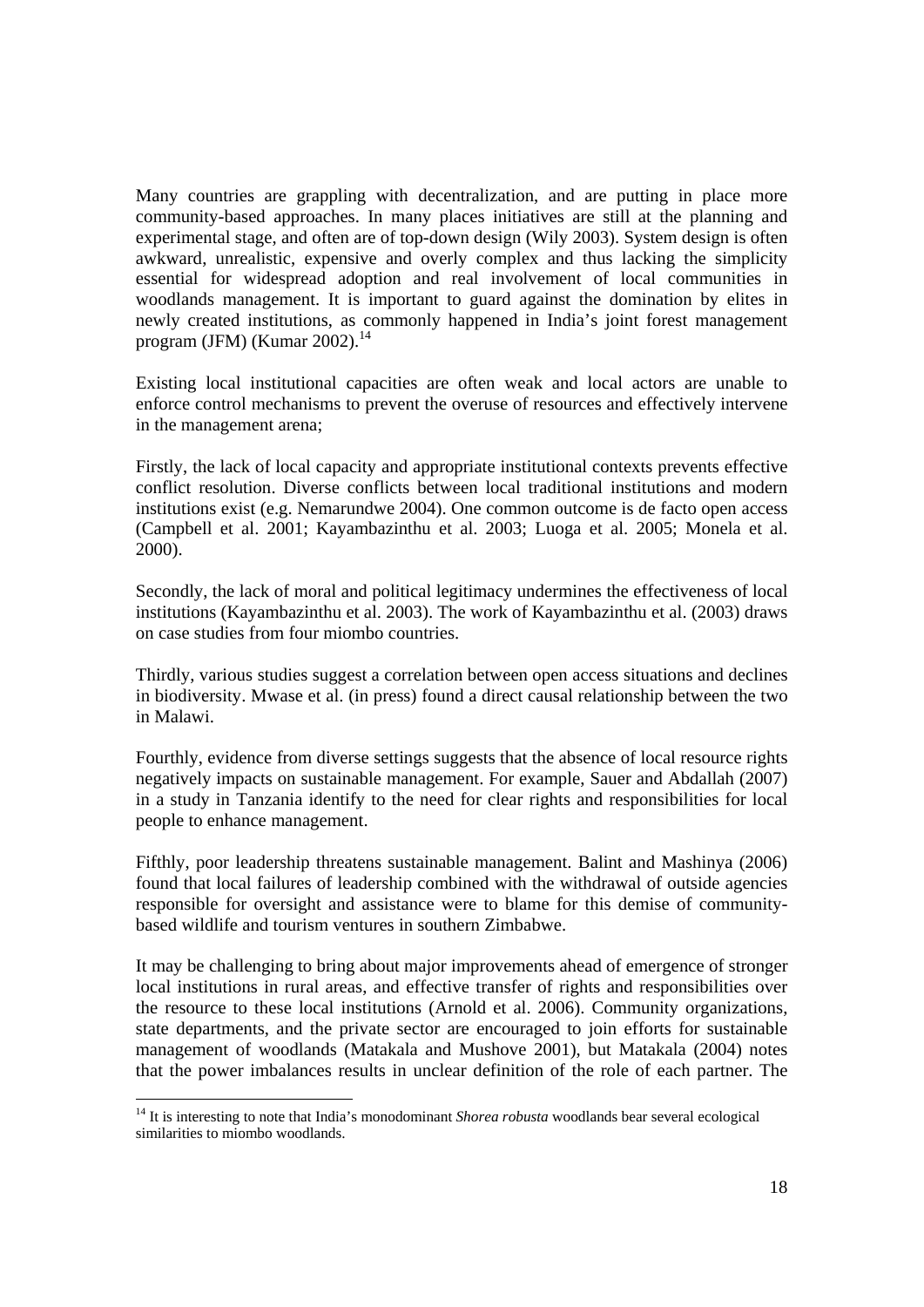result is local community members becoming employees, therefore weakening their position as partners.

#### *5.3 Sustainable Use Barrier #3: 'Forestry' is marginalized*

In many circumstances forest resources play crucial roles in poverty mitigation, and may, for many households, contribute as much as dryland crop production to livelihood security. In other cases forest resources contribute significantly to national economies (Box 1). However, forestry is marginalized with few resources to support sustainable management, develop appropriate technical information and enforce regulations. In contrast, agriculture gets the bulk of the national resources allocated for rural development.

The extent of marginalization, given the economic and environmental significance of forests is staggering. Forestry has remained second to agriculture in the debates about poverty alleviation and the subsequent poverty reduction strategies (Barany et al. 2004; Mlay et al. 2003). Forestry does not feature to any extent in the premier African development agenda of NEPAD (Fakir 2003). Budgetary allocations are made by governments for securing agricultural services (e.g. investment in agricultural ministries, agricultural research and agricultural extension) while investments in forestry are made at a much lower level. Part of the reason for this relates to the severe under-accounting of forestry in national accounts (Lebedys 2004). In fact, a wide range of miombo woodland products used for subsistence or traded in informal markets do not enter the national accounts. Given the widespread reliance on fuelwood the failure to acknowledge its contribution is particularly significant. For example, Cuco et al. (2003) refer to the national household fuelwood consumption in Mozambique of about 17 million cubic meters per year, representing US\$706 million per year that does not enter the national accounts.

The lack of technical, financial, and marketing services limits the development of forestbased micro-enterprises. Shackleton (2007) argues that much of the locally initiated trade in natural resource products is invisible, neglected, and unsupported and, consequently, poorly recognized by important stakeholders such as traditional authorities, municipal authorities, landowners and managers.

Part of the problem of 'forestry marginalisation' lies with the forest services themselves who have by-and-large remained locked in an old-style forestry focused on timber, plantations, silviculture, and on-station work. Miombo woodlands are about honey, mushrooms, wildlife, and a diverse range of other natural products. Forestry agencies have been slow in coming to grips with this reality. Inventories and management plans for high value species seldom look beyond timber and fail to take woodcarving, and other local livelihood activities, into account.

As a result of under-investment, technical information regarding management of miombo is limited. Forest growth and yield data is scarce, therefore the values used to estimate cutting cycles and the annual allowable cut are partly guesswork. There is minimal investment in timber inventories by Forest Departments within miombo woodlands. In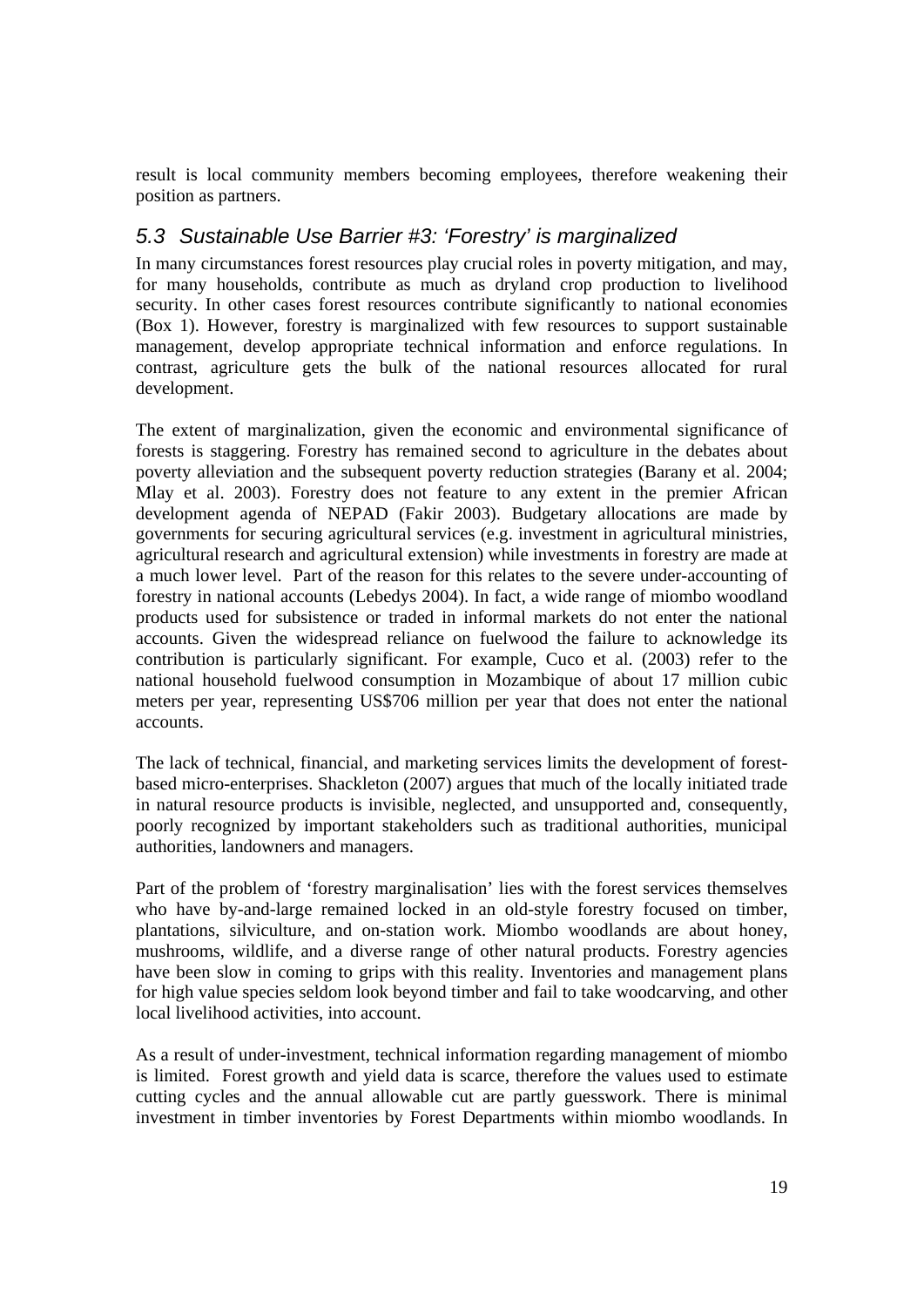Zambia, for example, no detailed national forest inventories have been done since the 1960's to determine or to asses the quantity and quality of the country's forest resources and estimates remaining woodland cover, growing stock and stocking rates are based on limited local level inventories.

Forest Department management has also been misguided at times, relying on systems that don't work for miombo. For example, a felling system termed 'high grading' of timber is used, where only mature *Dalbergia melaonxylon* trees are felled. Beale (1995) suggest that this could reduce future regeneration due to a lack of reproductively active trees. A similar conclusion was reached by Desmet et al. (1996) who studied *Pterocarpus angolensis.* In this case, the most important requirement for the survival of *Pterocarpus angolensis* populations was the continued presence of mature, reproductive trees in the population – the very size classes being felled under 'high grading'.

The technical information available also does not take into account the new reality that much of the management will be undertaken by local people. For example, there are few innovative schemes in miombo woodland for linking forest inventory data to local people's knowledge and values (e.g. see Cunningham 2001). Access to GIS data and satellite imagery is limited and hardly ever fed into participatory land management planning. Very little is done and developed in terms of participatory fire management (Banda et al. 2006).

Under-investment also results in poor enforcement of forestry regulations or lack of sufficient investment in devolving responsibilities to local people. In many cases, lack of attention to forestry regulations or poor management (e.g. no fire control) leads to resource destruction (Box 1).

#### *5.4 Sustainable Use Barrier #4: Domestication of high value species reduces importance of natural forests*

It is now well known that when forest products are commercialized, many will be domesticated and subject to more intensified production (Arnold et al. 2006; Arnold and Dewees 1997; Ruiz-Perez et al., 2004). Taking woodfuel as the example, Arnold et al. (2006) note that the potential for increasing supplies from farmer-grown trees is likely to continue to grow, and that changes in land tenure and labour availability will favour the expansion of low-input tree crops. Growth in markets for woodfuel can be expected to enhance tree crop production. This trend is positive for people and (planted) tree cover, but may lead to less interest in maintaining forest if it can be replaced by faster growing alternatives. Alternatively, if higher production can be achieved in smaller areas, natural forest cover may be maintained if extraction is reduced. There could be some losers, as some of the small-scale producers from natural forest may be driven out of business. The poor with few assets (land and capital) are much less likely to capitalize on the opportunities created by commercialization and new market opportunities.

### *5.5 Sustainable Use Barrier #5: Cash constraints*

The absolute income of most rural households is very low; for example, even the wealthiest quartile in the Zimbabwe sites of Mutangi and Romwe has a mean income of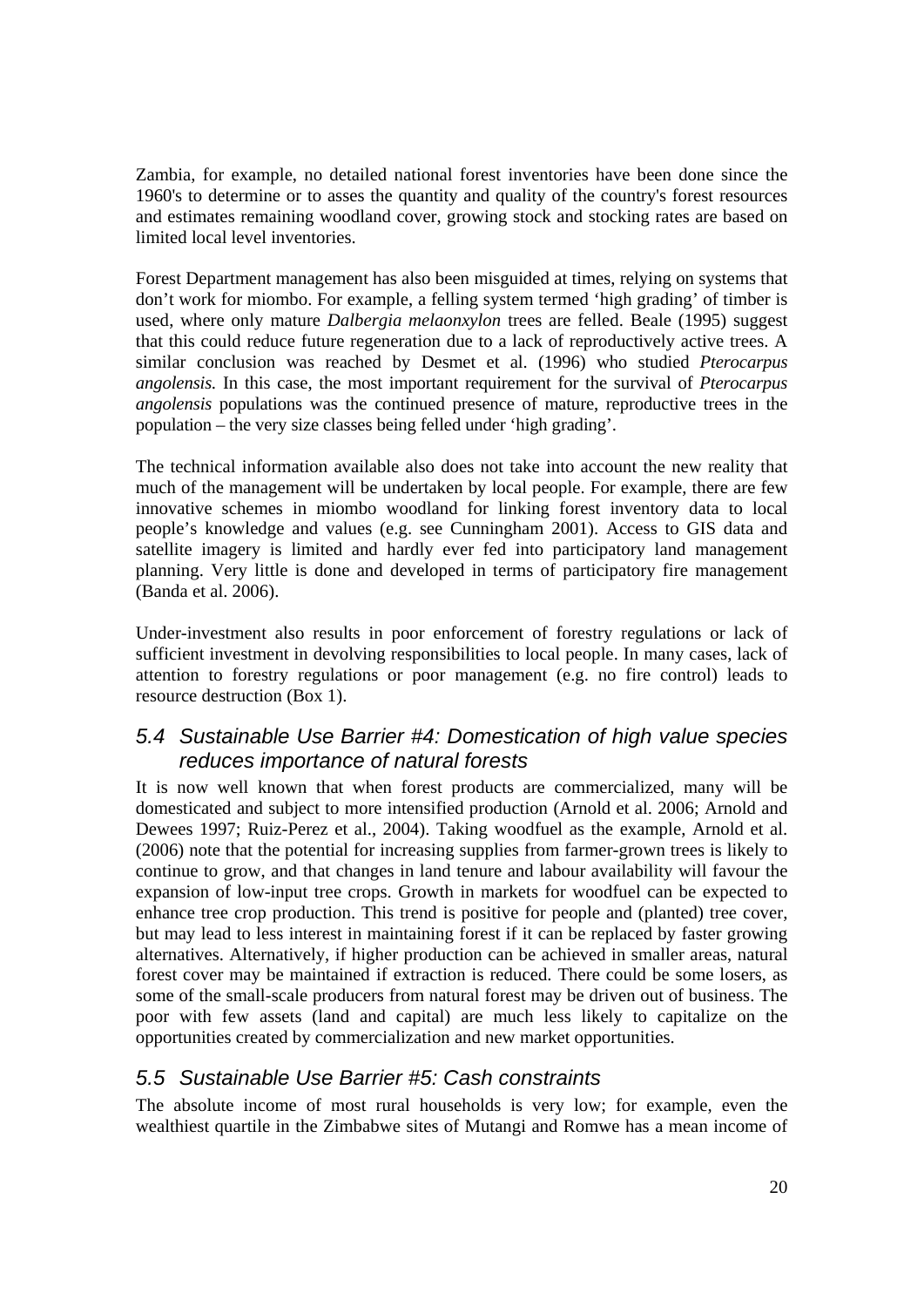less than US\$1 per person per day (Campbell et al. 2001). While woodlands are quite important for subsistence products they are less important for cash income, especially so for the wealthier households. In Shindi (Zimbabwe) 14% of the total cash income comes from woodlands, with no clear pattern amongst wealth quintiles, except in the case of the top quintile which shows the least reliance on cash from woodlands (about 7% of total cash income) (Cavenshish, 1999). In one of the few experimental studies of rates of time preference in the region, conducted in Zimbabwe, rates were very high indicating the strong tendency to discount the future (Kundhlande 2000). If households want to secure cash, will they choose to over-use and, if necessary, deforest? Or will their desire to secure subsistence products keep use conservative? And will wealthier households not be more likely to liquidate the woodland assets than the poorer households? These are some key questions that need to be explored, and placed in context of the institutions that govern resource use.

Moving beyond the level of households, several countries across the miombo region have changed their economic direction, from centralized socialist approaches to more market driven approaches. With governments relinquishing control over many industries, privatization of forest-based industries has occurred, but rarely with a view to long-term, sustainable management (Box 1). Instead, 'resource mining' is more common, shifting short-term profits to urban, commercial sectors or other natural resources. In others, the political will to enforce the law is absent, even for high value species.

Box 1: The decline of timber stocks in Mozambique – when multiple barriers come into play

Miombo woodlands have a relatively low proportion of high quality commercial timber species, yet some have extremely high value. *Dalbergia melanoxylon* (African blackwood or mpingo) is one of the world's most expensive timbers, with sawn billets selling for up to US \$18,000 per cubic metre when they are used to produce the worlds finest woodwind instruments such as clarinets, oboes, bagpipes (Jenkins *et al.*,2002; Ball, 2004). *Dalbergia melanoxylon* is the third highest foreign exchange earning species for Tanzanian forestry, bringing in an estimated \$1.5 million/yr from exports (Beale, 1995).

Considering that *Dalbergia melanoxylon,* often co-occurs with other valuable timber species, such as *Pterocarpus angolensis*, closer examination of forestry regulations in practice in the case of *Dalbergia melanoxylon*, Tanzania's national tree, is therefore instructive. Given its status as a national icon and a valuable source of foreign exchange, is this species managed sustainably?

In Tanzania, close to half of *Dalbergia melanoxylon* was felled illegally (Moore and Hall, 1987). Minimum diameter size classes are commonly disregarded, with 54% of logs in a sawmill inspected by Ball (2004) being smaller than the minimum diameter. Official statistics for *Dalbergia melanoxylon* also rarely reflect real harvest levels. Backéus et al (2006) have recently suggested that selective logging of *Dalbergia melanoxylon* is likely to result in its local extinction….and this is for a species where "resource rents" are high.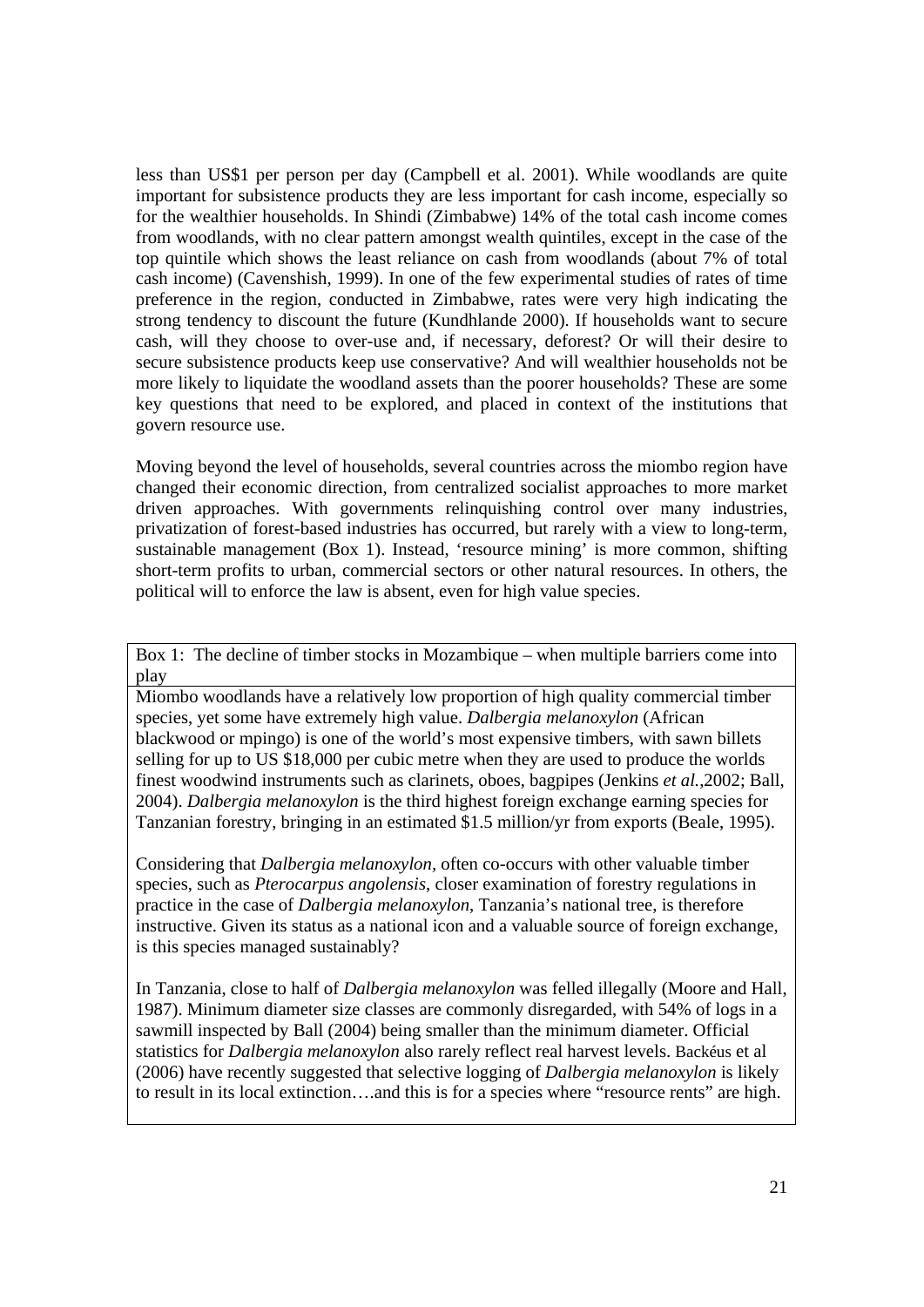Sustainable management is not possible if neither forest management area boundaries nor well founded rules for resource management are respected. Despite these high values, fire management is poor and fire sensitive timber species such as *Guibourtia* and *Baikaeia* are in decline.

# **6 Conclusions**

HIV/AIDS is one of the major problems facing people in the miombo region, the social and economic costs of which have been well documented, though less so for use of miombo woodlands (FAO, 2005, and Kayambazinthu *et al.* 2005). The main findings of these studies suggest that miombo woodlands are safety nets for households. Thus sustainable management becomes important from many angles – to secure safety nets; to derive cash income.

This paper has laid out a series of barriers to sustainable forest management, some of which are difficult to remove (e.g. low productivity), while others require changes in policies and practices. In a forthcoming paper, Abbot et al. (in prep.) will identify the way forward to get sustainable forest management in the miombo region. These range from removal of restrictive legislation, to enhancing rights and responsibilities of local people, to having a multi-faceted strategy which builds business capabilities and resources for e-commerce (Molla and Hicks, 2007).

For some products, the barriers will be easier to remove. For example, for honey production it is relatively easy to achieve sustainable forest management. In fact, beekeeping and use of products such as edible insects and mushrooms have significant potential to support environmental conservation by making habitat destruction more costly (Hausser and Mpuya 2004; Mickels-Kokwe, 2006; Munthali and Mughogho, 1992). But the ease with which sustainable production can be achieved is offset by the multiple uses and actors involved in miombo woodland use. For example, beekeepers are only one player amongst many – they will be aware of the need to conserve forests but have little control over others, e.g. pit-sawyers, charcoal makers (Mickels-Kokwe, 2006).

# **7 Figures and Tables**

### *Figure 1*

The miombo eco-region, as defined by WWF. This region is largely covered, or was previously covered, by wet and dry miombo woodlands, but also includes a variety of other associated dry tropical woodlands (source: Kowero, 2003; WWF-SARPO 2001).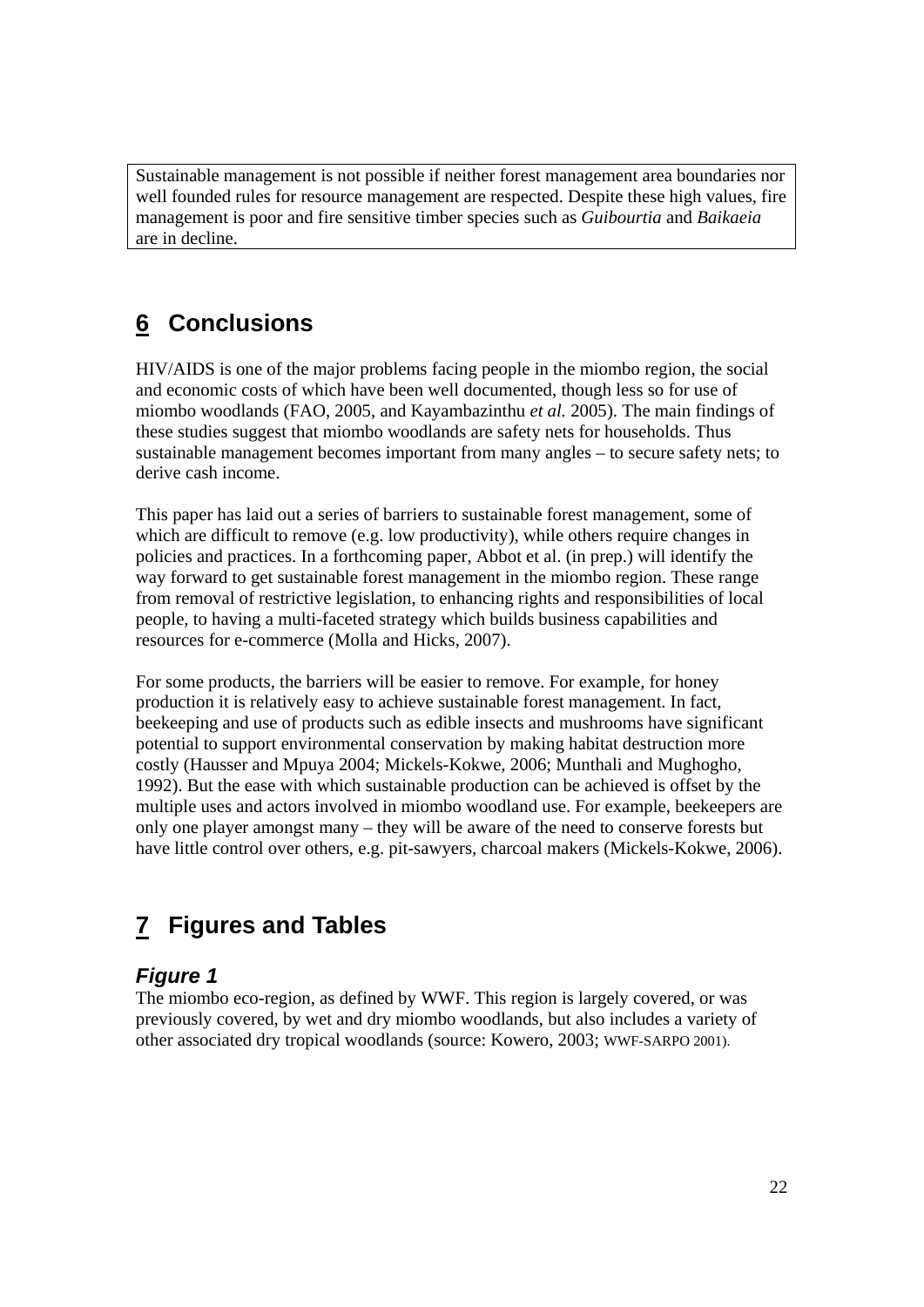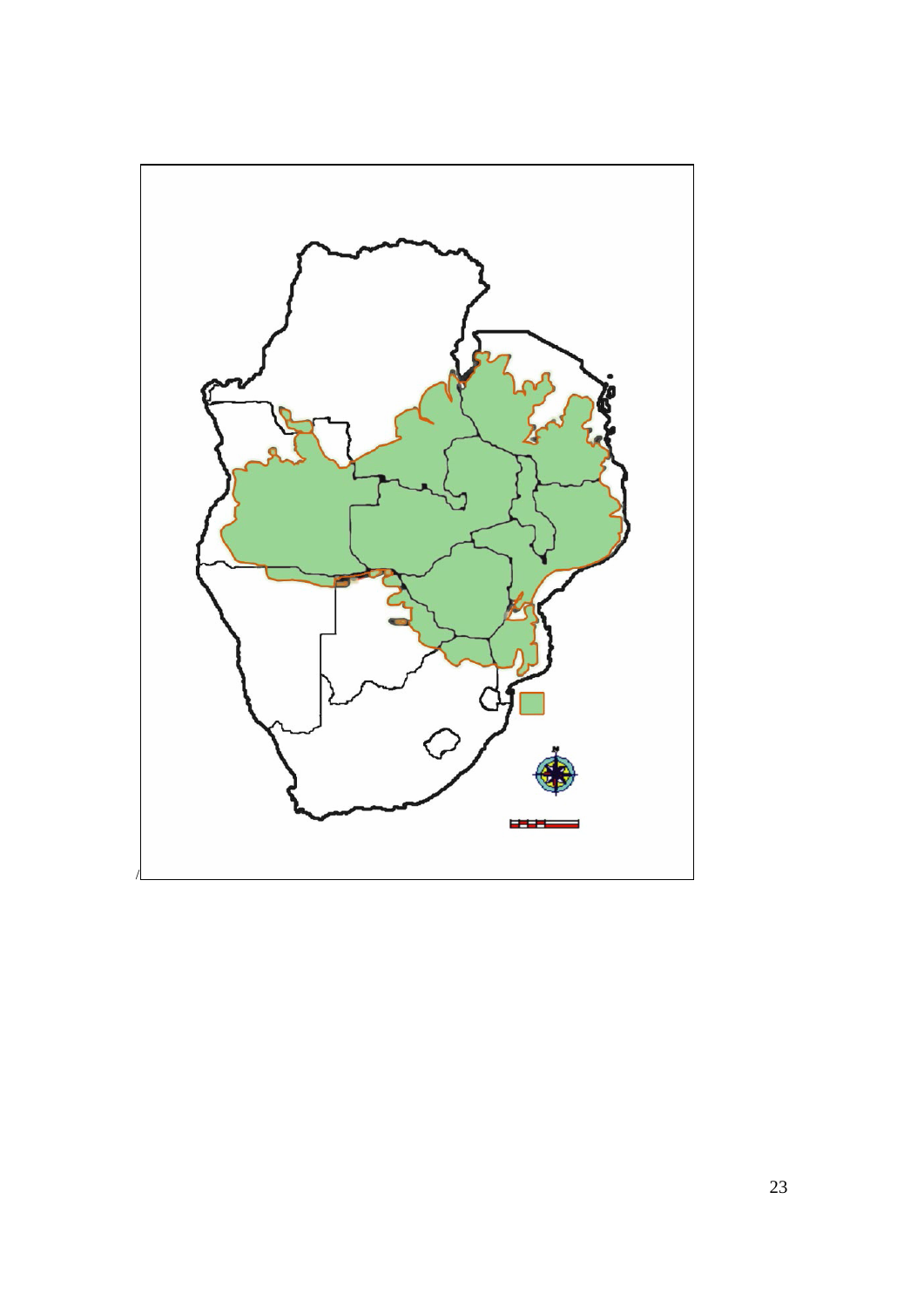### *Table 1*

Deforestation rates in countries where miombo woodland predominates (FAO, 2007). The similarity of the data between the two periods points to the lack of reliability of such estimates.

| Country           | <b>Total</b><br>forest<br>(2005) | <b>Annual Change Rate</b> |        |           |        |  |  |
|-------------------|----------------------------------|---------------------------|--------|-----------|--------|--|--|
|                   |                                  | 1990-2000                 |        | 2000-2005 |        |  |  |
|                   | 1000 ha                          | 1000 ha                   | %      | 1000ha    | %      |  |  |
| Angola            | 59104                            | $-125$                    | $-0.2$ | $-125$    | $-0.2$ |  |  |
| <b>Malawi</b>     | 3 4 0 2                          | $-33$                     | $-0.9$ | -33       | $-0.9$ |  |  |
| <b>Mozambique</b> | 19 262                           | -50                       | $-0.3$ | -50       | $-0.3$ |  |  |
| Tanzania          | 35 257                           | $-412$                    | -1     | $-412$    | $-1.1$ |  |  |
| Zambia            | 42 452                           | $-445$                    | $-0.9$ | -445      | -1     |  |  |
| Zimbabwe          | 17 540                           | $-313$                    | $-1.5$ | $-313$    | $-1.7$ |  |  |

### *Table 2*

Indicators of poverty from countries where miombo woodland predominates

| Country           | <b>GNI</b> per<br>capita, Atlas<br>method<br>(current US\$) |      | Growth rates (%) |      |      |      |      | Life<br>expectancy<br>at birth.<br>total<br>(years) | Secondary<br>school<br>enrolments<br>$(\% )$ |      |
|-------------------|-------------------------------------------------------------|------|------------------|------|------|------|------|-----------------------------------------------------|----------------------------------------------|------|
|                   | 2001                                                        | 2005 | 2001             | 2002 | 2003 | 2004 | 2005 | 2005                                                | 2001                                         | 2005 |
| Angola            | 470                                                         | 1410 | 3                | 14   | 3    | 11   | 21   | 41                                                  | 17                                           |      |
| <b>Malawi</b>     | 140                                                         | 160  | $-5$             | 3    | 6    | 7    | 3    | 41                                                  | 33                                           | 28   |
| <b>Mozambique</b> | 210                                                         | 310  | 13               | 8    | 8    | 7    | 8    | 42                                                  | 7                                            | 14   |
| Tanzania          | 270                                                         | 340  | 6                | 7    | 7    | 7    | 7    | 46                                                  |                                              |      |
| Zambia            | 300                                                         | 500  | 5                | 3    | 5    | 5    | 5    | 38                                                  | 23                                           | 28   |
| <b>Zimbabwe</b>   | 540                                                         | 350  | $-3$             | $-4$ | -10  | $-4$ | -6   | 37                                                  | 43                                           |      |

World Bank indicators data set (http://ddp-ext.worldbank.org)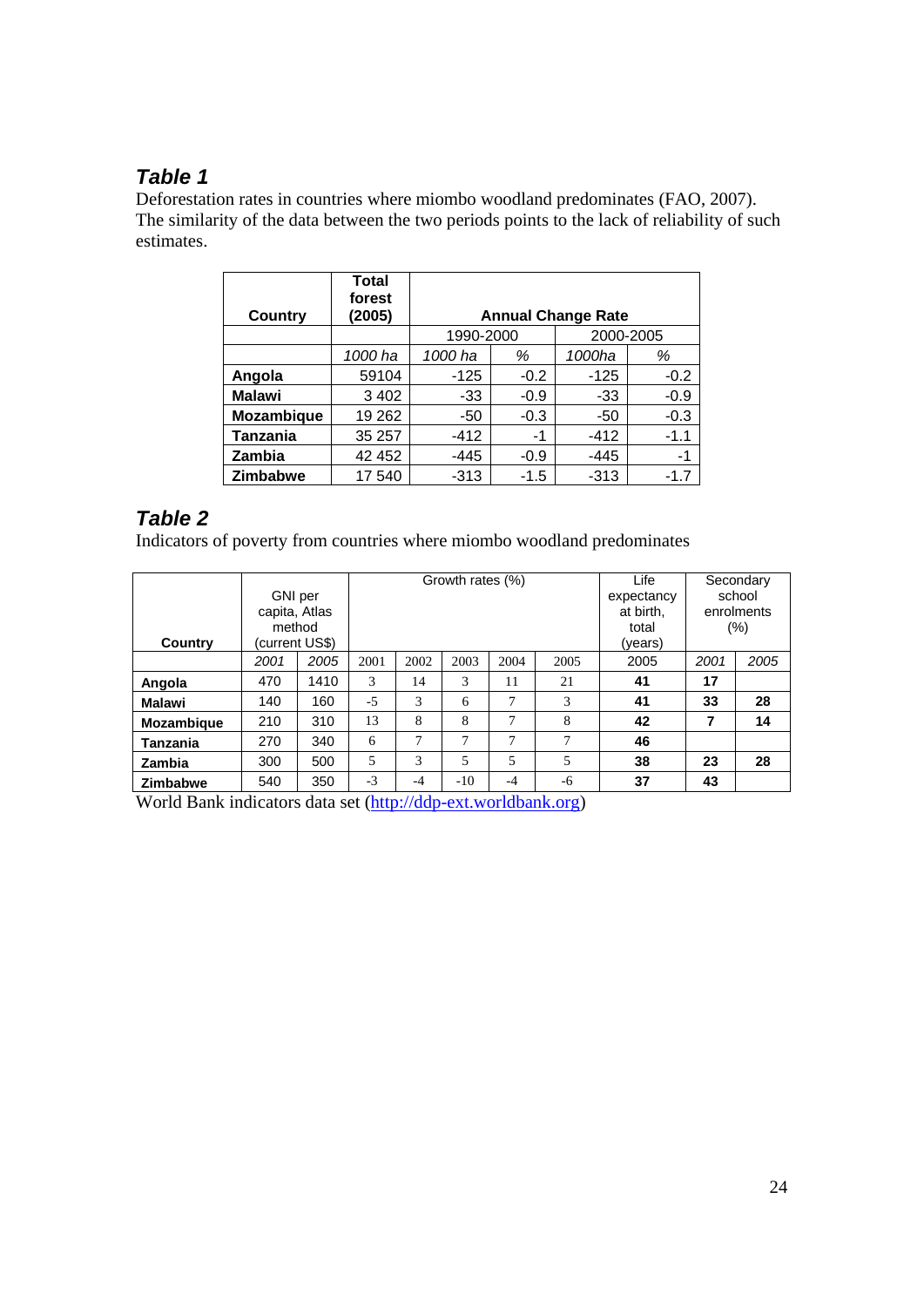## **8 References**

Anderson, J., Benjamin, C., Campbell, B., and Tiveau, D. 2006. Forests, poverty and equity in Africa: new perspectives on policy and practice. International Forestry Review 8:44-53.

Arnold, J.E.M. and Dewees, P.A. (eds.). 1997. Farms, trees and farmers: responses to agricultural intensification. Earthscan Publications, London.

Arnold, J.E.M., Köhlin, G., and Persson, R. 2006. Woodfuels, livelihoods, and policy interventions: changing perspectives. World Development 34(3):596–611.

Backéus, I., Pettersson, B., Strömquist, L., and Ruffo, C. 2006. Tree communities and structural dynamics in miombo (*Brachystegia*–*Julbernardia*) woodland, Tanzania. Forest Ecology and Management 230:171-178

Ball, S J M. 2004. Stocks and exploitation of East African blackwood: a flagship species for Tanzania's Miombo woodlands? Oryx 38: 1-7

Balint, P. and Mashinya, J. 2006. The decline of a model community-based conservation project: Governance, capacity, and devolution in Mahenye, Zimbabwe. Geoforum 37:805–815

Bandyopadhyay, S., Shyamsundar, P., Wang, L., Humavindu, M.N. 2004. Do households gain from community-based natural resource management?: an evaluation of community conservancies in Namibia. DEA Research Discussion Paper 68. Directorate of Environmental Affairs, Ministry of Environment and Tourism, Windhoek, Namibia.

Barany, M., Hammett, A.L., Stadler K. and Kengni, E. 2004. Non-timber forest products in the food security and nutrition of smallholders afflicted by HIV/AIDS in sub-Saharan Africa. Forests, Trees and Livelihoods 14: 3-18.

Beale, D. 1995. "Tree! What Tree? An Ecological Economic Approach to Producing a Sustainable Mpingo Trade." Unpublished Master's thesis, University of Edinburgh.

Botha, J., Witkowski, E.T.F., and Shackleton, C.M. 2004. Market profiles and trade in medicinal plants in the Lowveld, South Africa. Environmental Conservation 31: 38-46.

Campbell, B.M., de Jong, W., Luckert, M., Mandondo, A., Matose, F., Nemarundwe, N., and Sithole, B. 2001. Challenges to proponents of common property resource systems: Despairing voices from the social forests of Zimbabwe. World Development 29(4):589- 600.

Campbell, B.M., Frost, P., and Byron, N. 2006. Miombo Woodlands and their use: overview and key issues. In: Campbell, B. (ed.) *The Miombo in Transition: Woodlands*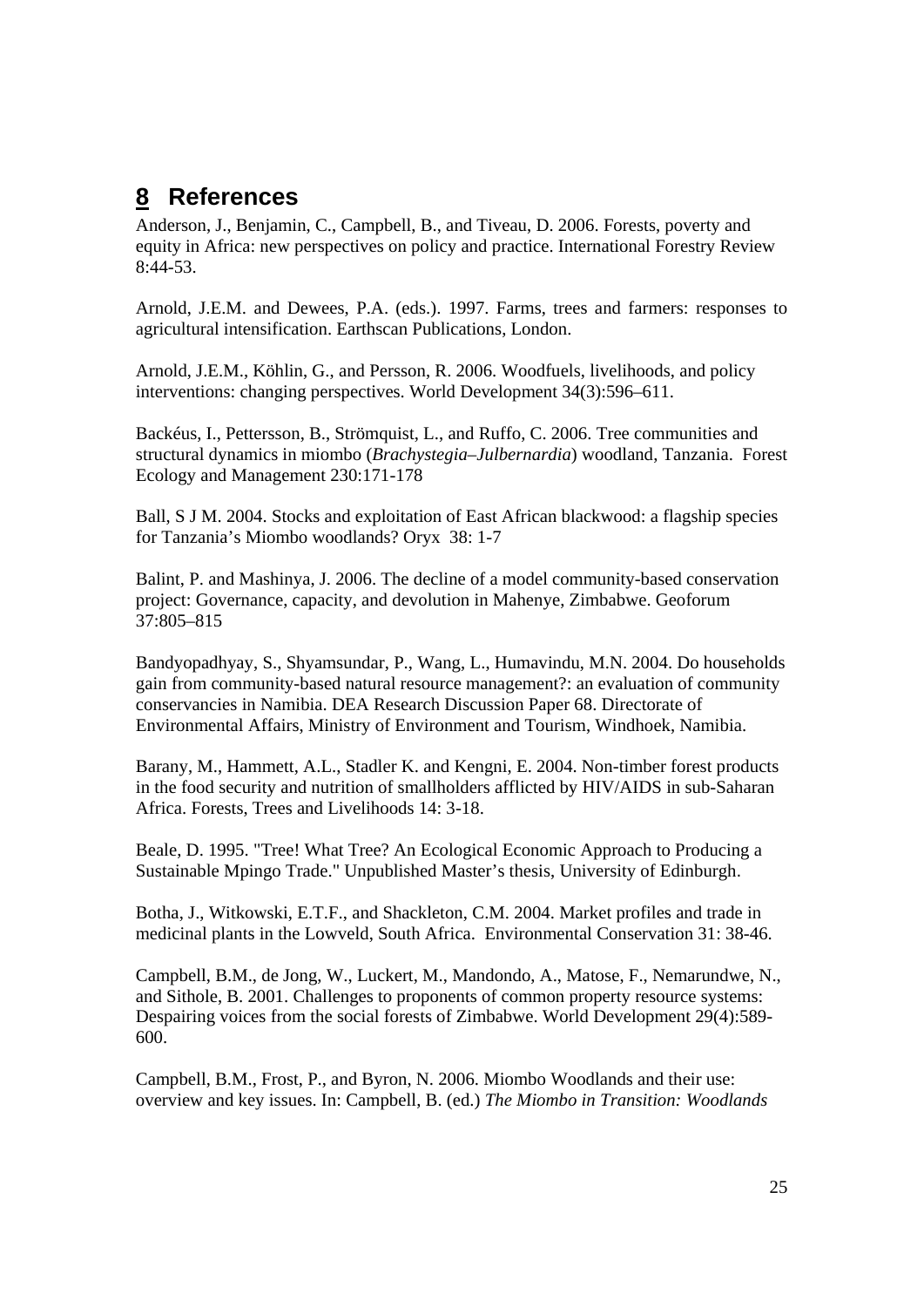*and Welfare in Africa.* pp. 1-10. Centre for International Forestry Research, Bogor, Indonesia.

Campbell, B.M., Jeffrey, S., Luckert, M., Mutamba, M., and Zindi C. 2002. *Household livelihoods in semi-arid regions: options and constraints.* CIFOR, Bogor, Indonesia. 153p.

Cavendish, W. 1999. Poverty, inequality and environmental resources: quantitative analysis of rural households. Working Paper Series 99-9, Centre for the Study of African Economies, Oxford, U.K.

Cavendish, W. 2000. Empirical regularities in the poverty-environment relationship in rural households: Evidence from Zimbabwe. World Development 28 (11): 1979-2003.

Cavendish, W. 2002. Quantitative methods for estimating the economic value of resource use to rural households. In: Campbell, B.M. and Luckert, M.K. (eds.) *Uncovering the hidden harvest: Valuation methods for woodland and forest resources.* People and Plants conservation series. Earthscan, London, U.K.

Chidumayo, E.N. 1993 Zambian charcoal production: Miombo woodland recovery. Energy Policy 21:586-597.

Chidumayo, E.N. 2005. Key external underlying threats to dry forests of sub-Saharan Africa: A case study of urbanization and climate change. Unpublished report. University of Zambia, Lusaka, Zambia.

CIFOR. 2004. Making dry forests work for the poor in Africa - building on success. CIFOR Livelihood Brief. No. 3.

Clauss, B. 1992. Bees and beekeeping in the north western province of Zambia. Mission Press, Ndola.

Cuco, A., Songane, F. and Matusse, C. 2003. Building linkages between poverty reduction strategy and national forestry programme: the case of Mozambique. In: Oksanen, T.; Pajari, B. and Toumasjukka, T. (eds.). Forest in Poverty reduction Strategies: Capturing the Potential. EFI proceedings No. 47, European Forest Institute, Joensuu, Filand, 159-172 pp.

Cunningham, A B. 1996a. *Saturniid* subsidy: cash and protein from edible caterpillars of Zambesian woodlands. In Campbell, B., (ed.). 1996. T*he Miombo in Transition: Woodlands and Welfare in Africa.* CIFOR, Bogor, Indonesia. 107p.

De Boer C. 2003. Certified Organic Mushroom Collection in Zambia. Organic producers and processors association of Zambia.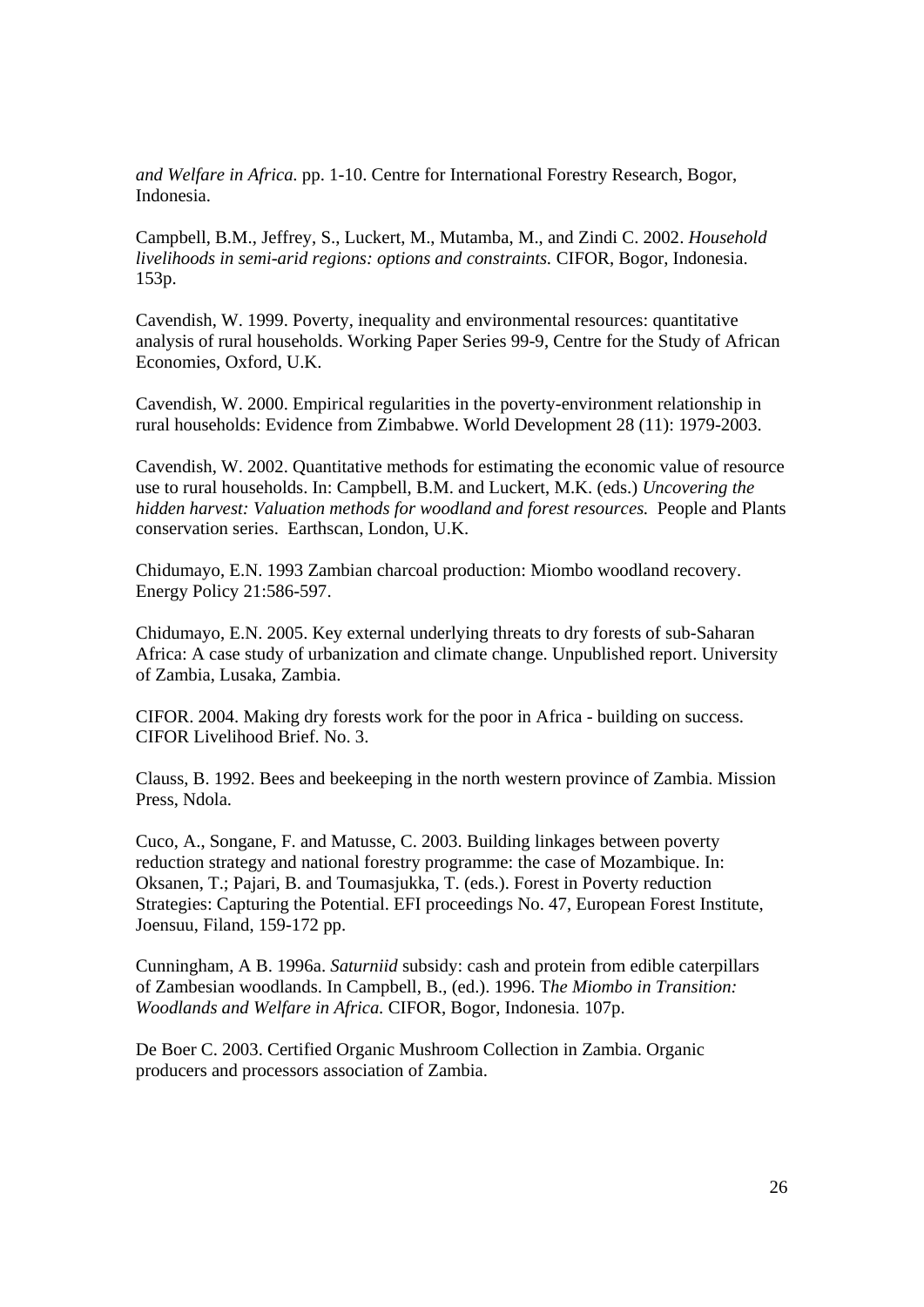Desmet, P G., C M Shackleton and Robinson, E.R. 1996. The population dynamics and life history attributes of a Pterocarpus angolensis population in the northern province, South Africa. South African Journal of Botany 62: 160-166

Duncombe, R. and Heeks, R. 2002. Enterprise across the Digital Divide: Information Systems and Rural Microenterprise in Botswana. *Journal of International Development*  14: 61–74.

Ellis, F. and Mdoe, N. 2003. Livelihoods and rural poverty reduction in Tanzania. World Development 31: 1367-1384.

Fakir, S. 2003. Ensuring a pro-poor focus in agriculture and rural development through NEPAD. IUCN (World Conservation Union)-SA report http://www.sarpn.org.za/documents/d0000491/index.php.

FAO. 2005. Miombo woodlands and HIV/AIDS interactions - Mozambique Country Report. Forestry Policy and Institutions Working Paper 2. Food and Agriculture Organization of the United Nations, Rome, Italy Online document: http://www.fao.org/docrep/008/j5251e/j5251e00.htm

FAO 2007. *State of the World's Forests 2007*. Food and Agriculture Organization of the United Nations, Rome, Italy. 140p.

Fischer, F.U. 1993. Beekeeping in the subsistence economy of the miombo savanna woodlands of south-central Africa. In NTFPs: three views from Africa. Rural Development Forestry Network. Network Paper 15c.

Fisher, M. 2004. Household welfare and forest dependence in Southern Malawi. Environment and Development Economics 9: 135-154.

Fisher, M. and Shively, G.E. 2005. Can income programs reduce tropical forest pressure?: income shocks and forest use in Malawi. World Development 37(7): 1115- 1128.

Frost, P.G.H. 1996. The ecology of miombo woodlands. In: Campbell, B. (ed.) *The miombo in transition: woodlands and welfare in Africa.* pp. 11-57. CIFOR, Bogor, Indonesia, 266 pp

Frost, P.G.H. and Bond, I. 2007. The Zimbabwean CAMPFIRE programme as a payment for environmental services scheme. Article submitted to Special Issue of *Ecological Economics*.

Godoy, R., Overman, H., Demmer, J., Apaza, L., Byron, E., Huanca, T., Perez, E., Reyes-Garcia, V., Vadez, V., Cubas, A., McSweeney, K., and Brokaw, N. 2002. Local financial benefits of rain forests: comparative evidence from Amerindian societies in Bolivia and Honduras. Ecological Economics 40:397–409.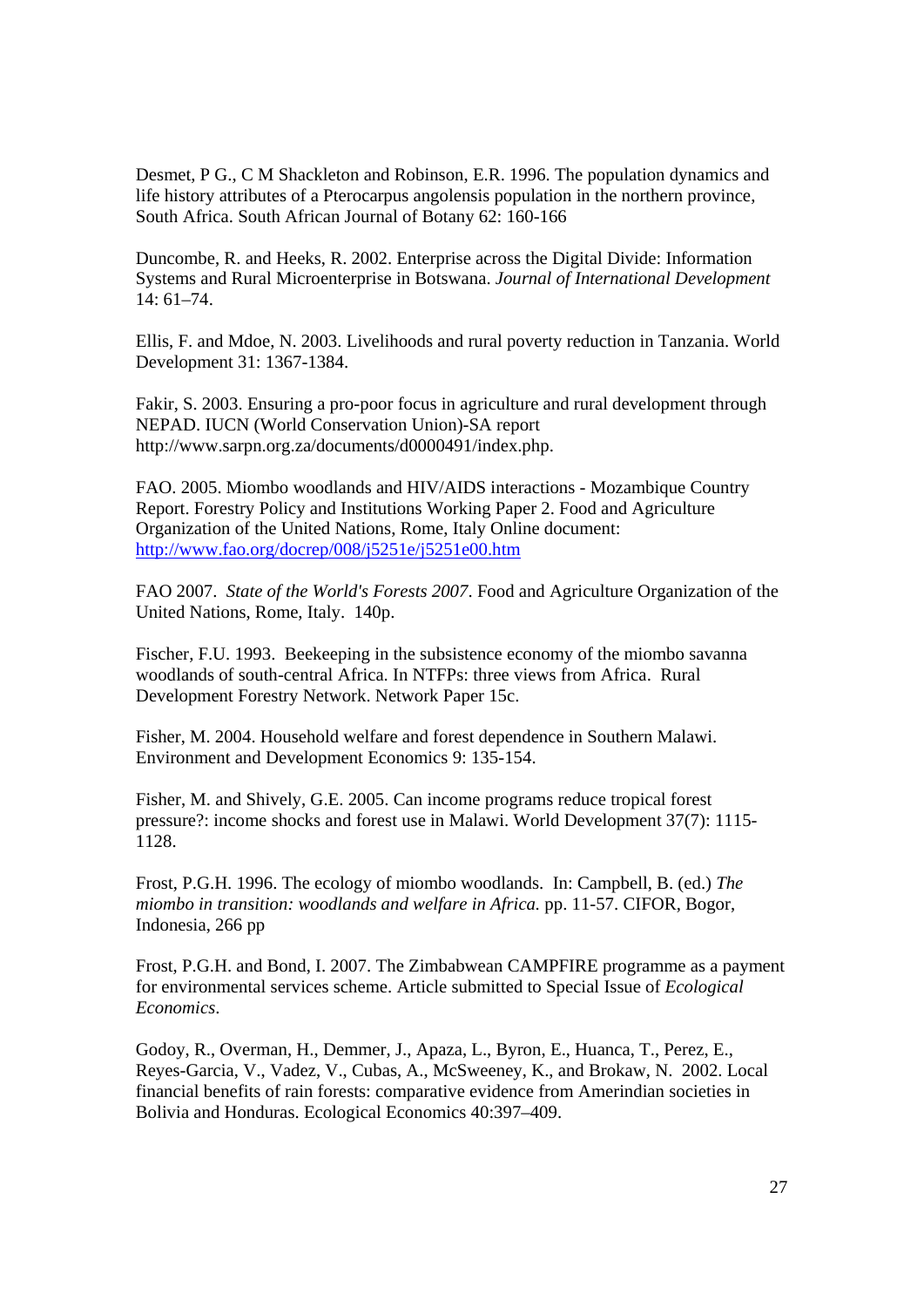Gulinck, H, Vyverman, N. Van Bouchout, K. and Gobin, A. 2001. Landscape as framework for integrating local subsistence and ecotourism: A case study in Zimbabwe. Landscape and Urban Planning 53:173-82.

Hausser, Y. and Mpuya, P. 2004. Beekeeping in Tanzania: when the bees get out of the woods…an innovative cross-sectoral approach. Game and Wildlife Science 21(3):291- 312

Hegde, R. undated. Contributions of miombo woodlands to household economy and socio-economic determinants of woodland use: The case of Mozambique. Progress report of PhD research submitted to the Centre for International Forestry Research, Bogor, Indonesia.

Hofstad, O.1997. Woodland deforestation by charcoal supply to Dar es Salaam. Journal of Environmental Economics and Management 33:17–32.

International Energy Agency (IEA) 2002. Energy and poverty. Chapter 13. *In World Energy Outlook 2002*. Organisation for Economic Co-operation and Development (OECD) Paris, France. 530p.

Kajembe, G.C. and Monela, G.C. 2000. Empowering communities to manage natural resources: where does the new power lie?: a case study of Duru-Haitemba, Babati, Tanzania. Shackleton, S. and Campbell, B.M. (eds.). *Empowering communities to manage natural resources: case studies from Southern Africa pp.125-135. CIFOR,* Bogor, Indonesia. 195p.

Kayambazinthu, D., Barany, M., Mumba, R., and Holding Anyonge C. 2005. Miombo woodlands and HIV/AIDS interactions: Malawi Country Report. FAO - Forestry Policy and Institutions Working Paper 6. Online document: http://www.fao.org/docrep/008/j6038e/j6038e00.htm.

Kayambazinthu, D., Matose, F., Kajembe, G.C., and Nemarundwe, N. 2003. Institutional arrangements governing natural resource management of the Miombo woodland. In: Kowero, G., Campbell, B.M., and Sumaila, U.R. (eds.). *Policies and governance structures in woodlands of southern Africa*. pp.45-79. CIFOR, Bogor, Indonesia. 438p.

Kowero, G. 2003. The challenge to natural forest management in sub-Saharan Africa rural development: experiences from the miombo woodlands of southern Africa. In: Kowero, G., Campbell, B.M., and Sumaila, U.R. (eds.). *Policies and governance structures in woodlands of southern Africa.* pp.1-8 CIFOR, Bogor, Indonesia. 438p.

Kowero, G., Campbell, B.M., and Sumaila, U.R. (eds.) 2003. *Policies and governance structures in woodlands of southern Africa.* CIFOR, Bogor, Indonesia. 438p.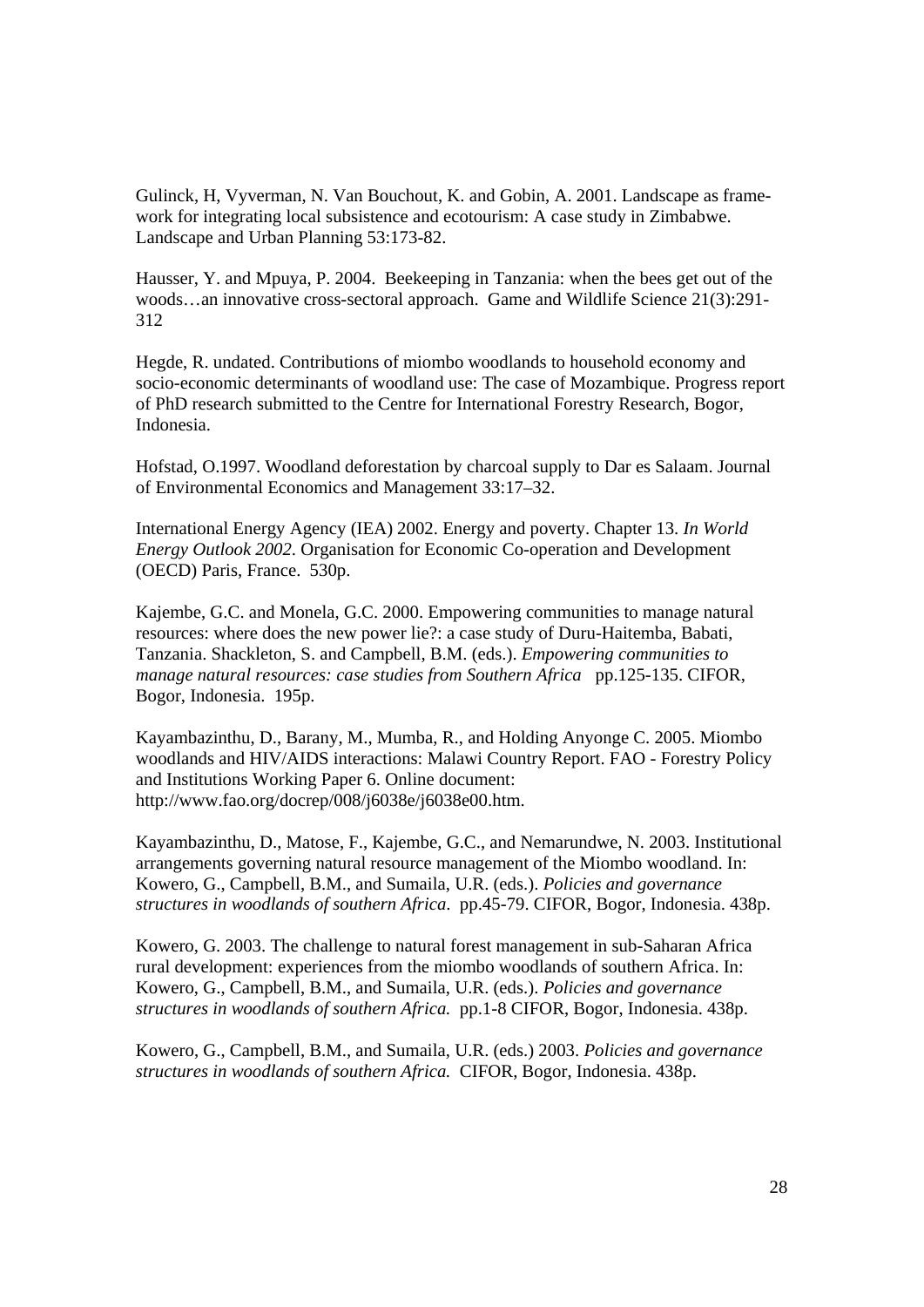Kumar, S. 2002. Does ''Participation'' in Common Pool Resource Management Help the Poor? A Social Cost–Benefit Analysis of Joint Forest Management in Jharkhand, India. World Development 30: 763-782

Krog, M.; Falcão, M. and Olsen, C. 2005. *Comercialização de plantas medicinais em Maputo*. Departamento de Engenharia Florestal. Faculdade de Agronomia e Engenharia Florestal. Universidade Eduardo Mondlane. Maputo. Boletim Matéria Prima 4:3-12.

Kundhlande. G. 2000. Economic behavior of developing country farm-households: measures of rates of time preference, the use of cattle as buffer stocks, and the endogenous evolution of land rights. Ph.D. Thesis. Department of Rural Economy. University of Alberta, 2000.

Lebedys, A. 2004. Trends and current status of the contribution of the forest sector to national economies. Forest Finance Working Paper FSFM/ACC/07. FAO, Rome. Italy.

Lowore, J. 2006. *Miombo woodlands and rural livelihoods in Malawi*. CIFOR, Bogor, Indonesia. 18p.

Lowore, J., Boa, E. 2001. Local practices and indigenous knowledge of wild edible fungi: Bowa markets in Malawi. Prepared for the Miombo Edible Fungi Project, DFID.

Lowore, J D, P G Abbot and M Werren. 1994. Stackwood volume estimations for miombo woodlands in Malawi. Commonwealth Forestry Review 73 : 193-197

Lund. J. F. and T. Treue 2007. Decentralised forest management in Africa: Supportive evidence from Tanzania. p. 73-104. In: Lund, J. F. 2007. Economic and Political Aspects of Decentralised Forest Management in Tanzania. PhD Dissertation. Forest and Landscape Denmark. University of Copenhagen. 153 pp.

Luoga, E.J., Witkowski, E.T.F., and Balkwill, K. 2005. Land cover and use changes in relation to the institutional framework and tenure of land and resources in eastern Tanzania miombo woodlands. Environment, Development and Sustainability 7:71-93

MacKenzie, C. 2006. Forest Governance in Zambezia, Mozambique: Chinese Takeaway! Final report for the Forum of NGOs in Zambezia (FONGZA).

Mander, M. 1998. Marketing of indigenous medicinal plants in South Africa: a case study in KwaZulu-Natal. FAO, Rome, Italy.

Mander, M. and Le Breton, G.L. 2006. Overview of the medicinal plant industry in southern Africa. In: Diederichs, N. (ed). *Commercialising medicinal plants: A southern African guide.* pp.1-9. Sun Press, Stellenbosch, South Africa. 215p.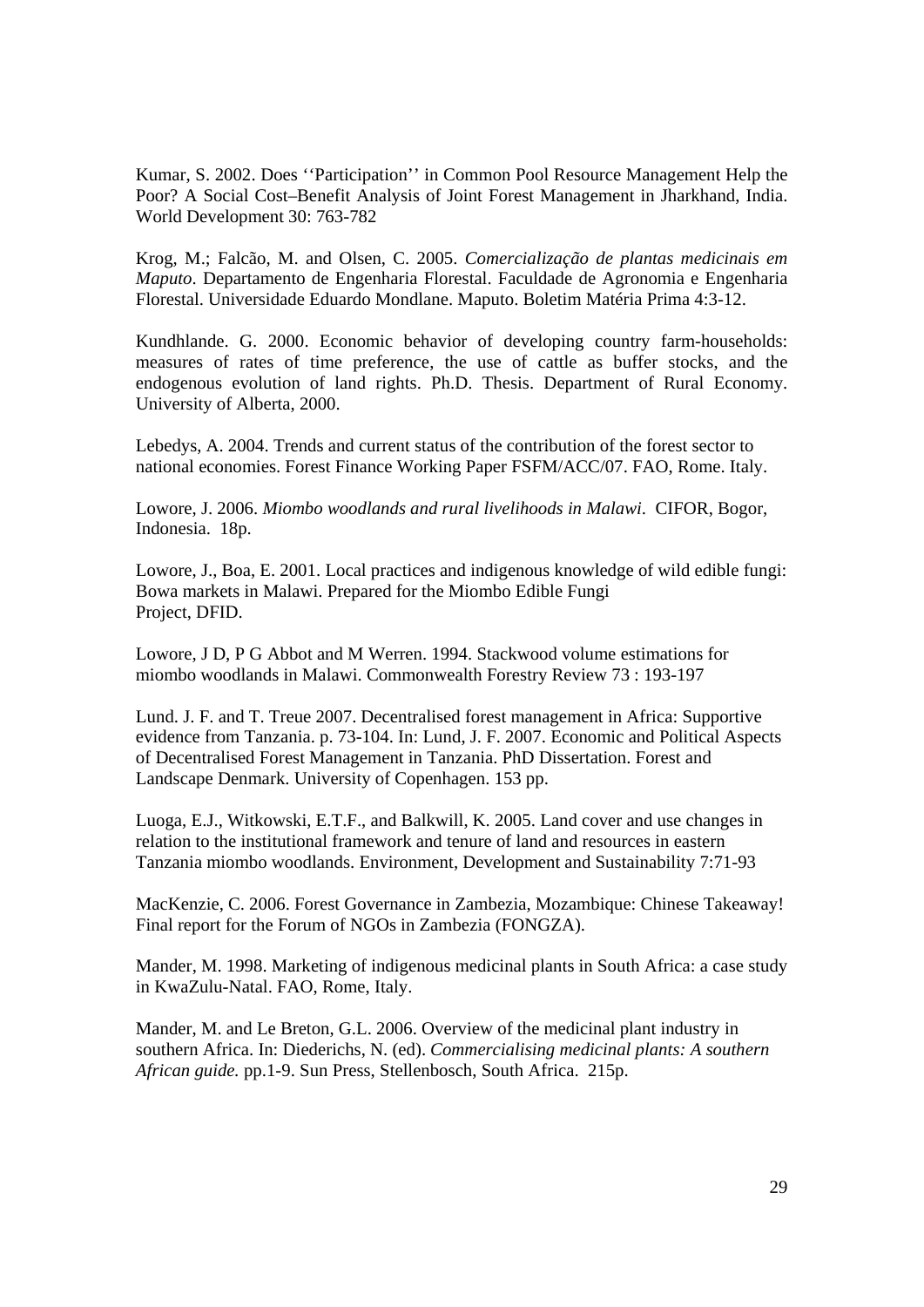Mapedza E. and Mandondo A. 2000. Co-management in the Mafungautsi state forest area of Zimbabwe, what stakes for local communities. Environmental Governance in Africa. Working paper series. World Resources Institute, Washington D.C., USA

Mapedza 2004. Compromised co-management, compromised outcomes: Experiences from a Zimbabwean Forest. A paper presented at the IASCP 2004 biannual conference in Oaxaca, Mexico 2004

Marzoli A. 2007. Inventário florestal nacional (Draft Report). Avaliação florestal integrada de Moçambique. Ministério da Agricultura. Maputo, Mozambique. 82p.

Matakala, P. 2004. Gestão participativa dos recursos naturais: Modelos de parceria em Maneio Comunitário dos Recursos Naturais. In: Nhantumbo, I.; Foloma, M. and Puná, N. eds. Memórias da III Conferência Nacional sobre o maneio Comunitário dos Recursos Naturais, 21-23 June 2004. Maputo. 77-90 pp.

Matakala, P. and Mushove, P. 2001. Arranjos institucionais para o maneio comunitário dos recursos naturais (MCRN): perfis e análise de 42 iniciativas de MCRN em Moçambique. Ministério da Agricultura e Desenvolvimento Rural. Maputo. 142 pp.

McSweeney, K. 2002. Who is forest dependent?: capturing local variation in forestproduct sale, Eastern Honduras. The Professional Geographer 54:158–174.

Mickels-Kokwe, G. 2006. Small-scale woodland-based enterprises with outstanding economic potential: the case of honey in Zambia. CIFOR, Bogor, Indonesia.

Mithöfer, D and H. Waibel. 2003. Income and labour productivity of collection and use of indigenous fruit tree products in Zimbabwe. Agroforestry Systems 59: 295-305

Mlay, G., Turuka, F., Kowero, G., Kachule, R. 2003. Agricultural policies and forestry development in Malawi, Mozambique, Tanzania and Zimbabwe: complementarities and conflicts. In: Kowero, G., Campbell, B.M., Sumaila, U.R. (eds.). *Policies and governance structures in woodlands of Southern Africa.* pp.138-164. CIFOR, Bogor, Indonesia. 438p.

Molla, A and Heeks, R. 2007. Exploring E-Commerce Benefits for Businesses in a Developing Country. The Information Society 23: 95-108

Moore, H.L. and Vaughan, M. 1994. Cutting down trees : gender, nutrition, and agricultural change in the Northern Province of Zambia, 1890-1990. James Currey, London.

Moore, K and Hall, J.E. 1987. Report of a Mission to Assess the Management and Conservation of Dalbergia melanoxylon*,* or the *Mpingo,* in Tanzania. Unpublished Report. United Nations Environment Programme, Nairobi, Kenya.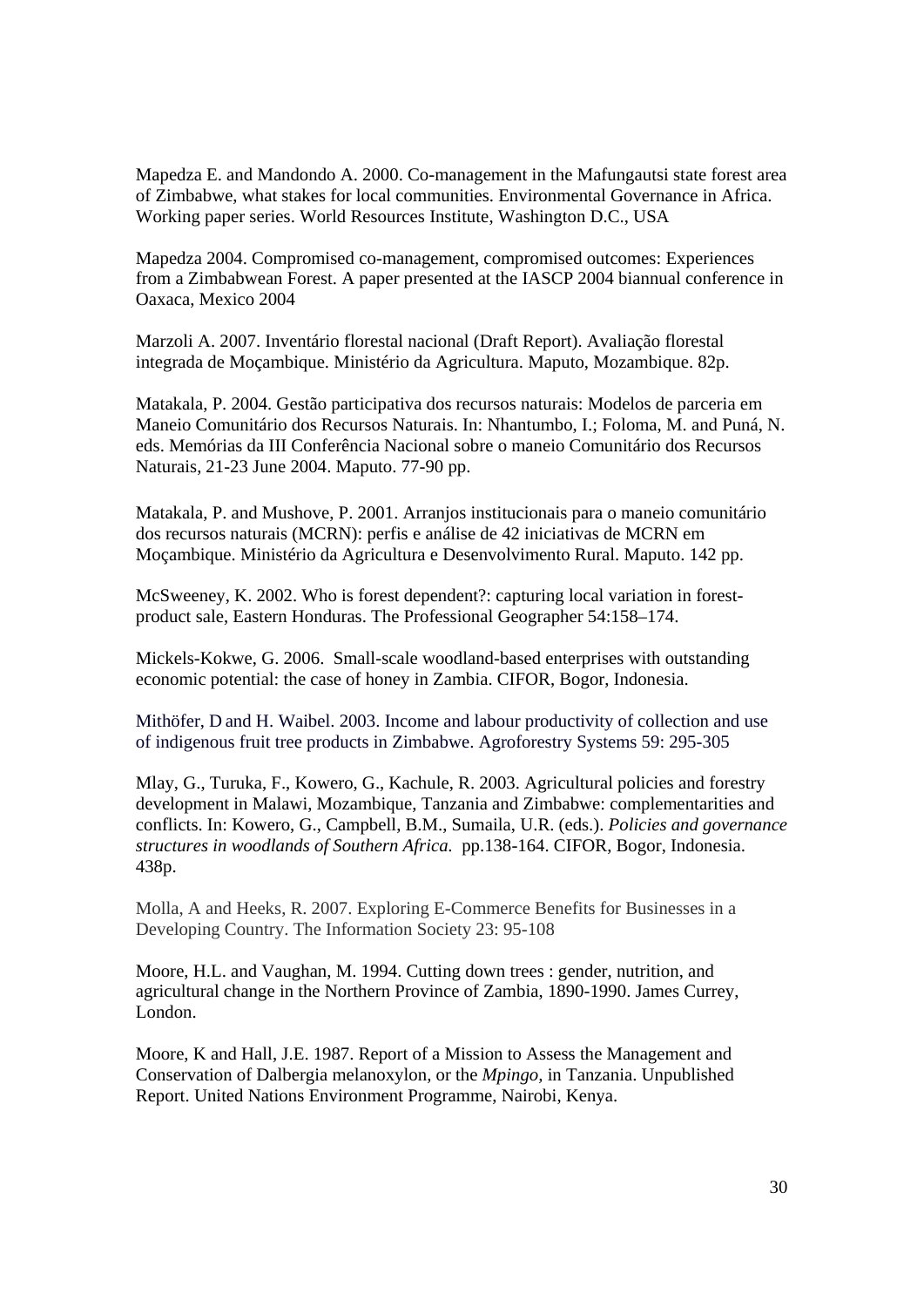Monela, G.C., Kajembe, G.C., Kaoneka, A.R.S., and Kowero, G. 2000. Household livelihood strategies in the miombo woodlands of Tanzania: emerging trends. Tanzania Journal of Forestry and Nature Conservation 73:17-33.

Morris, B. 1994. *Bowa*: ethnomycological notes on the macrofungi of Malawi. Pp. 635- 647 in : J H Seyani and A C Chikuni (eds) Proceedings of the XII AETFAT Congress, Malawi.

Munthali, S.M. and Mughogho, D.E.C. 1992. Economic incentives for conservation: beekeeping and Saturniidae caterpillar utilisation by rural communities. Biodiversity and Conservation 1:143-154.

Mutimukuru, T., Kozanayi, W., and Nyirenda, R. 2006. Catalyzing collaborative monitoring processes in joint forest management situations: the Mafungautsi forest case, Zimbabwe. Society and Natural Resources 19: 209-224.

Mwase, W.F., Bjørnstad, Å., Bokosi, J.M., Kwapata M.B., and Stedje, B. 2006. The role of land tenure in conservation of tree and shrub species diversity in miombo woodlands of southern Malawi. New Forests in press.

Naughton-Treves, L., Buck Holland, M, and Brandon, K., 2005. The role of protected areas in conserving biodiversity and sustaining local livelihoods. Annual Reveiw Environmental Resources 2005. 30:219-252.

Nhantumbo, I. and Soto, J. S. 1994. Mercado de produtos madereiros e não-madereiros. FAO: MOZ/92/013. Ministério de Agricultura. Maputo.

Nemarundwe, N. 2003. Negotiating resource access: Institutional arrangements for woodlands and water use in southern Zimbabwe. Doctoral thesis Swedish University of Agricultural Sciences. Acta Universitatis Agriculturae Sueciae Agraria 408. Uppsala, Sweden.

Nemarundwe N. 2004 Social charters and organisation for access to woodlands: institutional implications for devolving responsibilities for resource management to the local level in Chivi District, Zimbabwe. Society and Natural Resources 17: 279-291.

Odera, K. 2004. Community based enterprises: their role in sustainable natural resource management and rural livelihoods in Zimbabwe. Paper Prepared for the Tenth Biennial Conference of the International Association for the Study of Common Property (IASCP), Oaxaca, México, 9 - 13 August 2004.

Openshaw, K. 1997. Malawi: biomass energy strategy study. Background paper for World Bank Energy Study of Malawi.

Overa, R. 2006. Networks, distance and trust: telecommunications development and changing trading practices in Ghana. World Development 34(7):1301-1315.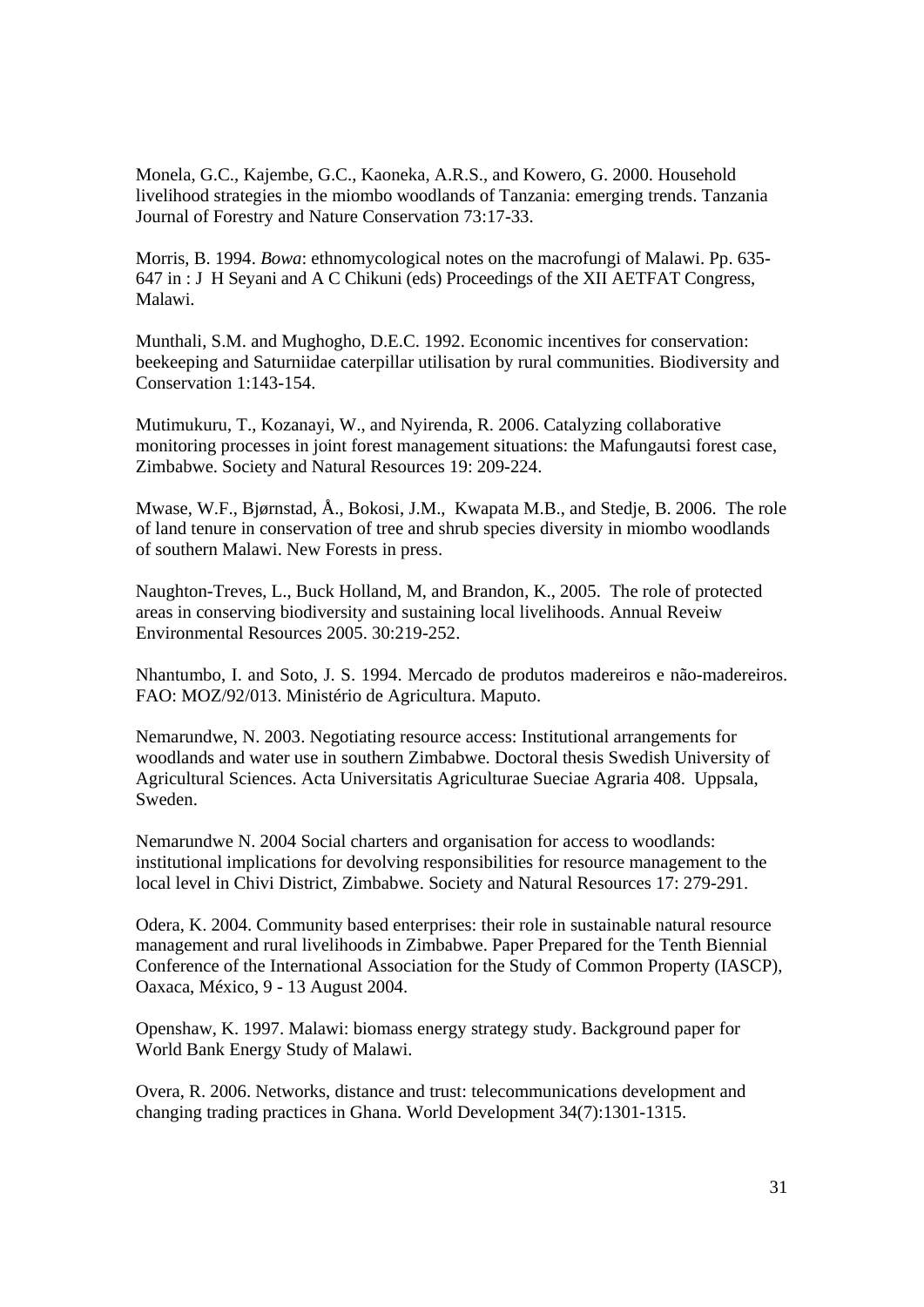Pattanayak, S.K. and Sills, E.O. 2001. Do tropical forests provide natural insurance?: the microeconomics of non-timber forest product collection in the Brazilian Amazon. Land Economics 77: 595–612.

Pereira, C. 2002. Chaposa: charcoal potential in Southern Africa – Mozambique country report. Final Report. Department of Forestry, Eduardo Mondlane University, Maputo, Mozambique. 54p.

Piearce, G. D. and T. T. Chitempa. 1984. Records and collections of macrofungi in the Teak forests region. Pp. 258 - 270 in : The Zambezi Teak Forests. Proceedings of the First International Conference on the teak forests of southern Africa. Livingstine, Zambia. March 1984. Zambia Forest Department, Ndola.

Persson, R., Maginnis, S., Campbell, B., Sayer, J., Birgegard. L., and Shepherd, G. In prep. Poverty, rural development and forests.

Reddy, S.R.C. and Chakravarty, S.P. 1999. Forest dependence and income distribution in a subsistence economy: evidence from India, World Development 27:1141–1149.

Roda, J-M., Mutamba, M., Campbell, B.M., and Kowero, G.S. 2005. Forest-based livelihoods and poverty reduction: paths from local to global development. In: Mery, G., Alvaro, R., Kanninen, M., and Lobovikov, M. (eds.). *Forests in the global balance changing paradigms.* IUFRO World Series 17:75-96.

Rodgers, A., Salehe, J., and Howard, G. 1996. The biodiversity of miombo woodlands. P. 12 in : Campbell, B (Ed): The miombo in transition: woodlands and welfare in Africa. CIFOR. Bogor, Indonesia

Ruiz Perez, M., Belcher, B., Achdiawan, R., Alexiades, M.N., Aubertin, C., Caballero, C.J., Campbell, B.M., Clement, C., Cunningham, A.B., Fantini, A.C., De Foresta, H., Garcia-Fernandez, C., Gautam, K.H., Martinez, P.H., de Jong, W., Kusters, K., Kutty, M.G., Lopez, C., Maoyi Fu, Alfaro, M.A.M., Nair, T.K.R., Ndoye, O., Ocampo, R., Rai, N., Ricker, M., Schreckenberg, K., Shackleton, S., Shanley, P., Sunderland, T.C.H., and Yeo C. Y. 2004. Markets drive the specialization strategies of forest peoples. Ecology and Society 9(2) [online] URL:http://www.ecologyandsociety.org/vol9/iss2/art4/.

Sauer, J., Abdallah, J.M. 2007. Forest diversity, tobacco production and resource management in Tanzania. Forest Policy and Economics 9(5):421-439

Schreckenberg, K., Marshall, E., Newton, A., te Velde, D. W., Rushton, J., and Edouard, F. 2006. Commercialistion of non-timber forest products: what determines success? ODI Forestry Briefing 10.

Shackleton, S.E. 2005a. Bowls, spoons and other useful items: The Kiaat woodcrafters of Bushbuckridge, South Africa. In: Cunningham, A., Campbell, B., Belcher, B. (eds.).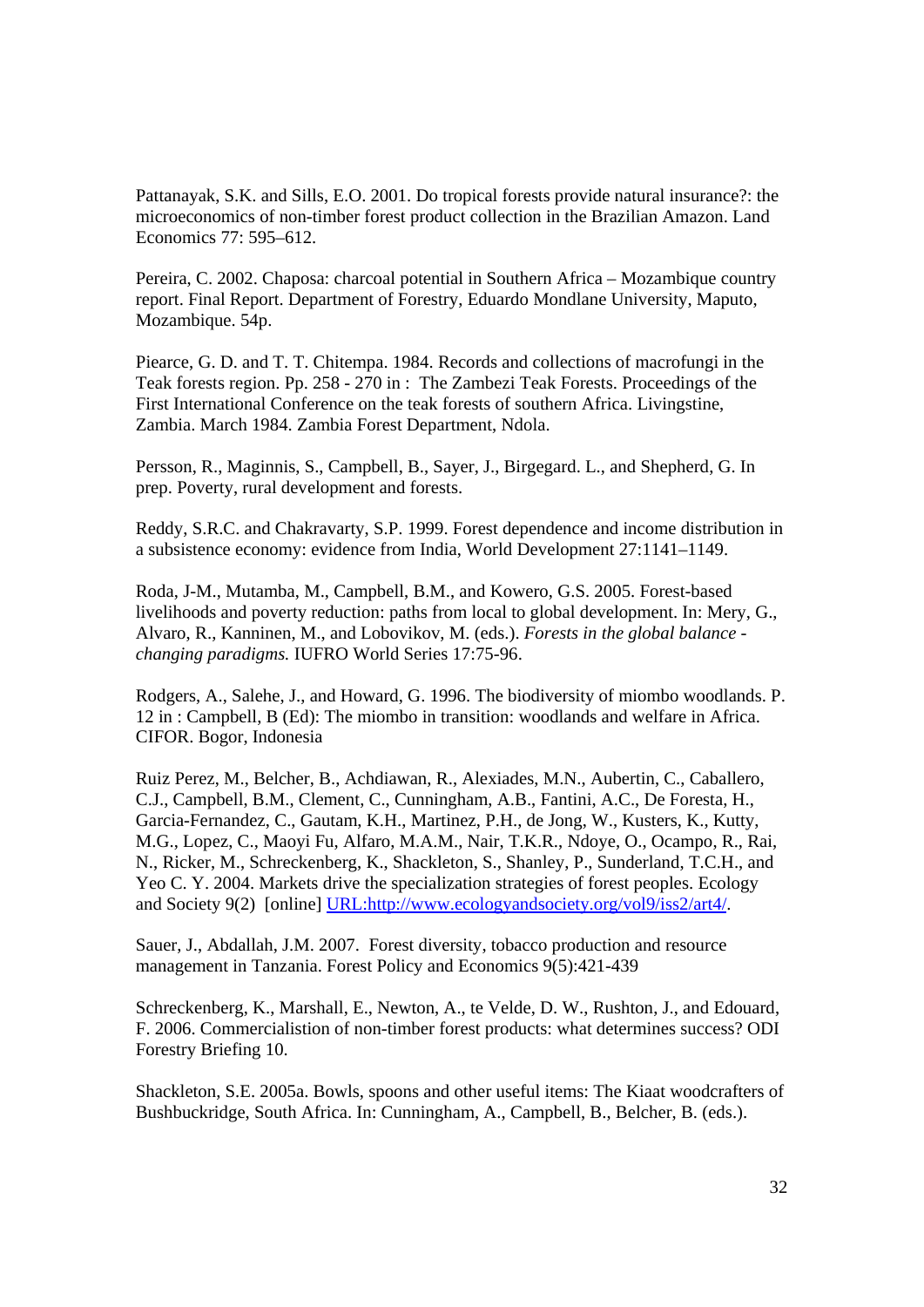*Carving out a future: forests, livelihoods and the international woodcarving trade.* People and Plants Conservation Series. Earthscan, London, UK. 240p.

Shackleton, S. E. 2005b. The significance of the local trade in natural resource products for livelihoods and poverty alleviation in South Africa. PhD thesis. Rhodes University, Grahamstown, South Africa.

Shackleton, S.E. 2006. Forests as safety nets for mitigating the impacts of HIV/AIDS in southern Africa. Forest Livelihood Briefs, No. 4. CIFOR, Bogor, Indonesia.

Shackleton, S. 2007. Background paper on small scale forest based enterprise development. Working Paper, CIFOR, Bogor, Indonesia.

Shackleton, S., Campbell, B.M., Wollenberg, E., and Edmunds, D. 2002. Devolution and community-based natural resource management: creating space for local people to participate and benefit? Natural Resources Perspectives (ODI) 76:1-6 online URL: http://www.odi.org.uk/nrp/76.pdf.

Shanley, P., Pierce, A., and Laird, S. 2005. *Beyond Timber: Certification of non-timber forest products*. Forest Trends, Washington D.C., USA. 68 p.

Shepherd, A., Maginnis, S., Sayer, J., Campbell, B., Persson, R., and Birgegard, L. 2007. Poverty, Forests, Development and Conservation<sup>15</sup>

Sitoe, A., Guedes, B., and Sitoe, S. *in prep*. Avaliação dos modelos de maneio comunitário dos recursos naturais em Moçambique. Faculty of Agronomy and Forestry, Eduardo Mondlane University, Maputo, Mozambique. DRAFT Report. 54p.

Songorwa, A. 1999. Community-based wildlife (CBW) management in Tanzania: Are the communities interested? World Development 27(12):2061-79.

Souter, D., Scott, N., Garforth, C., Jain, R., Mascararenhas, O., and McKerney, K. (2005). The Economic Impact of Telecommunications on Rural Livelihoods and Poverty Reduction: A Study of Rural Communities in India (Gujarat), Mozambique, and Tanzania. http://www.telafrica.org/ R8347/ªles/pdfs/FinalReport.pdf (accessed April 9, 2007).

Standa-Gunda, W., Bond, I., Campbell, B.M., and Petheram, L. 2007. Exploring woodcarving markets to determine the potential of fiscal instruments for improving woodland management: the case of woodcarving in southern Zimbabwe. Forests, Trees and Livelihoods. In press.

<sup>&</sup>lt;sup>15</sup> Based on a synthesis of discussions held at the Col de Marchairuz, 7th and 8th December 2006 and subsequently in IUCN in early 2007.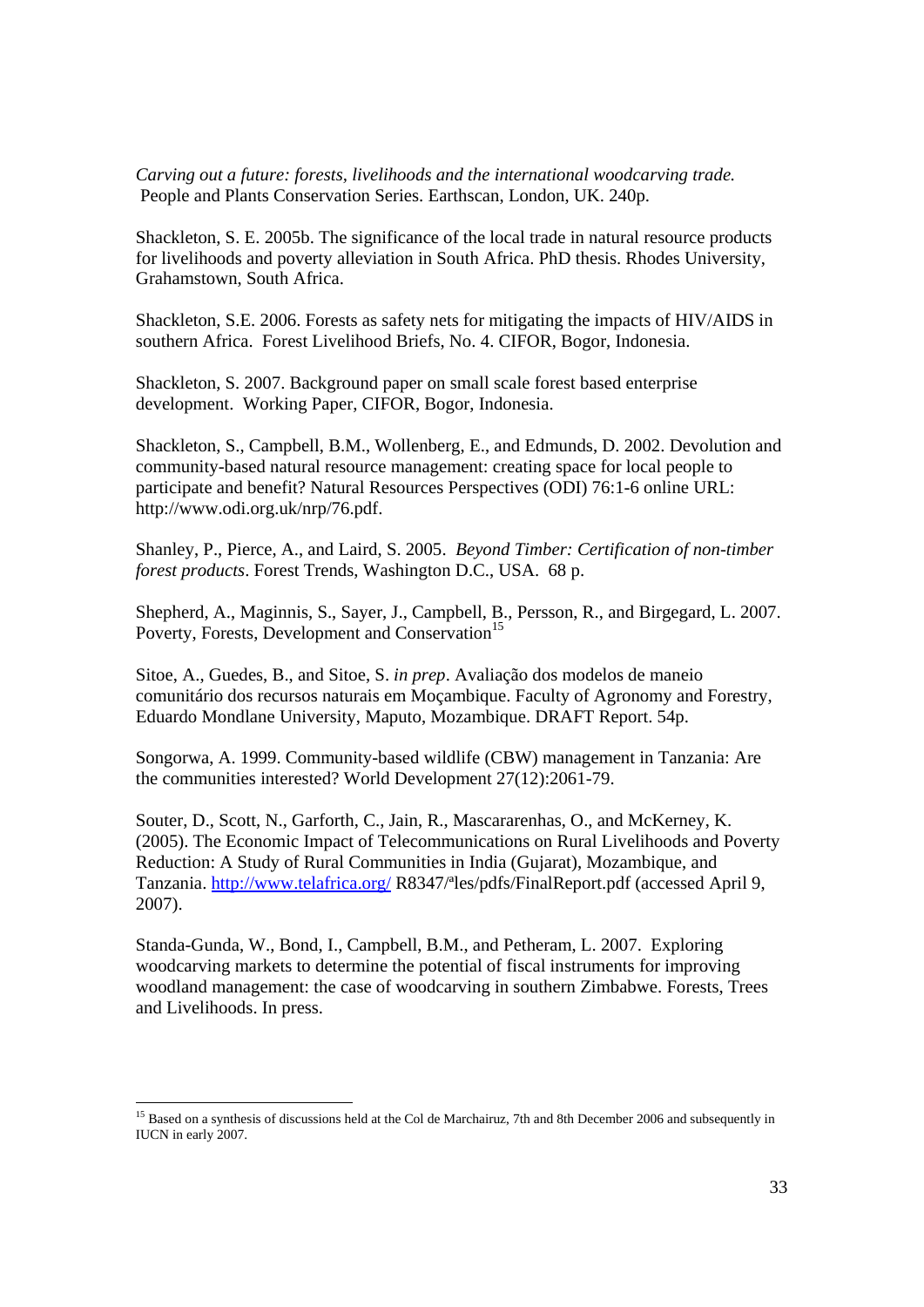Stockholm Environment Institute (SEI). 2002. Charcoal potential in Southern Africa, CHAPOSA: Final report. INCO-DEV, Stockholm Environment Institute, Stockholm, Sweden.

Sunderlin, W.D., Angelsen, A., and Wunder, S. 2003. Forests and poverty alleviation. In Food and Agriculture Organization of the United Nations (FAO) (ed.), pp.61–73. *State of the World's Forests: 2003*. Food and Agriculture Organization of the United Nations Rome, Italy. 151p.

Takasaki, Y., Barham, B.L., and Coomes, O.T. 2004. Risk coping strategies in tropical forests: floods, illnesses, and resource extraction. Environment and Development Economics, 9:203–224.

The Economist*.* 2005. Mobile Phones and Developing: Calling an End to Poverty. *The Economist* 376 (July 7): 51–52.

Tieguhong, J. C. and Ndoye, O. 2006. Transforming subsistence products to propellers of sustainable rural development: non-timber forest products (NTFPs) production and trade in Cameroon. In Wohlmuth, K., Burger, P., Gutowski, A., Hussain, M.N., Kneduk, T., and Meyn, M (eds.). *African development perspectives yearbook vol. 11: Africa: escaping the primary commodities dilemma*. pp.107-138. Lit Verlag, Berlin, Germany. 576p.

Topp-Jørgensen, E., Poulsen, M.K., Friis Lund, J., and Massao, J.F. 2007. The role of land tenure in conservation of tree and shrub species diversity in miombo woodlands of southern Malawi. New Forests. Online first: DOI1007/s11056-006-9029-0

Vedeld, P., Angelsen, A., Berg, G.K., and Sjaastad, E. 2004. Counting on the environment. Forest incomes and the rural poor: A study for the World Bank. Paper no. 98. Environment Development Papers. The World Bank, Washington D.C., USA

Virtanen, P. 2003. Local management of global values: community-based wildlife management in Zimbabwe and Zambia. Society and Natural Resources 16:179-90.

White, A. and Martin, A. 2002. *Who owns the world's forests?* Forest Trends. Washington D.C., USA. 30 p.

White, R. 1979. A woodlot management plan for the Matsheng villages. Village Area Development Project, Hukuntsi. Government Printer, Gaborone.

Whitehead, P.J., Russell-Smith, J., Woinarski, J.C.Z. 2005. Fire, landscape heterogeneity and wildlife management in Australia's tropical savannas: introduction and overview. Wildlife Research 32(5):369

Wild, C.P. 2006. Medicinal plants industry: trends in Durban. Commercial Products from the Wild, Brief 6.